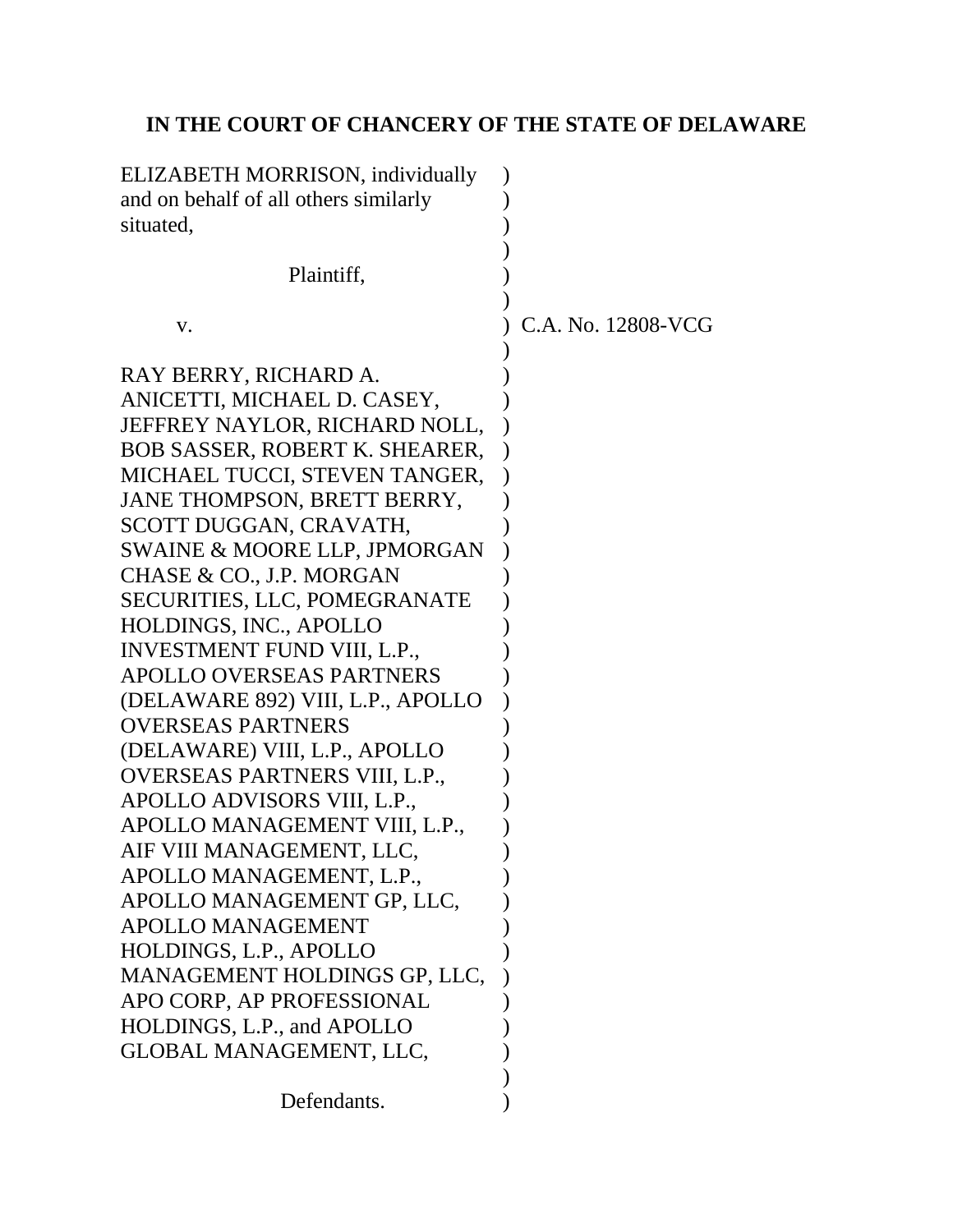### **MEMORANDUM OPINION**

Date Submitted: September 23, 2019 Date Decided: December 31, 2019

Joel Friedlander, Jeffrey M. Gorris, and Christopher P. Quinn, of FRIEDLANDER & GORRIS, P.A., Wilmington, Delaware; OF COUNSEL: Randall J. Baron and Christopher H. Lyons, of ROBBINS GELLER RUDMAN & DOWD LLP, San Diego, California, *Attorneys for Plaintiff.*

Rudolf Koch, Matthew D. Perri, and John M. O'Toole, of RICHARDS, LAYTON & FINGER, P.A., Wilmington, Delaware; OF COUNSEL: Adam L. Sisitsky, Lavinia M. Weizel, Robert I. Bodian, and Scott A. Rader of MINTZ, LEVIN, COHN FERRIS, GLOVSKY AND POPEO, P.C. New York, New York and Boston, Massachusetts, *Attorneys for Independent Director Defendants.*

William B. Chandler III, Bradley D. Sorrels, Lindsay K. Faccenda, and Daniyal M. Iqbal, of WILSON SONSINI GOODRICH & ROSATI, P.C., Wilmington, Delaware, *Attorneys for Scott Duggan, Defendant.*

Patricia L. Enerio, Jamie L. Brown, and Gillian L. Andrews, of HEYMAN ENERIO GATTUSO & HIRZELL LLP, Wilmington, Delaware, *Attorneys for Richard A. Anicetti, Defendant.*

Kevin G. Abrams, J. Peter Shindel, Jr., and Matthew L. Miller, of ABRAMS & BAYLISS LLP, Wilmington, Delaware; OF COUNSEL: Matthew A. Schwartz and Joshua S. Levy of SULLIVAN & CROMWELL LLP, New York, New York, *Attorneys for JPMorgan Chase & Co. and J.P. Morgan Securities, LLC, Defendants.*

William M. Lafferty, S. Mark Hurd, Thomas W. Briggs, Jr., Richard Li, and Elizabeth A. Mullin, of MORRIS, NICHOLS, ARSHT & TUNNELL LLP, Wilmington, Delaware; OF COUNSEL: Stuart W. Gold, Richard W. Clary, of CRAVATH, SWAINE & MOORE LLP*,* New York, New York*, Attorneys for Cravath, Swaine & Moore, LLP, Defendant.*

Kevin R. Shannon, Matthew F. Davis, and Nicholas S. Prust, of POTTER ANDERSON & CORROON LLP, Wilmington, Delaware; OF COUNSEL: Jonathan Rosenberg and Abby F. Rudzin of O'MELVENY & MYERS LLP, New York, New York, *Attorneys for Apollo Defendants.*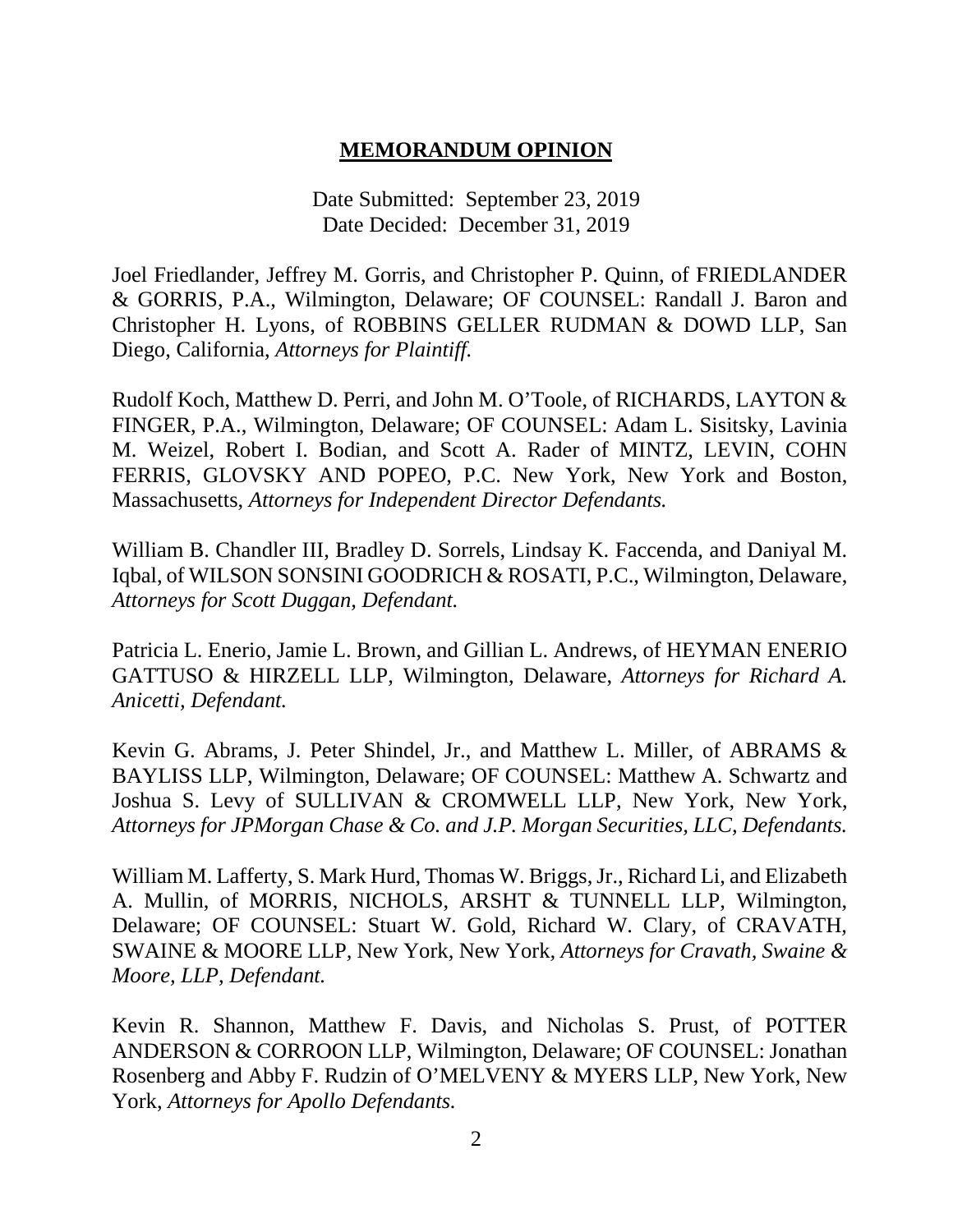John L. Reed and Peter H. Kyle, of DLA PIPER LLP, Wilmington, Delaware; OF COUNSEL: David Clarke, Jr., of DLA PIPER LLP, Washington, D.C., *Attorneys for Berry Defendants.*

GLASSCOCK, Vice Chancellor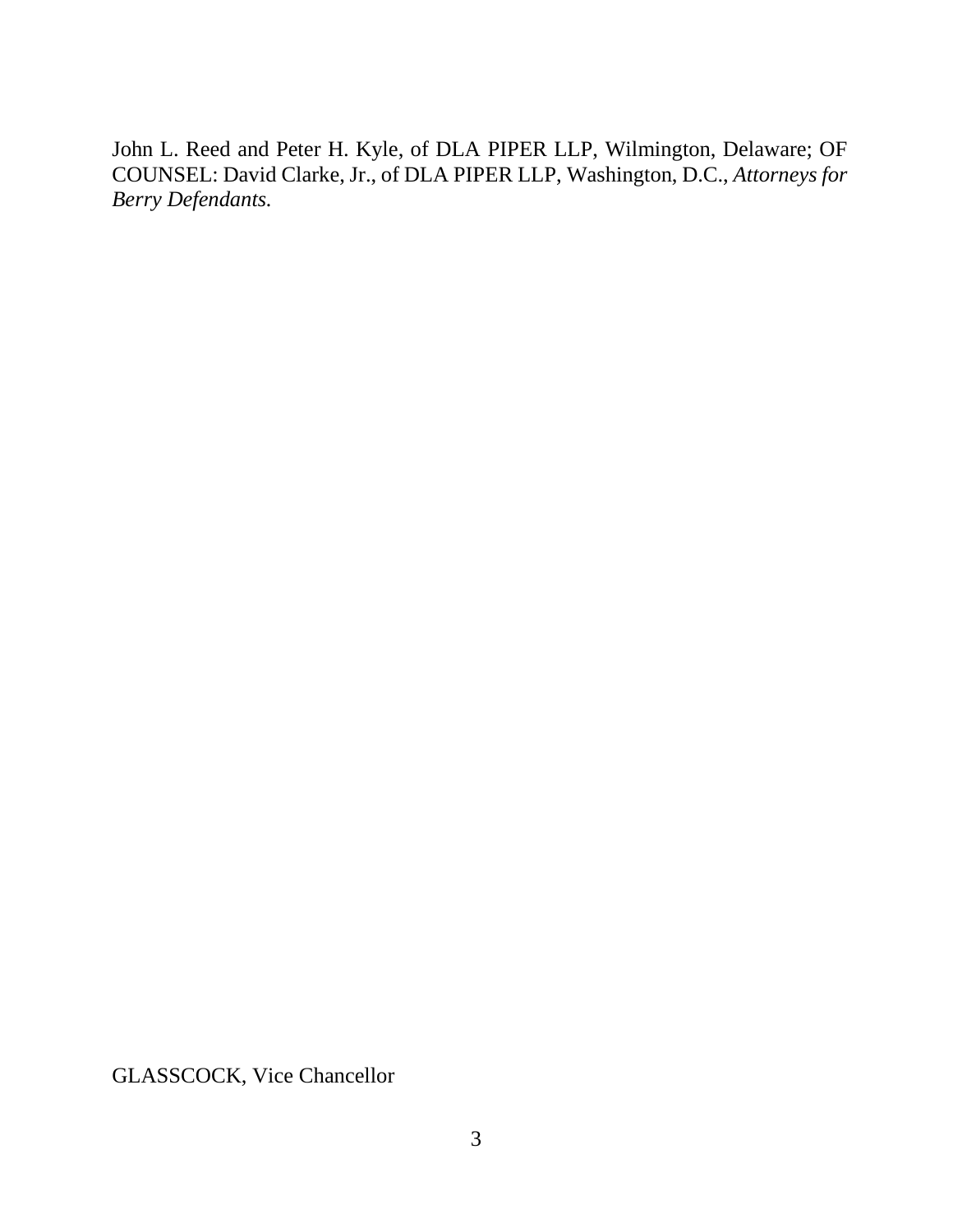This matter involves the Plaintiff's claims for damages following the purchase of a grocery-store chain, The Fresh Market, Inc. ("Fresh Market" or the "Company") by Apollo investment entities. The Plaintiff is a former stockholder of the Company, purportedly acting on behalf of the stockholder class. She alleges that certain Fresh Market fiduciaries breached their duties in negotiating the sale and in obtaining the assent of the stockholders. The matter was previously the subject of a motion to dismiss, which I granted based on the fact of the approval of the merger by a majority of disinterested stockholders; that decision was reversed on appeal. The matter is now before me on the balance of the motions to dismiss, alleging failure to state a claim under Chancery Court Rule 12(b)(6). For the following reasons, I determine that the motions of several Defendants must be denied. The complaint, however, fails to state a claim against the Director Defendants, and their motion is granted.

#### **I. BACKGROUND**

I draw the following facts from the Plaintiff's Verified Second Amended Complaint (the "SAC") and to a limited extent from documents incorporated therein.<sup>1</sup> This Opinion decides the motions to dismiss for those Defendants with

<sup>&</sup>lt;sup>1</sup> Verified Sec. Am. Compl., Docket Item ("D.I.") 169 ("SAC"). The Plaintiff received documents previously through her Section 220 action, some of which she relies on in the SAC. To that extent, I take these documents into consideration with regard to the motions to dismiss. *See Freedman v. Adams*, 2012 WL 1345638, at \*5 (Del. Ch. Mar. 30, 2012) (permitting review of documents incorporated into the complaint in a Rule 23.1 action), *aff'd*, 57 A.3d 414 (Del. 2015); *Amalgamated Bank v. Yahoo! Inc.*, 132 A.3d 752, 797 (Del. Ch. 2016)) ("[A] plaintiff may not reference certain documents outside the complaint and at the same time prevent the court from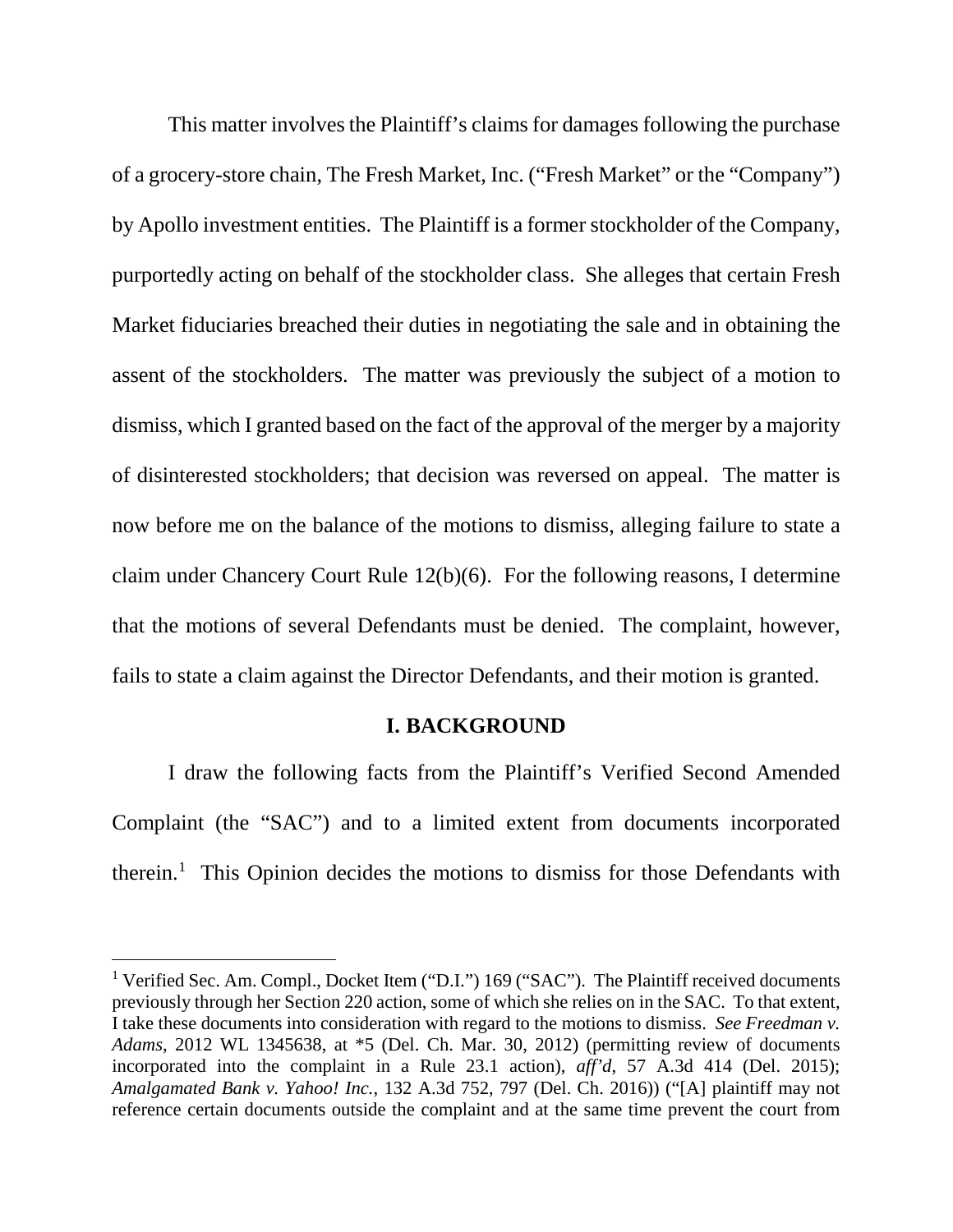fiduciary duties, and reserves decision on those Defendants facing aiding and abetting claims; therefore, in this Opinion, I focus on the facts necessary to decide the motions to dismiss filed by those Defendants with fiduciary duties. The wellpled allegations of the SAC, as discussed further below, are assumed true for purposes of this Opinion.

### *A. The Parties and Relevant Non-Parties*

Non-party Fresh Market is a Delaware corporation headquartered in North Carolina that operates as a specialty grocery retailer.<sup>2</sup>

Plaintiff Elizabeth Morrison was, at all relevant times, a stockholder of Fresh Market.<sup>3</sup>

Defendant Ray Berry was Fresh Market's Chairman of the Board and former CEO.4 Defendant Brett Berry, Ray Berry's son, was a former CEO and Vice Chairman of the Board.<sup>5</sup> Prior to the transaction, Ray and Brett Berry together owned approximately 9.8% of Fresh Market's shares, and approximately 22% of Fresh Market equity after the deal closed.<sup>6</sup> Ray Berry's son-in-law, Michael Barry,

 $\overline{a}$ 

considering those documents' actual terms." (quoting *Winshall v. Viacom Int'l, Inc.*, 76 A.3d 808, 818 (Del. 2013))).

 $^{2}$  SAC, ¶ 25.

 $3$  *Id.*  $\P$  24.

 $4$  *Id.*  $\P$  26.

<sup>&</sup>lt;sup>5</sup> *Id.*  $\sqrt{27}$ . Brett Berry was not a director, officer, or employee of Fresh Market during any period relevant to this litigation. *See Id.*

 $6$  *Id.* 12.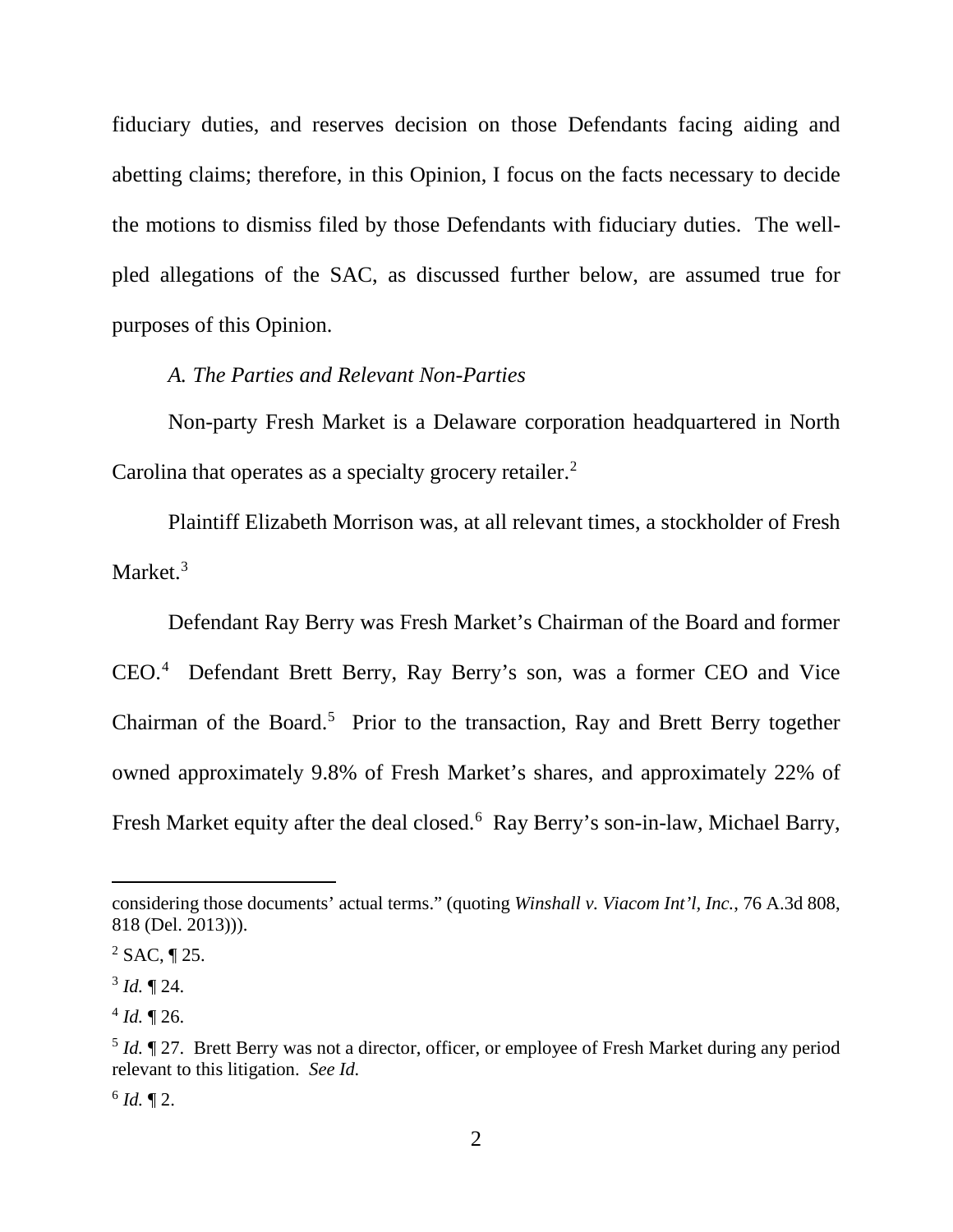owned approximately 6% of Fresh Market stock prior to the transaction.<sup>7</sup> For clarity's sake, because this Opinion decides the Berrys' Motion to Dismiss only as it concerns Ray Berry, when I refer to "Berry," I am referring to Ray Berry.

Defendants Michael Casey, Jeffrey Naylor, Richard Noll, Bob Sasser, Robert Shearer, Steven Tanger, Jane Thompson, and Michael Tucci (collectively, with Richard Anicetti, the "Director Defendants") were members of the Fresh Market board of directors (the "Board").8

Defendant Scott Duggan was Fresh Market's Chief Legal Officer and Senior Vice president – General Counsel. $9$ 

Defendant Richard Anicetti, in addition to being a director on the Board, was Fresh Market's President and CEO.<sup>10</sup>

Defendant Cravath, Swaine & Moore LLP ("Cravath") is a New York limited liability partnership that served as Fresh Market's legal counsel for the transaction.<sup>11</sup>

Defendant JPMorgan Chase & Co., is a Delaware corporation and parent to Defendant J.P. Morgan Securities, LLC ("J.P. Morgan"), a Delaware limited liability

7 *Id.*

<sup>8</sup> *Id.* ¶ 28.

<sup>9</sup> *Id.* ¶ 29.

 $^{10}$  *Id.* ¶ 28.

 $11$  *Id.* 1 30.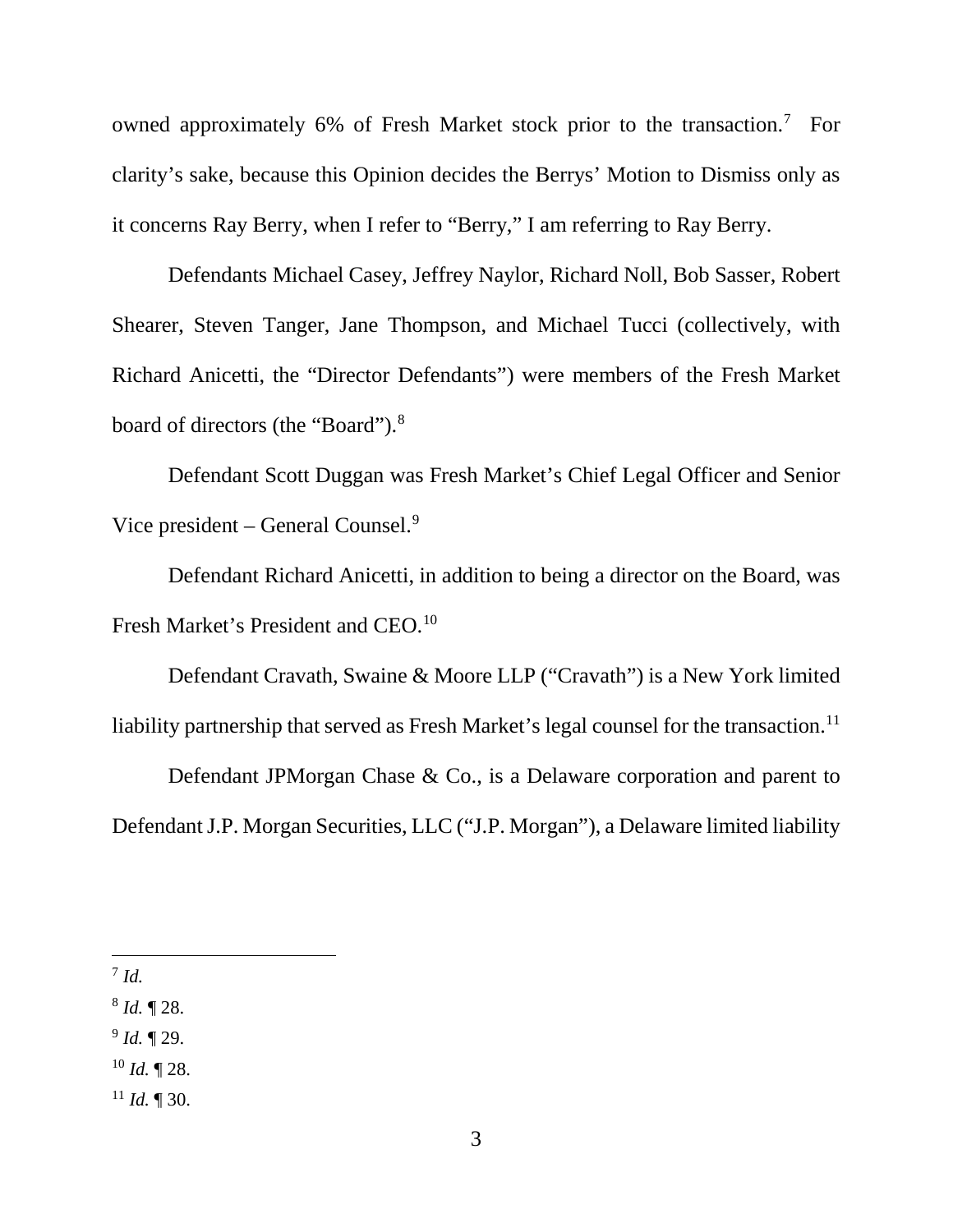company.12 J.P. Morgan served as Fresh Market's financial advisor in the transaction.13

A constellation of fifteen entities comprise the Apollo Defendants. For the sake of this Opinion, which does not address their Motion to Dismiss, I refer to them collectively as "Apollo." Pomegranate Holdings, Inc. is a Delaware corporation and parent company of Pomegranate Merger Sub, Inc., the company that merged with and into Fresh Market in the transaction.<sup>14</sup> Pomegranate Holdings, Inc. is controlled by private-equity funds managed by Apollo Management VIII, L.P. ("Apollo Management VIII").<sup>15</sup> Four separate Apollo investment funds contributed to the acquisition and retained an equity stake in Fresh Market following the transaction: Apollo Investment Fund VIII, L.P., Apollo Overseas Partners (Delaware 892) VIII, L.P., Apollo Overseas Partners (Delaware) VIII, L.P., and Apollo Overseas Partners VIII, L.P.<sup>16</sup> The first three are Delaware limited partnerships, the last a Cayman Islands limited partnership. $17$  All the investment funds are managed by Apollo Management VIII.<sup>18</sup> AIF VIII Management, LLC, a Delaware limited liability

- $12$  *Id.* **¶** 30–31.
- <sup>13</sup> *Id.* ¶ 31.
- <sup>14</sup> *Id.* ¶ 33.
- <sup>15</sup> *Id.*
- <sup>16</sup> *Id.* ¶¶ 34–37.
- <sup>17</sup> *Id.*
- $18$  *Id.* 13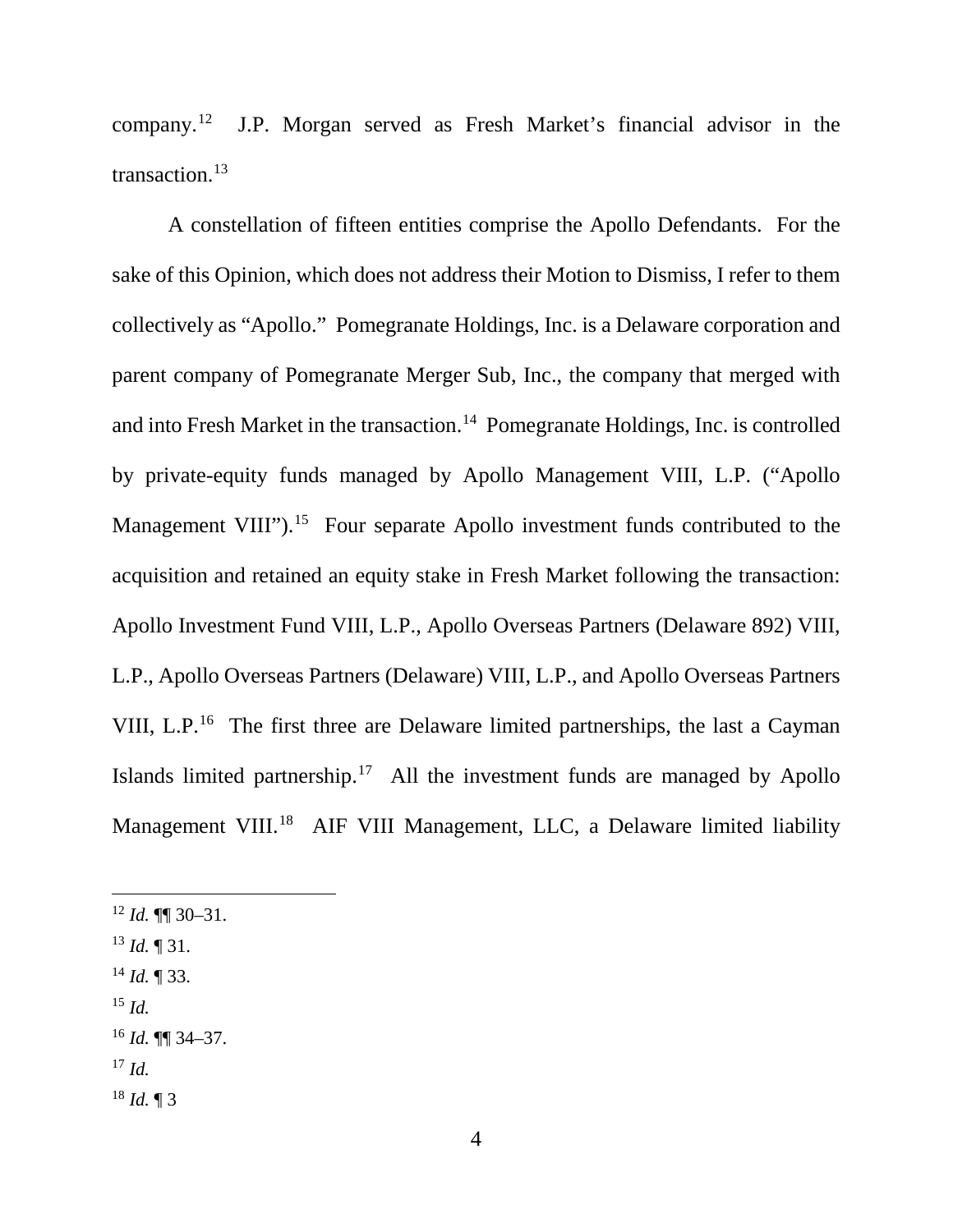company, is the general partner of Apollo Management VIII.<sup>19</sup> In turn, Apollo Management, L.P., a Delaware limited partnership, is the sole member and manager of AIF VIII Management, LLC.20 Apollo Advisors VIII, L.P., a Delaware limited partnership, serves as general partner of each of the investment funds.<sup>21</sup> Apollo Management GP, LLC, a Delaware limited liability company, is the general partner of Apollo Management, L.P.22 Apollo Management Holdings, L.P., a Delaware limited partnership, is the sole member and manager of Apollo Management GP, LLC.23 Apollo Management Holdings, GP, LLC, a Delaware limited liability company, is the general partner of Apollo Management Holdings, L.P.<sup>24</sup> APO Corp., a Delaware corporation, is the intermediate holding company through which Apollo Global Management, LLC holds its interests in various other Apollo entities.<sup>25</sup> AP Professional Holdings, L.P., a Cayman Islands exempted limited partnership, allows managing partners at Apollo to indirectly beneficially own a majority interest in each Apollo entity.26

- $^{19}$  *Id.* ¶ 41.
- $^{20}$  *Id.* ¶ 42.
- <sup>21</sup> *Id.* ¶ 39.
- <sup>22</sup> *Id.* ¶ 43.
- <sup>23</sup> *Id.* ¶ 44.
- <sup>24</sup> *Id.* ¶ 45.
- $^{25}$  *Id.* ¶ 46.
- $^{26}$  *Id.* ¶ 47.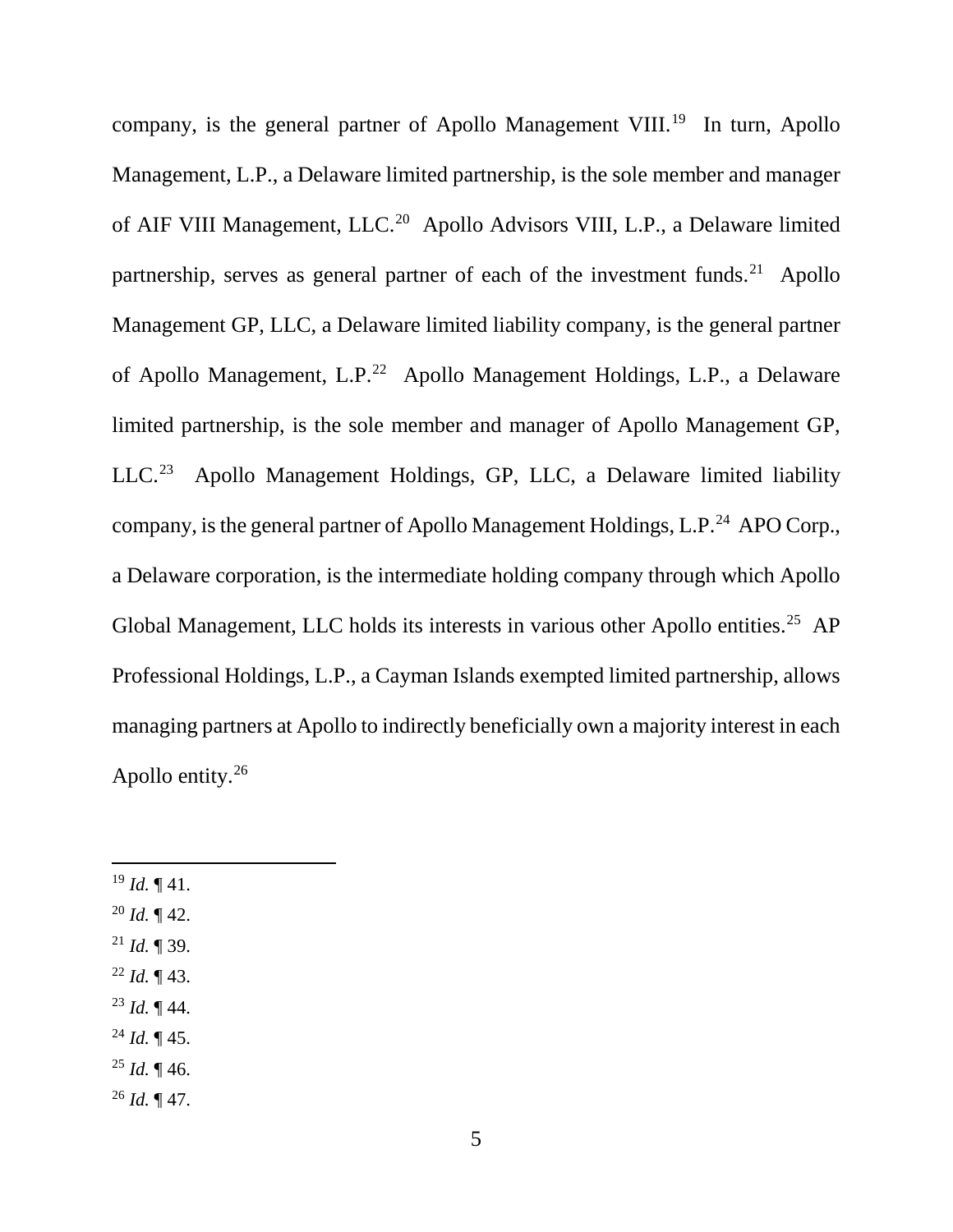Non-party Neuberger Berman ("Neuberger") was a "significant institutional stockholder" in Fresh Market.<sup>27</sup>

Non-Party Jeff Ackerman served as Fresh Market's Chief Financial Officer.<sup>28</sup>

*B. Factual Background*

### 1. Fresh Market Faces Stock Woes, and Berry Makes an Agreement with Apollo

In early January 2015, Fresh Market traded as high as \$40.83 per share.<sup>29</sup> This represented a 21.5% increase since the second half of 2014.<sup>30</sup> Then, on January 11, 2015, the Board terminated Fresh Market's President and CEO, Craig Carlock, without cause and without a permanent replacement lined up.<sup>31</sup> The Board did not disclose details.<sup>32</sup> The market reacted, and the stock price dropped 11% after a single day of trading.<sup>33</sup> During the eight-month search for a CEO that followed, the stock price continued to fall, reaching a low of \$18.70 in late August 2015.34 Internal perspectives at the Company, however, evinced more optimism than did the market:

<sup>32</sup> *Id.*

<sup>33</sup> *Id.*

<sup>34</sup> *Id.* ¶ 53.

 $^{27}$  *Id.*  $\P$  11.

<sup>28</sup> *Id.* ¶ 91.

<sup>29</sup> *Id.* ¶ 50.

<sup>30</sup> *Id.*

<sup>&</sup>lt;sup>31</sup> *Id.* ¶ 51 ("the Board terminated then-CEO and President, Craig Carlock. The termination was without cause and no details were disclosed about the reason for his termination.").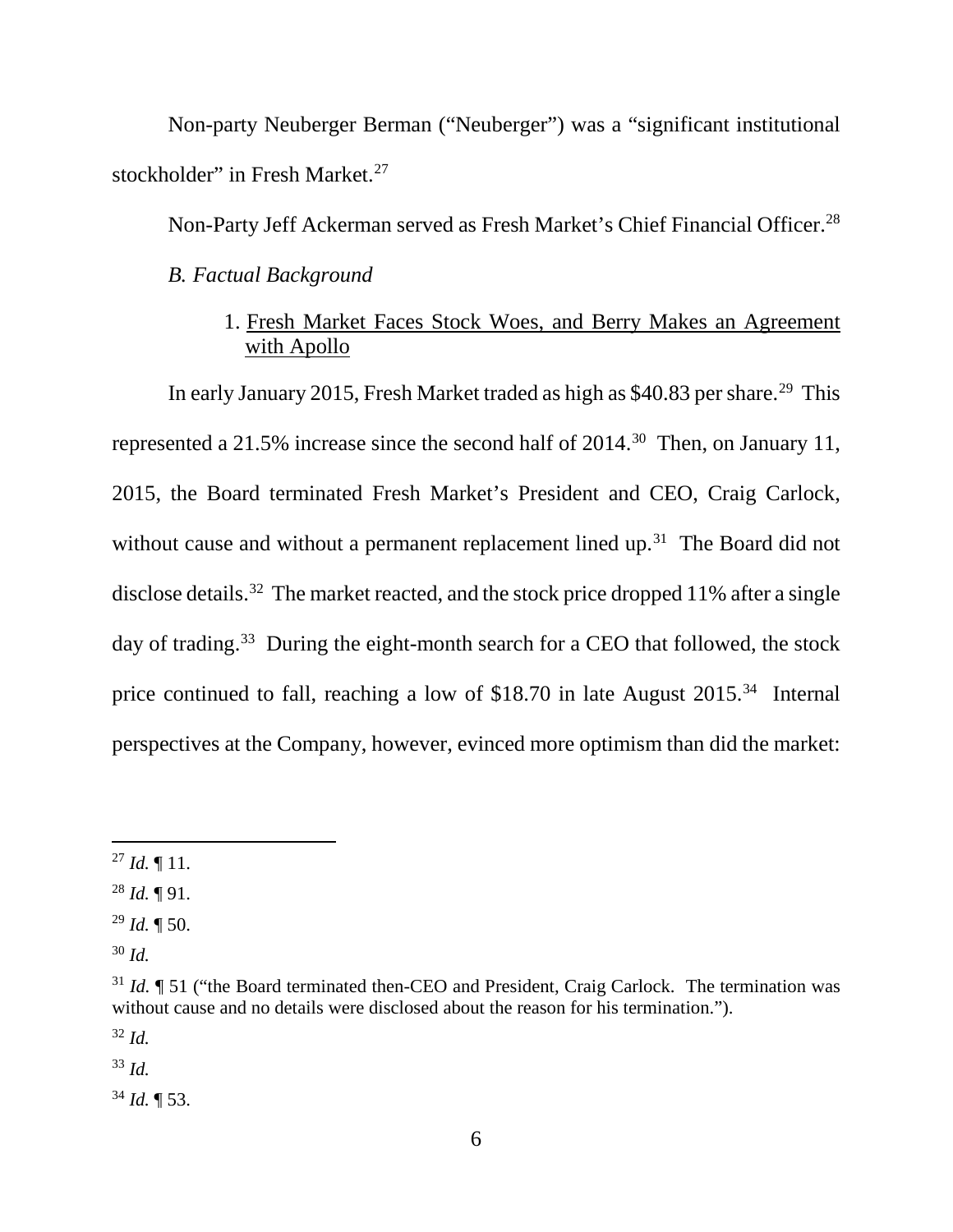Berry wrote that the Company had "a huge untapped future" and that the stock volatility would end "once the market returns to rational evaluations of [The Fresh Market]."<sup>35</sup> Discounted Cash Flow ("DCF") valuations from this period, prepared for the Board by management and J.P. Morgan in connection with a share repurchase program, suggested a value range of \$45.75 to \$60.75 per share when the stock was trading at just \$32.59.36

It was in this atmosphere that Apollo's Andrew Jhawar reached out to Berry on July 3, 2015 to discuss taking the Company private.<sup>37</sup> In an email to colleagues, Jhawar described how he "pounced" on the opportunity to discuss a going-private transaction with Berry, "given valuation and the apparent lack of love from Wall Street and the analyst community."<sup>38</sup> Apollo had recently taken another specialty grocery retailer private, and according to Jhawar the flexibility and decision-making offered by private ownership attracted Berry.39 Berry and Jhawar exchanged several messages setting a time to discuss the potential transaction.40 In contravention of Fresh Market's communication protocol, Berry did not disclose Apollo's inquiries

 $35$  *Id.*  $\P$  52.

 $36$  *Id.*  $\P$  54.

 $37$  *Id.* **[1]** 55–56.

<sup>38</sup> *Id.* ¶ 56.

<sup>&</sup>lt;sup>39</sup> *Id.*  $\parallel$  57. Led by Jhawar, Apollo had recently taken Sprouts Farmers Markets private in a transaction with several features that made it similar to the transaction Apollo would propose for Fresh Market. *Id.*

<sup>40</sup> *Id.* ¶¶ 58–60.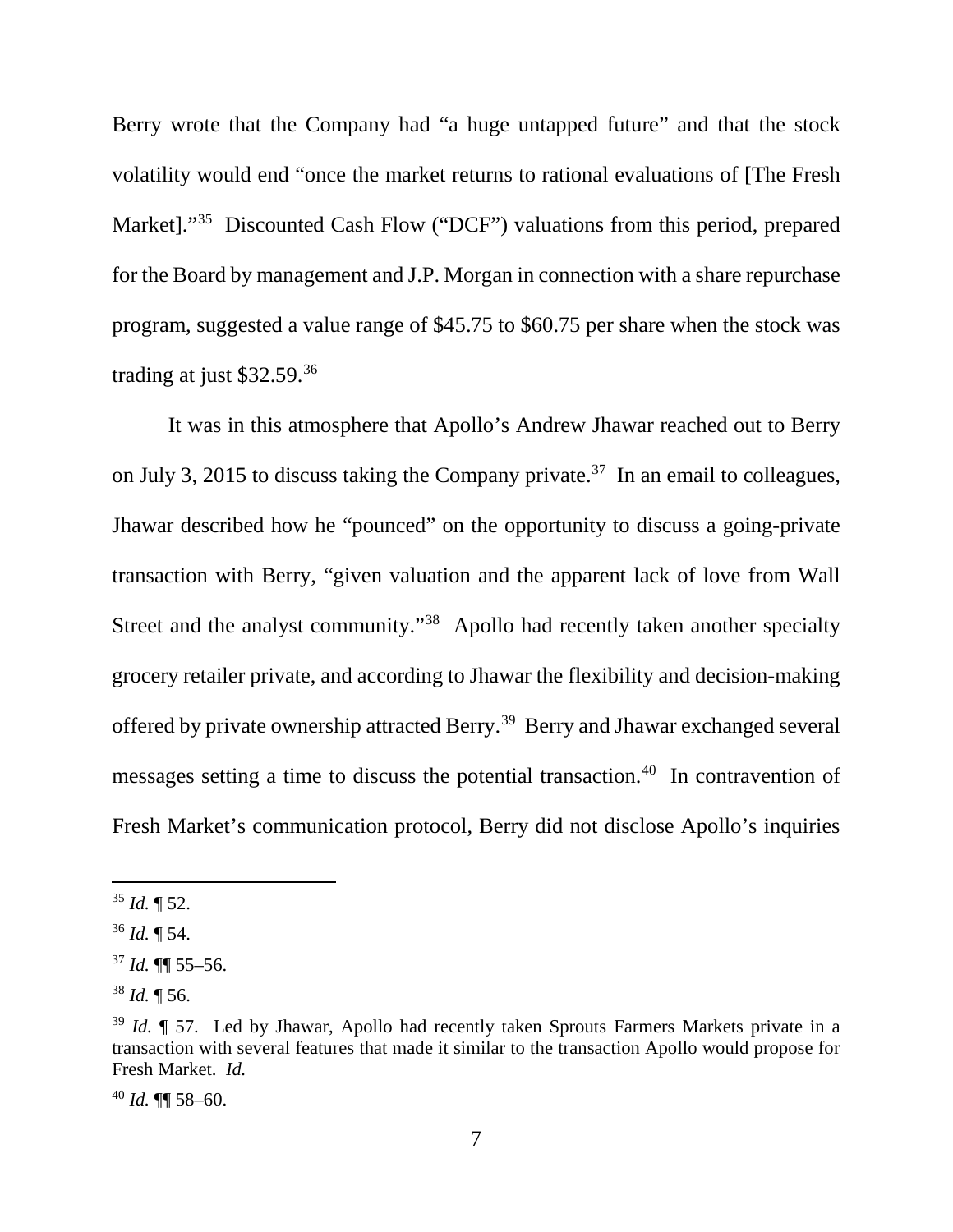to either the interim-CEO or the lead director.<sup>41</sup> He claims to have relayed the conversations to Duggan, though there is no documentation to show whether such communication occurred. 42

As the stock price reached its low point in August 2015, institutional stockholder Neuberger requested the company take urgent action to end the downward drift.43 With Berry's support, the Board hired a new CEO, Anicetti, on September 1, 2015.<sup>44</sup> Following Anicetti's hire, Berry contacted Jhawar to put him in contact with his son, Brett Berry, so they could discuss an equity rollover of the Berrys' stock in connection with a going-private transaction.<sup>45</sup> Berry wrote to Jhawar that he had talked with both Brett Berry and Mike Barry and that after contacting an attorney, "one of [them]" would contact Jhawar after they were certain of their position.46

Meanwhile, another private equity firm, CVC Capital, approached outside director Steve Tanger, who relayed the inquiry to lead director Noll "as per

<sup>46</sup> *Id.* ¶ 69.

 $41$  *Id.*  $\P$  61–62.

 $^{42}$  *Id.*  $\parallel$  62. Later in the SAC, the Plaintiff concludes that Duggan's response to Berry's disclosure of a different private equity suitor "does not suggest that Duggan was aware of Apollo's approach to Ray Berry and Ray Berry's active consideration of it." *Id.* ¶ 74.

 $43$  *Id.*  $\sqrt{65}$ .

 $44$  *Id.* 166.

 $45$  *Id.* **¶** 68–69.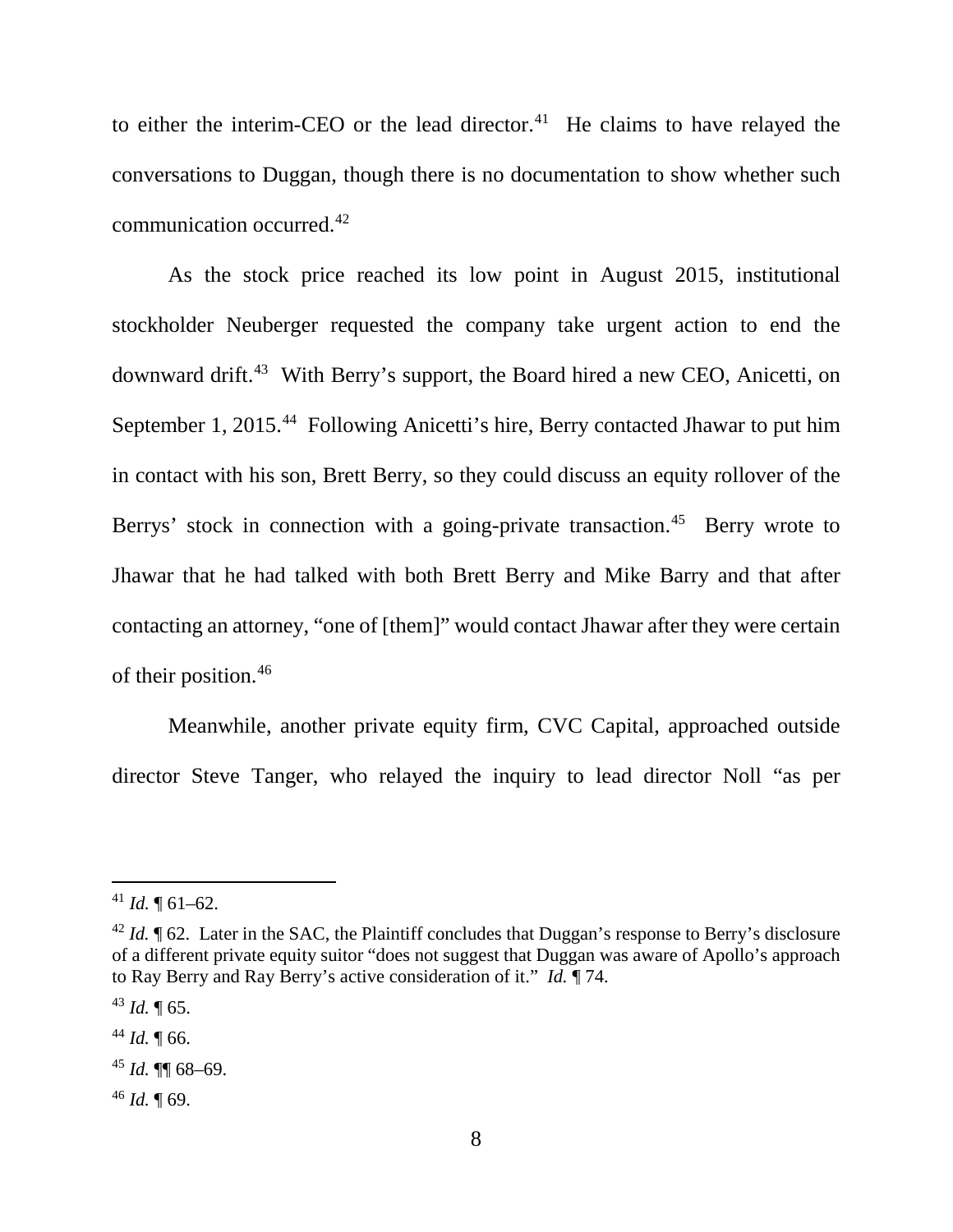protocol."47 Noll noted in correspondence that "the stock market [is] increasing our valuation quickly now that [Anicetti] is in place," and therefore an offer based on the current valuation was "a non-starter."48 Noll wrote, "My guess is that they'd need to be in the range of 10-15x EBITDA to even get a real discussion going."49 They shared this analysis with Berry.<sup>50</sup> On September 16, 2015, although he had not yet shared Apollo's interest, Berry disclosed to Anicetti and Duggan an inquiry from Oak Hill Capital Management about a potential going-private transaction.<sup>51</sup> Duggan suggested passing on the offer, given Anicetti's recent transition into the CEO role.<sup>52</sup> Shortly after, on September 25, Berry continued his discussions with Apollo concerning a transaction; as proposed, the transaction would increase the Berry family's ownership from approximately 9.4% pre-deal to 28.3% post-deal.<sup>53</sup> At that time, the Berrys orally agreed with Apollo to roll over their equity in the

<sup>50</sup> *Id.* ¶¶ 70–72.

<sup>51</sup> *Id.* ¶ 74.

 <sup>47</sup> *Id.* ¶ 70.

<sup>48</sup> *Id.*

<sup>&</sup>lt;sup>49</sup> *Id.* As the SAC notes, this EBITDA range represents a per share value of approximately \$45– \$70. *Id.*

<sup>&</sup>lt;sup>52</sup> *Id.* Duggan suggested Berry inform Oak Hill Capital Management that "the Board just named our new CEO and he is working quickly to transition in and orient himself and let the Oak Hill guy know that you have noted his interest and end it at that." *Id.* As the Plaintiff notes, this suggests that Duggan had no knowledge of Berry's discussions with Apollo at this point. *Id.*

<sup>53</sup> *Id.* ¶¶ 75–76. As noted above, the Plaintiff alleges the Berrys collectively owned 9.8% pretransaction, but Apollo's spreadsheet contemplated an increase from a 9.4% pre-transaction ownership. *Compare id.* ¶ 2 *with id.* ¶ 75. Per the SAC, the increase in equity ownership implied a profit of between \$136 million and \$930 million for the Berrys, collectively. *Id.*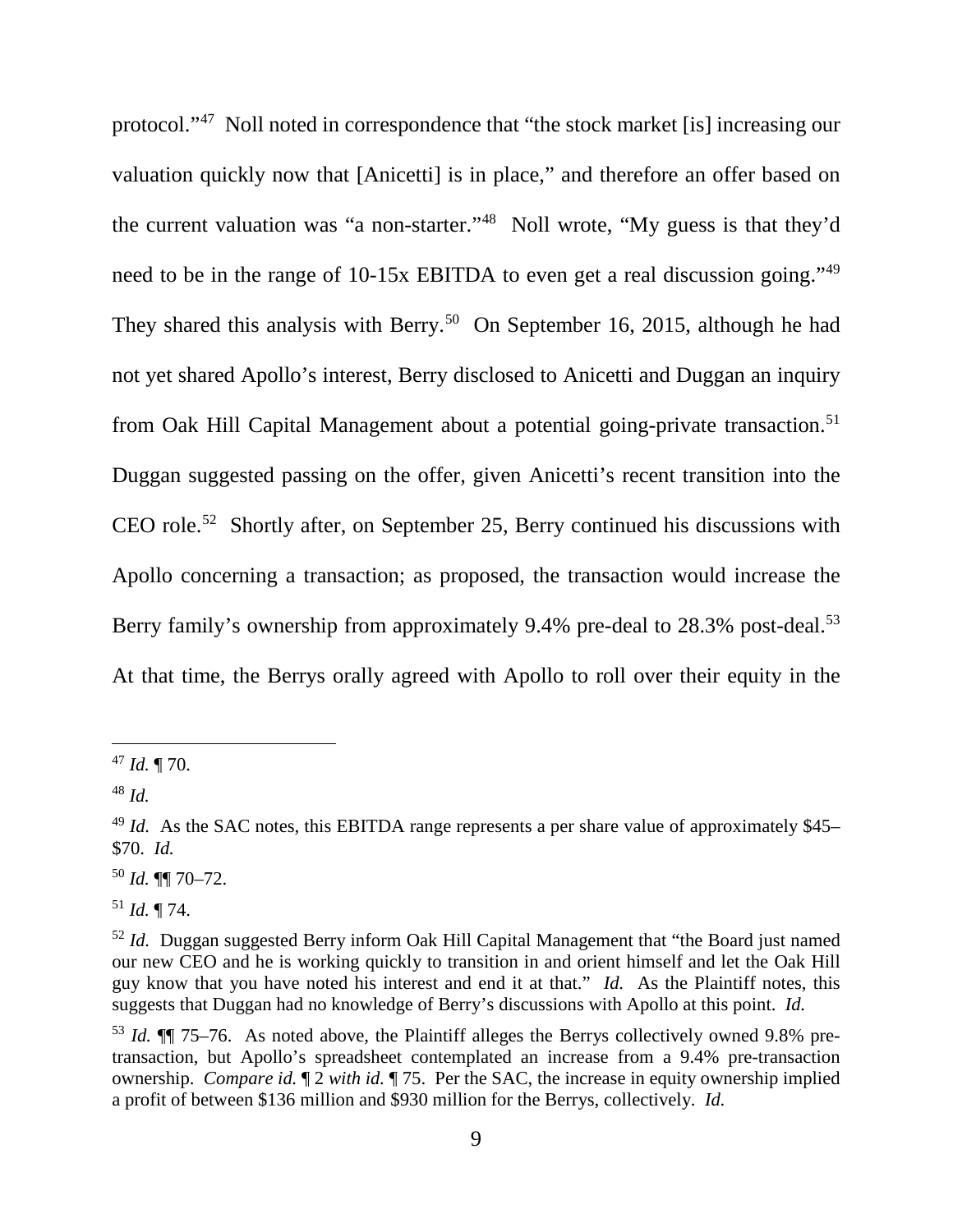event of a successful Apollo acquisition.<sup>54</sup> Berry agreed to reach out to Duggan regarding the next steps for Apollo to present its proposal to the Company.<sup>55</sup> Up to this point, Berry had still not informed the Board about his discussions with Apollo.

## 2. Berry Discloses Apollo's Interest, and the Stockholder Pressure Dials Up

On September 25, 2015, Berry told Duggan about Apollo's acquisition proposal.56 On September 28, when Duggan had not responded, Berry instructed Jhawar to contact Duggan directly, which Jhawar did.57 That same day, Duggan and Noll held a conference with Neuberger in which Neuberger advocated for a comprehensive strategic review of the Company, including a sale exploration. 58 On October 1, Apollo submitted its proposal to acquire Fresh Market at \$30 per share.<sup>59</sup> The acquisition's proposed capital structure included an equity rollover with the Berrys.<sup>60</sup> The proposal stated, "Apollo and the Berrys will be working together in an exclusive partnership as it relates to a transaction with The Fresh Market."61

<sup>60</sup> *Id.*

<sup>61</sup> *Id.*

 <sup>54</sup> *Id.* ¶ 76.

<sup>55</sup> *Id.*

<sup>56</sup> *Id.* ¶ 77.

<sup>57</sup> *Id.* ¶¶ 77–78. The SAC notes that neither the subsequent board minutes nor the 14D-9 disclose that Berry initiated contact with the Company regarding Apollo's proposal. *Id.* ¶ 78.

<sup>58</sup> *Id.* ¶ 79. On October 8, Neuberger sent Berry a letter summarizing this conference. *Id.* ¶ 82. <sup>59</sup> *Id.* ¶ 80.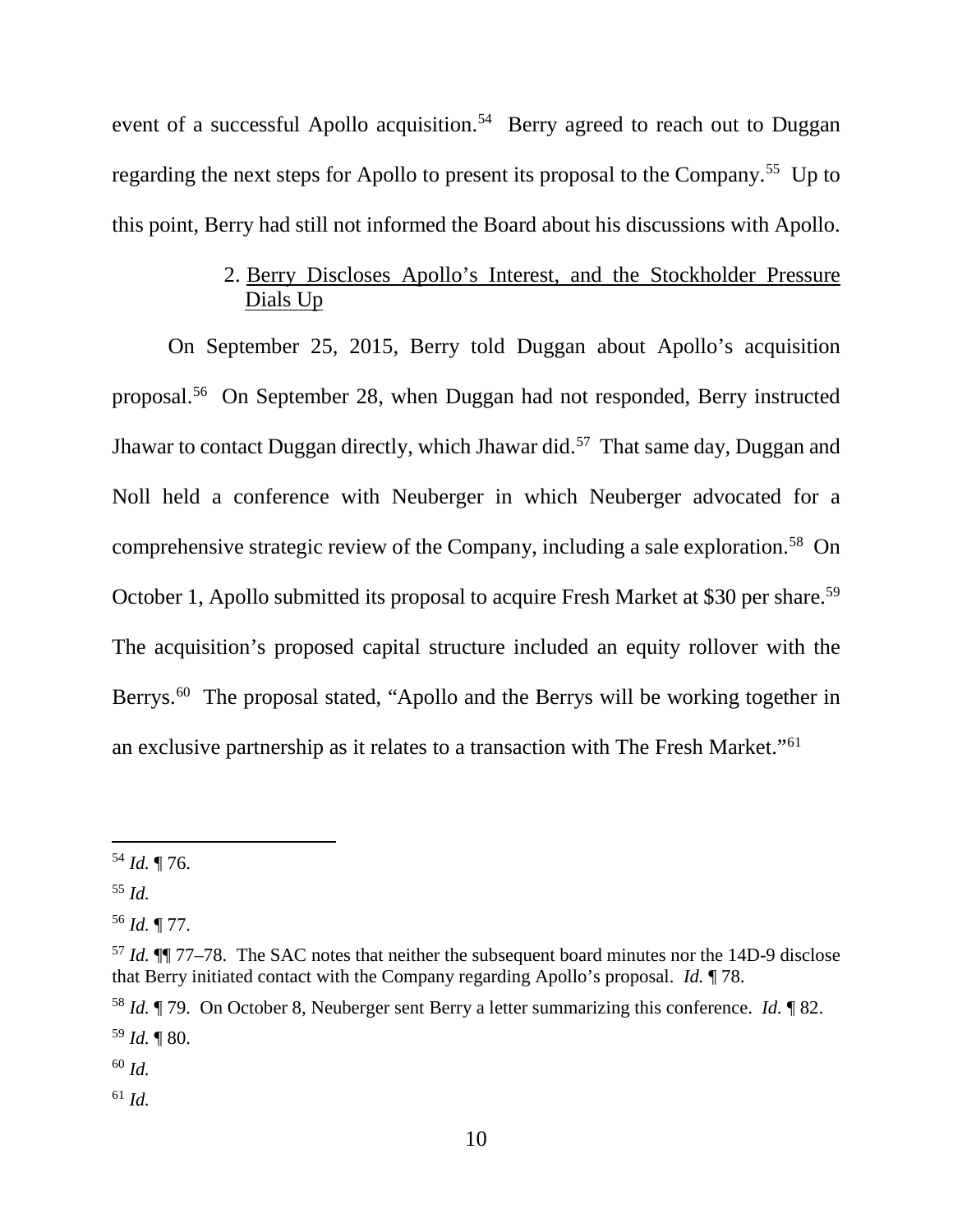The Board called a special meeting on October 15 to discuss a response to Apollo's offer.<sup>62</sup> Cravath was represented at the meeting by Damien Zoubek, as Fresh Market's counsel.<sup>63</sup> In advance of the meeting, Duggan inquired about Berry's relationship with Apollo.<sup>64</sup> According to the board minutes memorializing the discussion, Berry told Duggan he had only conducted three conversations with Apollo: (1) a general industry discussion; (2) a conversation about a potential transaction in which Berry expressed willingness to sell his shares for cash or roll over his equity, contingent in both cases upon the Board's support; and (3) a courtesy call prior to the October 1 proposal.<sup>65</sup> Berry claimed in this discussion that he had relayed each conversation to Duggan contemporaneously, and that he had relayed one of the conversations to Noll.<sup>66</sup> Berry also told Duggan that he had no involvement formulating Apollo's proposal, had no commitment to or agreement with Apollo, that he was not working with Apollo on an exclusive basis, and that he

 $62$  *Id.* 183.

<sup>63</sup> *See id.* ¶¶ 87–88.

<sup>64</sup> *Id.* ¶ 83.

<sup>65</sup> *Id.* ¶ 84.

<sup>66</sup> *Id.* As the Plaintiff notes, Noll's email regarding his speculation on what price would be necessary to get a discussion going suggests he was unaware of Berry's relationship with Apollo and potential interest as a buyer. *Id.* ¶ 72.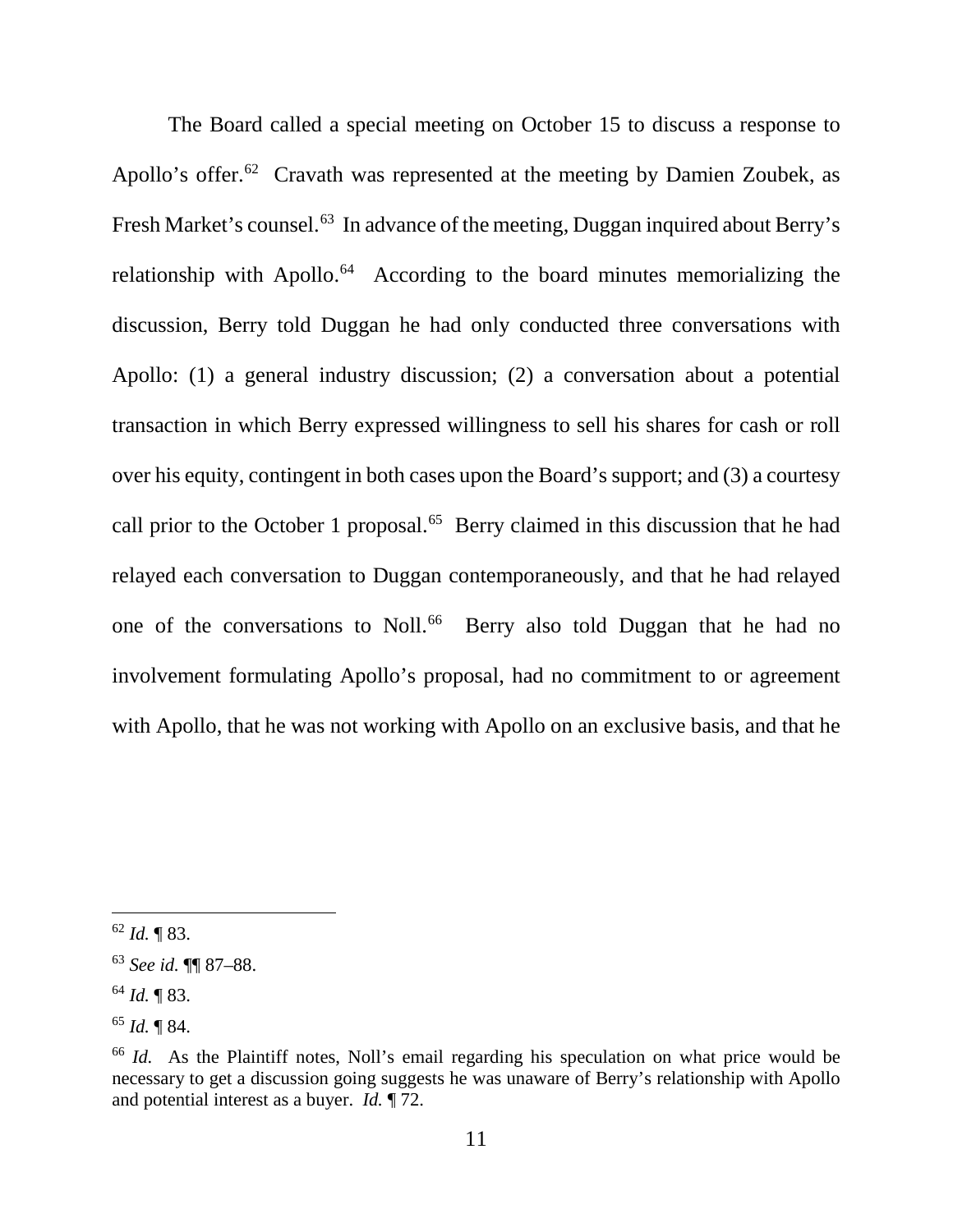was unaware of any contact between Apollo and Brett Berry.<sup>67</sup> Duggan presented this information to the Board, and the Board did not inquire further.<sup>68</sup>

At that meeting, Cravath counsel Zoubek asked Berry if he would be willing to participate in an equity rollover with an acquirer other than Apollo.<sup>69</sup> According to the board minutes, while Berry maintained he had not committed to a transaction with Apollo, he told the Board that "he was not aware of any other potential private equity buyer that had experience in the food retail industry with whom he would be comfortable engaging in an equity rollover."70 Berry then absented himself from the meeting, and the Board determined it would develop a strategic plan, including the formation of a Strategic Transaction Committee (the "Committee") consisting of directors Naylor, Shearer, and Noll. 71 The Board expressed concern over "continued shareholder pressure," and that the unsolicited acquisition proposals could become public.72 After this meeting, Berry recused himself from all future board meetings and waived his right to notice of the meetings.73

- <sup>69</sup> *Id.* ¶ 88.
- <sup>70</sup> *Id.*

 $67$  *Id.*  $\P$  86.

<sup>68</sup> *Id.* ¶ 87.

 $171$  *Id.* 189.

<sup>72</sup> *Id.*

<sup>73</sup> *Id.* ¶¶ 88-89; Transmittal Aff. of Matthew D. Perri in Support of the Ind. Dirs.' Opening Br. in Support of their Mot. to Dismiss the Verified Sec. Am. Compl., D.I. 181–84 ("Perri Aff."), Ex. D, Schedule 14D-9 ("14D-9"), at 18–19.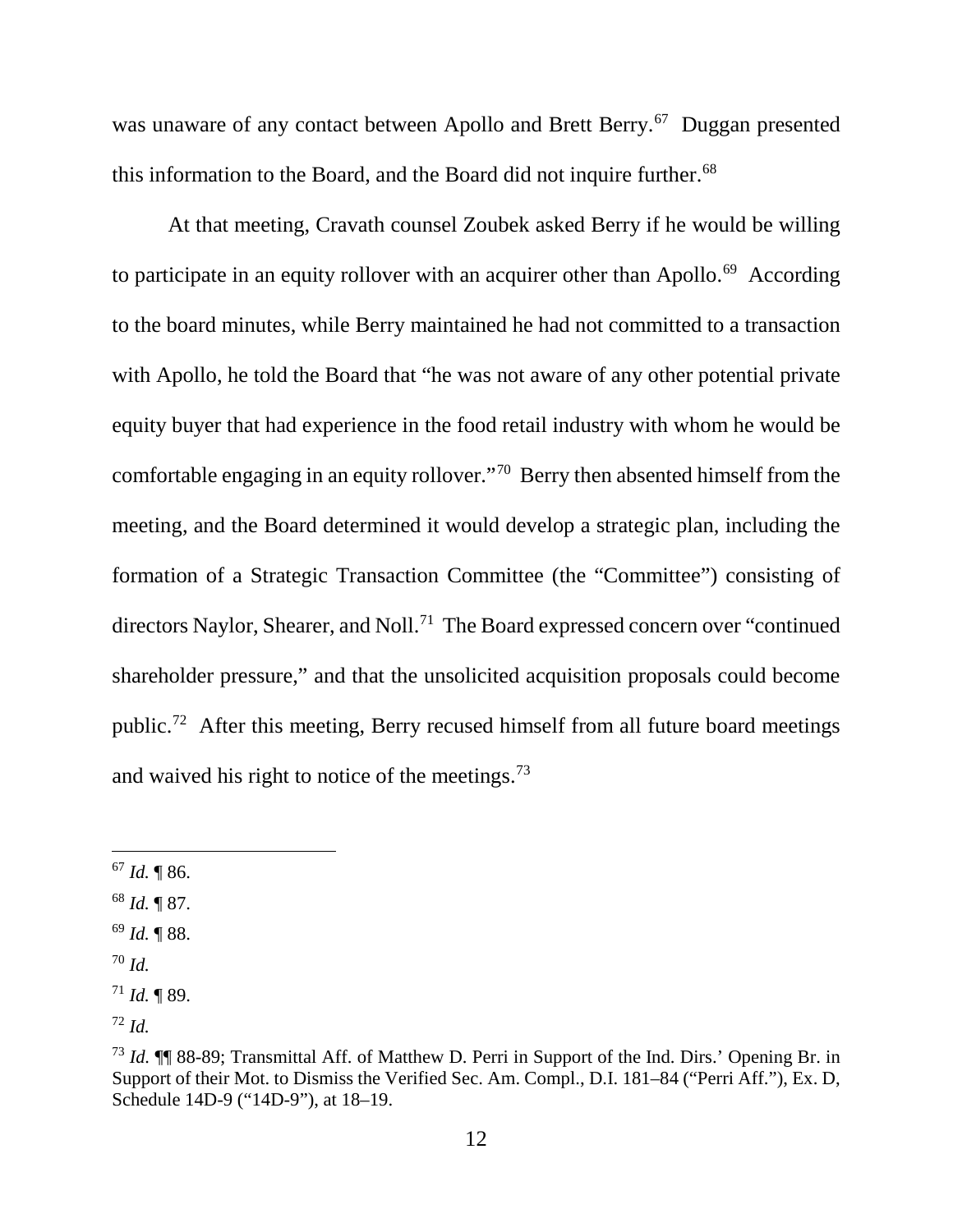The day of the board meeting, Apollo sent a follow-up letter regarding its "proposal (together with Ray and Brett Berry) to acquire" Fresh Market.<sup>74</sup> The letter stated that "Apollo (together with the Berry family rollover) is able and willing to provide 100% of the equity commitment required in this potential transaction."75 The letter set a deadline of October 20 for a response to the offer.<sup>76</sup> There was a news leak the next day, and *Reuters* reported that Berry was searching for a private equity partner to make an offer for Fresh Market, while *Bloomberg* reported that Berry was working with Apollo to explore a buyout.<sup>77</sup>

# 3. The Board Puts the Company in Play

At an October 18 board meeting, the Board noted that the *Reuters* article contradicted Berry's representation that he had not partnered with Apollo.<sup>78</sup> At this point, the Board decided to publicly announce the commencement of a review of strategic and financial alternatives.<sup>79</sup> It also determined that any sales process would solicit multiple bids, rather than just Apollo's. $80$  It directed Duggan to inquire with

- $74$  SAC, ¶ 92.
- <sup>75</sup> *Id.*
- <sup>76</sup> *Id.*
- <sup>77</sup> *Id.* ¶ 94.
- <sup>78</sup> *Id.* ¶ 95.
- <sup>79</sup> *Id.* ¶ 98.
- <sup>80</sup> *Id.*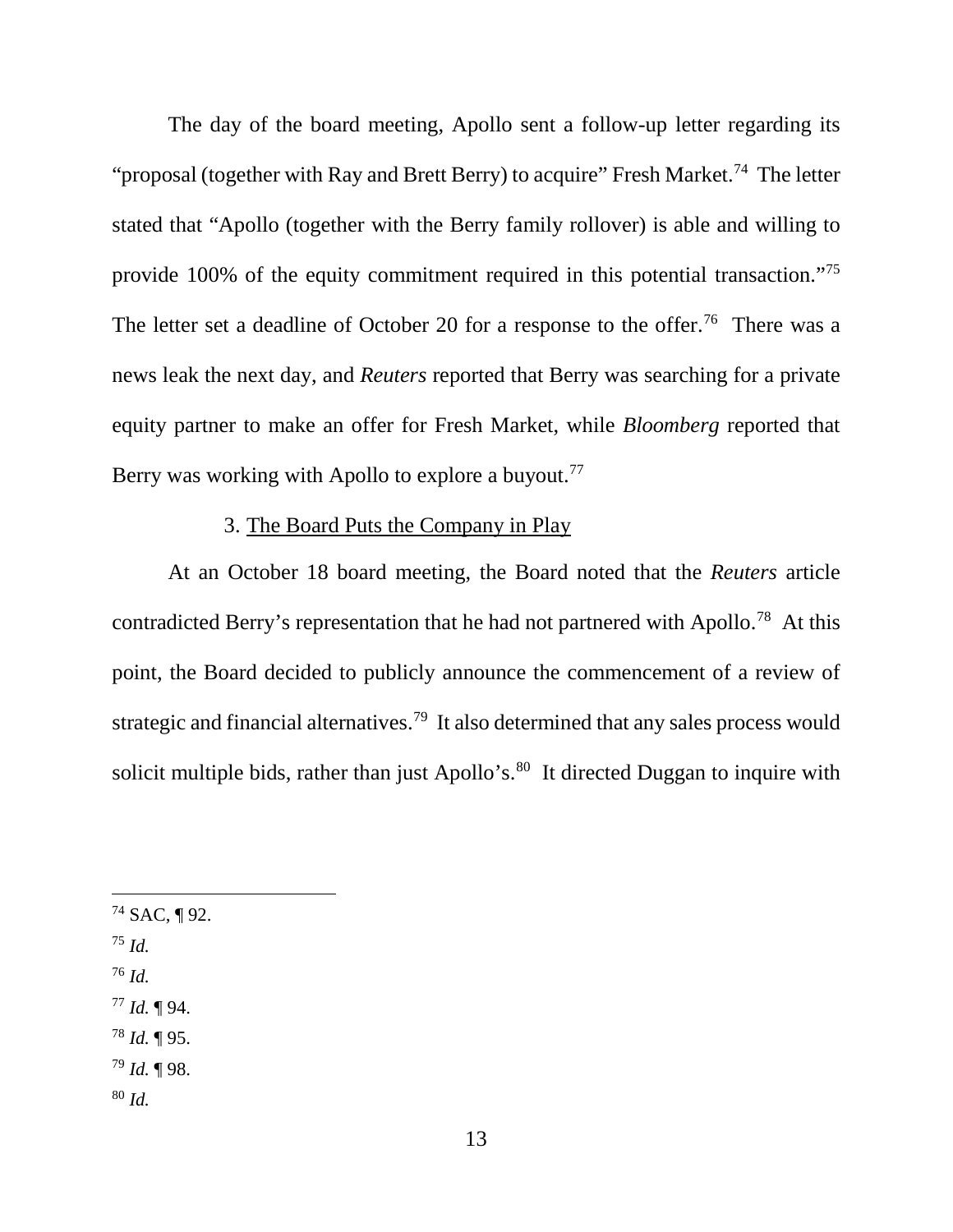Berry about the news article and his purported partnership with Apollo.<sup>81</sup> On October 20, Noll wrote to Apollo, "In your letter, you state that Apollo will be working together with the Berrys on an exclusive basis with respect to a potential transaction. We have confirmed with Ray Berry that he has no such arrangement with Apollo."<sup>82</sup> On October 21, Apollo withdrew its bid but continued to engage in discussion with the Berrys regarding a potential acquisition. 83

Over a month later, on November 25, in a letter to J.P. Morgan addressed to the Board, Apollo formally renewed its acquisition offer "together with Ray and Brett Berry" for \$30 per share.<sup>84</sup> That same day, Cravath spoke to Berry's Counsel, who promised to speak with Berry and "provide Cravath with a precise statement about Ray Berry's involvement with, and his views about, Apollo's offer."85 On November 28, prompted by Cravath's inquiries, Berry's counsel sent an email to Cravath—which Duggan shared in its entirety with the Board—detailing Berry's

<sup>84</sup> *Id.* ¶ 102.

<sup>85</sup> *Id.* ¶ 103.

 <sup>81</sup> *Id.*

<sup>82</sup> *Id.* ¶ 100.

<sup>83</sup> *Id.* ¶ 101. In its withdrawal notice, Apollo once again noted the Berrys' involvement, stating that it was withdrawing "Apollo's proposal (together with Ray and Brett Berry)." *Id.* Other communications around this time (not shared with the Board) demonstrated Apollo's ongoing relationship with the Berrys, including sharing and soliciting comments on draft financial models. *Id.* ¶¶ 99, 101.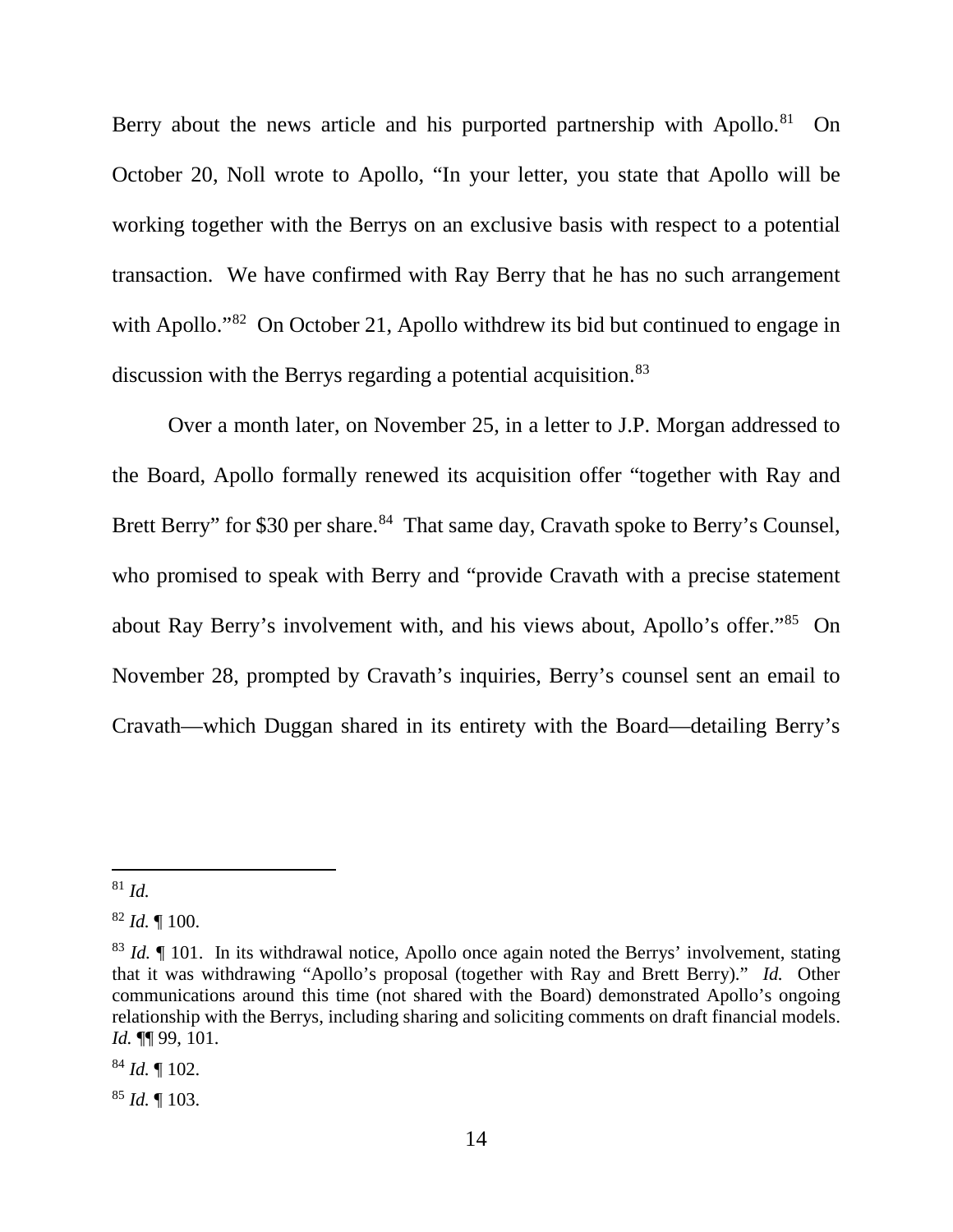history and relationship with Apollo (the "November Email").<sup>86</sup> The November

Email read in pertinent part:

Since Apollo withdrew its earlier offer in October, Mr. Berry had one conversation with Apollo. During that conversation, he agreed, as he did in October, that, in the event Apollo agreed on a transaction with [Fresh Market], he would roll his equity interest over into the surviving entity. Apollo determined the price that was offered. Mr. Berry's agreement with Apollo is oral. They have no written agreement.

More generally, Mr. Berry believes it is in the best interests of the shareholders for the board to pursue a sale of the company at this time due to the low valuation of the company in spite of a built-in premium as well as the complexity of implementing the changes Rick Anicetti covered in the earnings release while under the scrutiny of the public market.

Should Apollo not be successful in its bid, Mr. Berry would consider rolling his equity interest over in connection with an acquisition of [Fresh Market] by another buy-out firm that successfully bids for the company, provided he has confidence in its ability to properly oversee the company. As he mentioned to the board of directors in October, however, he believes that Apollo is uniquely qualified to generate value because of its recent success in [Fresh Market]'s space with the acquisition of Sprouts. If The Fresh Market remains public, Mr. Berry will give serious consideration to selling his stock when permitted as he does not believe [Fresh Market] is well positioned to prosper as a public company and he can do better with his investment dollars elsewhere.87

The Board met on December 1–2 and discussed Apollo's offer, Berry's

November Email, and concerns over investor pressure to sell.<sup>88</sup> The Board noted a

concern "that investors would not give the Corporation the necessary time to

 <sup>86</sup> *Id.* ¶ 104; *id.* ¶ 110 ("Duggan read the November 28 Email in its entirety to the Board.").

<sup>87</sup> *Id.* ¶ 103–104.

<sup>88</sup> *Id.* ¶ 110.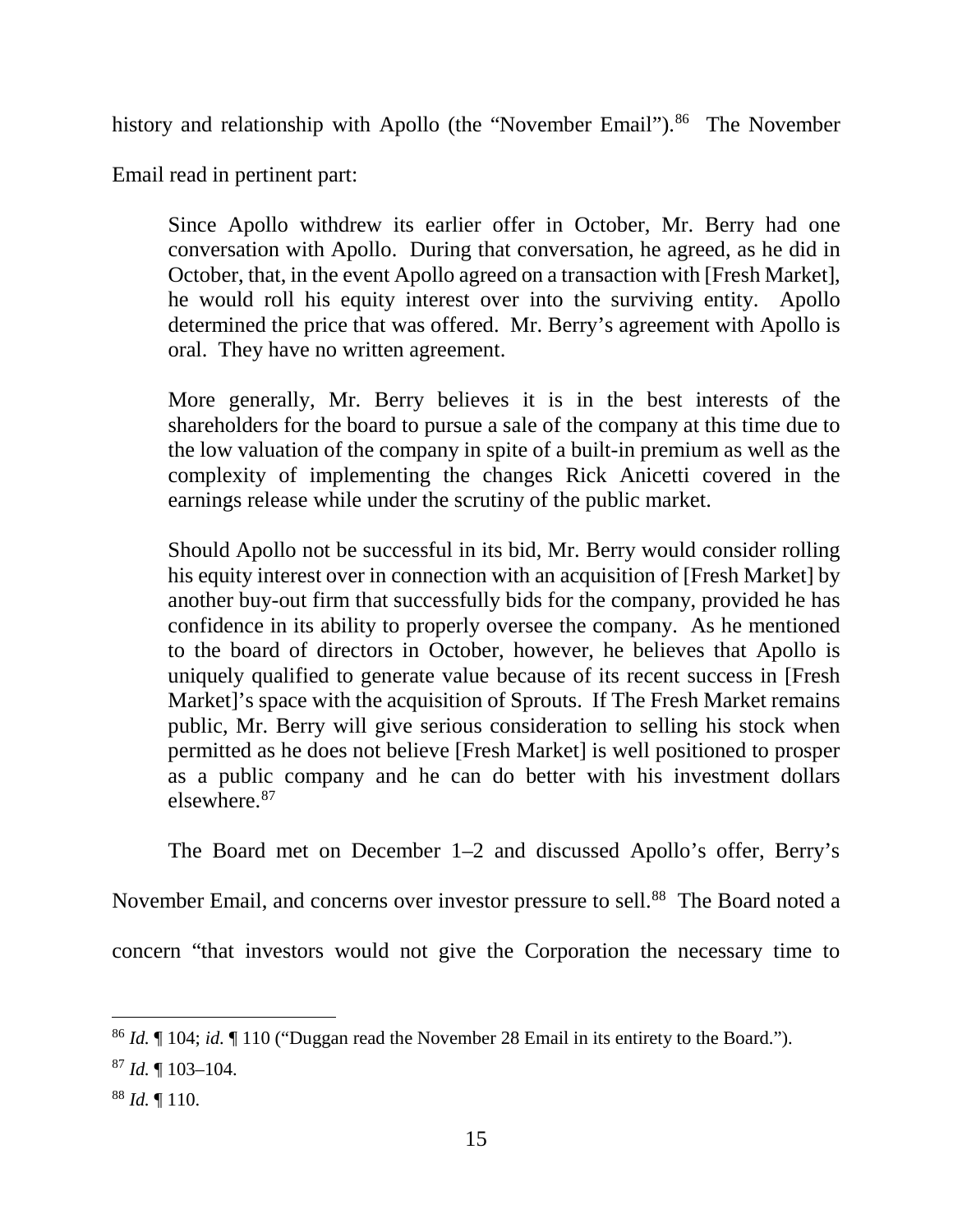implement and see the results from the strategic plan."89 The Board noted Apollo's offer was "interesting," and it granted the Committee expanded authority to design a sales process.90 Also at these meetings, the Committee's financial advisor, J.P. Morgan, provided DCF analysis based on management's projections that provided a range of values from  $$34.50$  to  $$44.00$  per share.<sup>91</sup>

After this meeting, Berry confirmed at Fresh Market's request, (1) a willingness to discuss an equity rollover with a successful bidder other than Apollo and (2) an agreement not to discuss an equity rollover with any party until authorized to do so by Fresh Market.<sup>92</sup> After confirming, Berry told Anicetti the Board should have immediately engaged in discussions with Apollo and that he was unsatisfied with the timeline of the Board's process.<sup>93</sup>

Apollo signed a confidentiality agreement on December 9, agreeing not to "initiate or maintain contact" with any director at Fresh Market without the Company's express permission. 94 On January 5, 2016, however, Jhawar wrote a purported New Year's greeting to Berry: "Hopefully, 2016 will be an exciting year

 <sup>89</sup> *Id.* ¶ 110.

<sup>90</sup> *Id.*

 $91$  *Id.* 112.

<sup>92</sup> *Id.* ¶ 114.

<sup>&</sup>lt;sup>93</sup> *Id.* If 121. Anicetti reported Berry's comments to the Committee at a December 22 Committee meeting. *Id.*

<sup>94</sup> *Id.* ¶¶ 119–20. Jhawar's call lists and email records suggest he may have violated the agreement by communicating with the Berrys around this time. *See id.* ¶¶ 118, 120.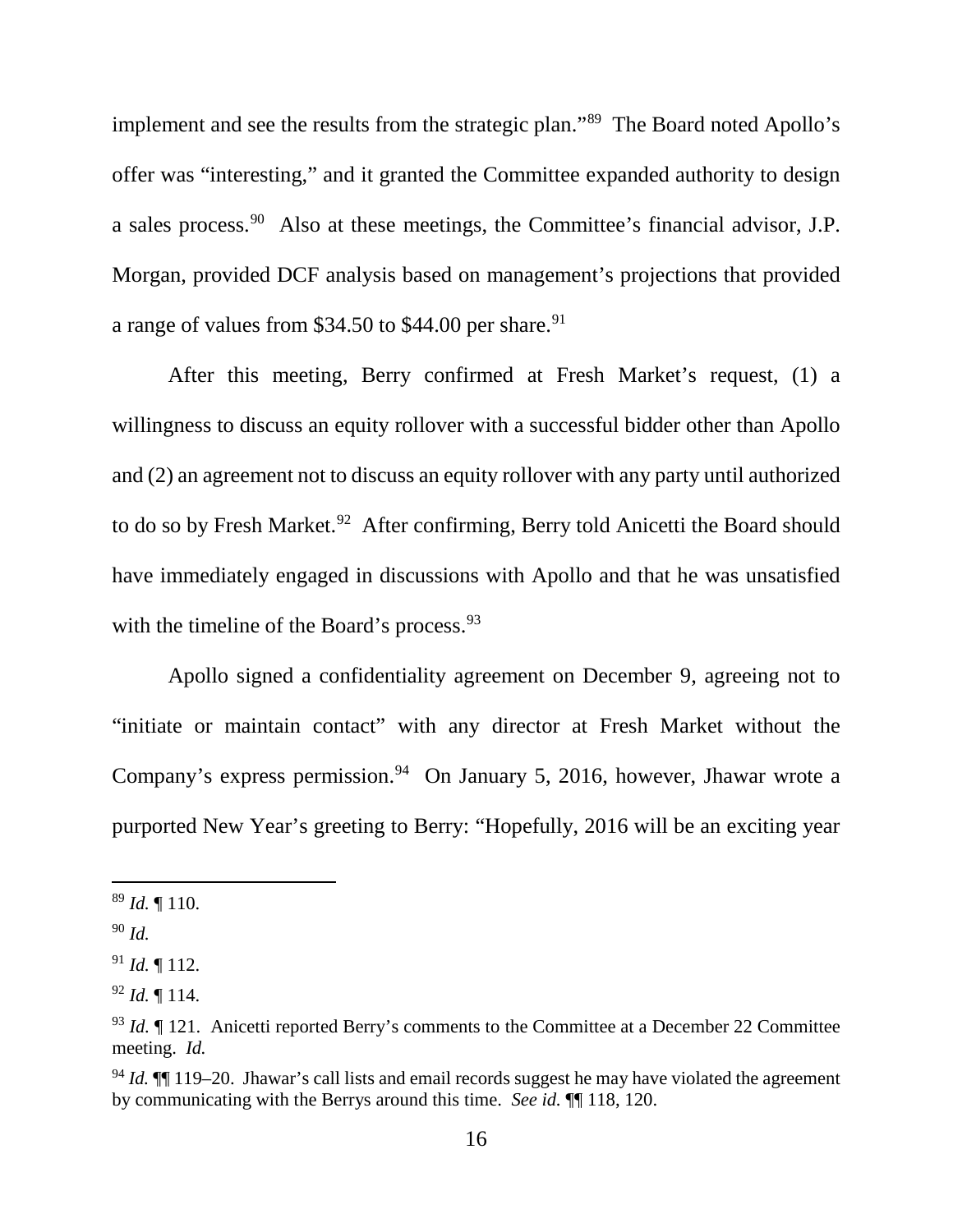for all of us to do something together."95 Berry responded on January 8: "We are anticipating the possibility of an exciting 2016 with us participating together on a mutually rewarding project."96

## 4. The Board Conducts a Sale of the Company

#### a. The Board Institutes a Bidding Process

Over the course of the sales process, J.P. Morgan contacted thirty-two potential bidders, twenty of whom signed confidentiality agreements and received due diligence on Fresh Market, and the Committee met nineteen times.<sup>97</sup> On January 12, 2016, Fresh Market set a deadline of January 25 for potential suitors to submit bids. 98 It represented to prospective bidders that Berry was open to discussing a potential rollover when authorized to engage by the Company.<sup>99</sup> At least one potential acquirer, Kroger, expressed strong interest in having discussions with Berry, given the importance of a potential equity rollover, but the Board determined that the no-contact rule would remain until it had determined to proceed with a

 <sup>95</sup> *Id.* ¶ 122.

<sup>&</sup>lt;sup>96</sup> *Id.* Duggan later represented to the Board at a January 21 meeting that Berry confirmed he had not spoken to any potential participant. *Id.* ¶ 125. In addition to the New Year's greeting emails, an email from Jhawar's assistant reminded him to call Brett Berry, and so additional contact between Apollo and the Berry family may have transpired. *Id.* ¶ 124.

 $97$  14D-9, at 21–22.

<sup>98</sup> SAC, ¶ 123.

<sup>99</sup> *Id.*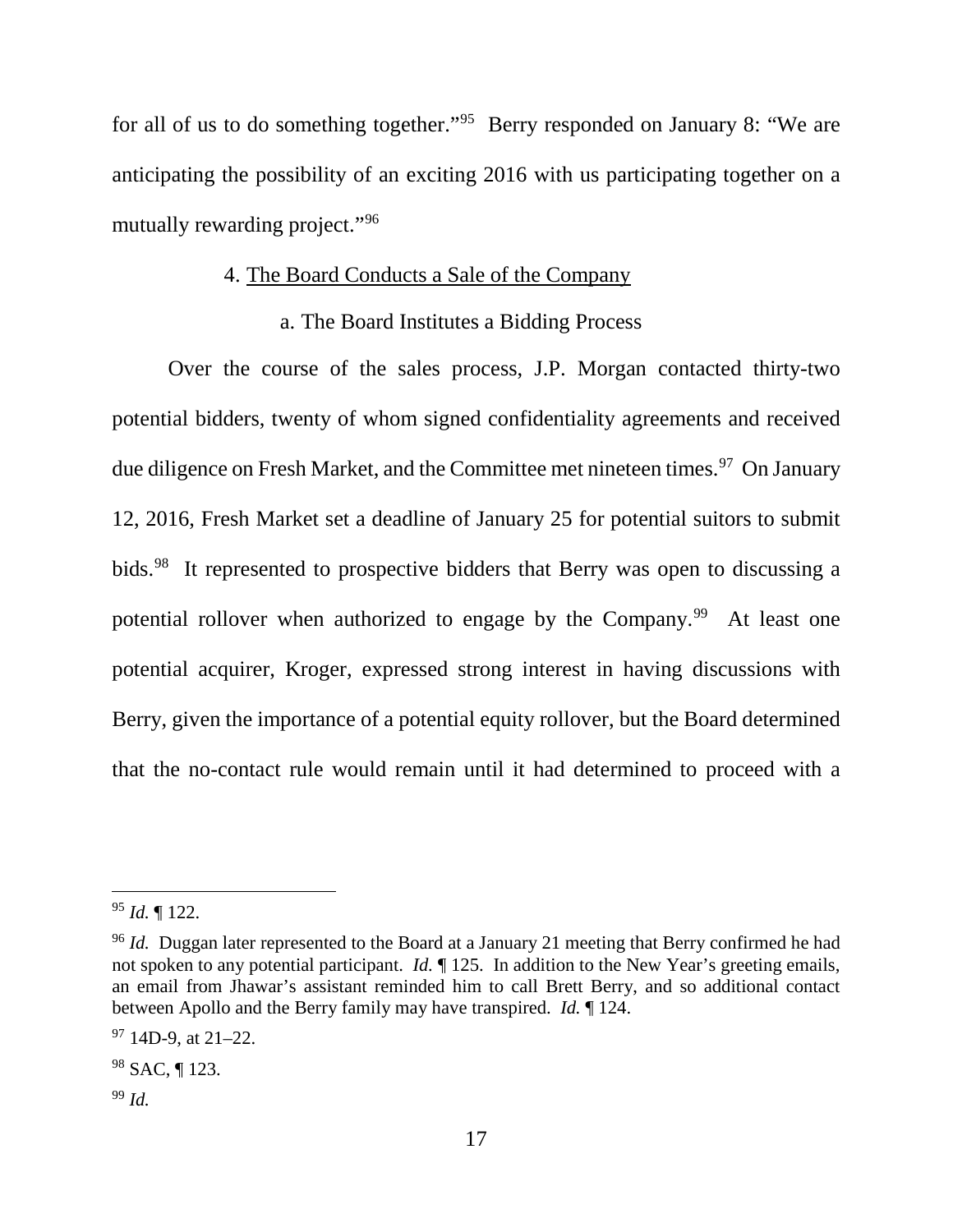transaction and established material terms.<sup>100</sup> Meanwhile, internal documents from Apollo at this time show that it considered itself partnered exclusively with the Berrys in the bid for Fresh Market.<sup>101</sup>

On January 25, several parties submitted indications of interest.<sup>102</sup> Apollo's was at \$31.25 per share.<sup>103</sup> As the sale process continued, J.P. Morgan gave a presentation to the Committee on February 25 and noted that Apollo continued to be motivated about the transaction, while other suitors' interest waned.104 Ultimately, Fresh Market accelerated the process for Apollo and permitted it to submit a bid on March 8, ahead of the March 14 date communicated to other bidders.<sup>105</sup> Apollo submitted a definitive proposal of \$27.25 per share, four dollars less than its

<sup>105</sup> *Id.* ¶¶ 146–47.

 $100$  *Id.* **¶** 126–27.

<sup>&</sup>lt;sup>101</sup> *Id.* If 128 (Apollo was "[p]artnered exclusively with the founders"; "We are partnered together with . . . the Berry Family . . . who would roll \$140 million of equity"; "we have maintained a strong relationship with the Berry family, who will roll over 4.5mm shares into the transaction"). <sup>102</sup> *Id.* ¶ 137.

<sup>&</sup>lt;sup>103</sup> *Id.* The SAC contains allegations that Apollo's "client executive" at J.P. Morgan, Christian Oberle, fed inside information on the bid process to Apollo, even though he was not on the Fresh Market transaction team. *See id.*  $\P$  130–36. According to the alleged facts, Oberle conveyed messages from Apollo to the team working on the Fresh Market transaction and advocated for Apollo, in the meantime providing Apollo with valuable insights in return. *See id.* ¶¶ 138–46. This inside information, according to the SAC, gave Apollo a distinct advantage, including being able to submit its bid earlier than other parties. *Id.* ¶ 146. The SAC does not allege that the Board, Duggan, Anicetti, or Berry knew about these communications.

<sup>&</sup>lt;sup>104</sup> *Id.* If 142. According to the minutes, "KKR's interest was waning . . . TPG's interest was also waning . . . Sprouts had decided that they would not proceed . . . Kroger was concerned about its bandwidth. . . ." *Id.*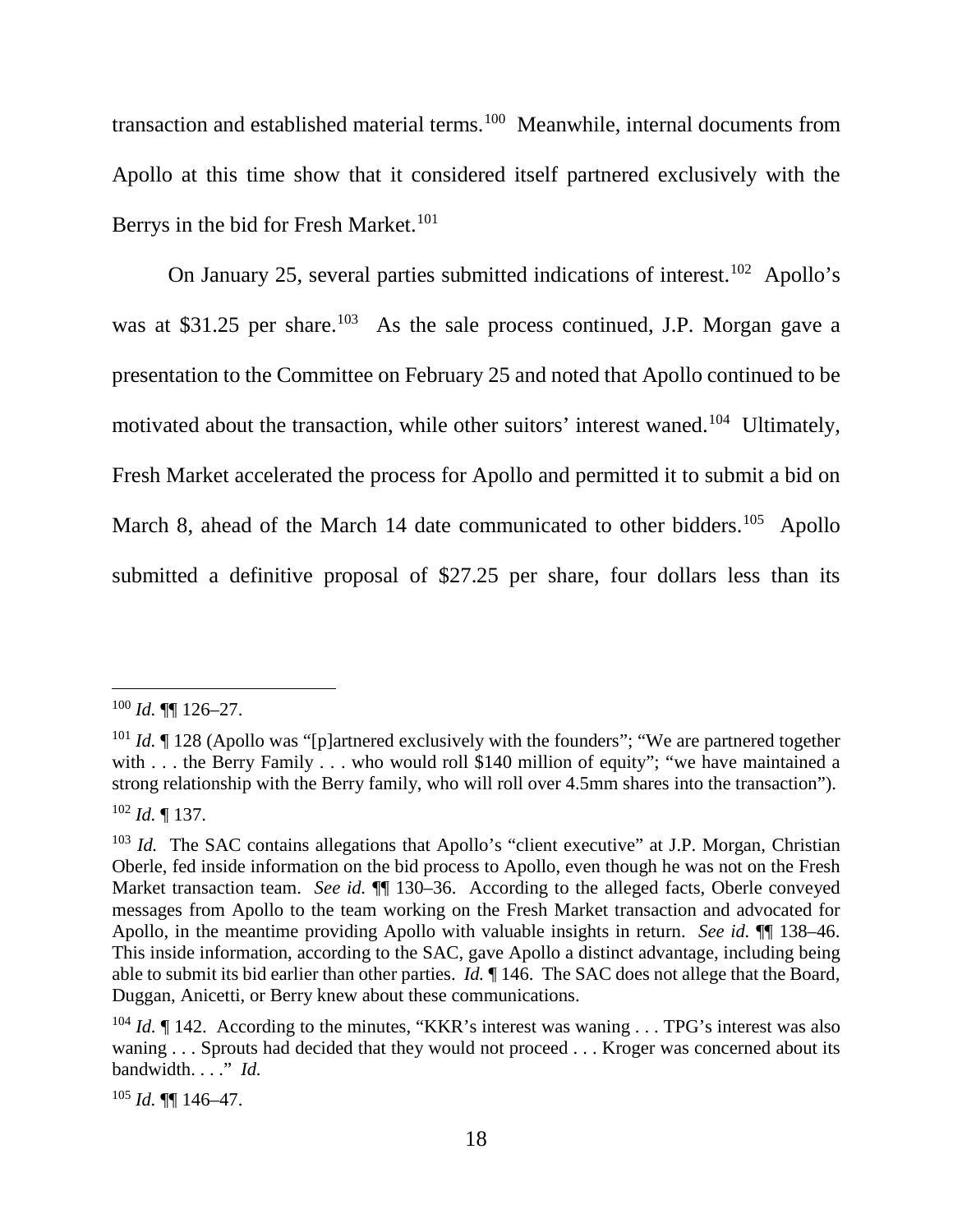indication of interest.<sup>106</sup> Its bid was not contingent upon an equity rollover with the Berrys.<sup>107</sup> No other suitor submitted a definitive bid.<sup>108</sup>

Before the Board made a decision, J.P. Morgan provided the Board with an updated conflicts disclosure that discussed its business relationship with Apollo and represented that the "senior deal team members" assigned to the Fresh Market sale were not "currently providing services" to Apollo and were not "member[s] of the coverage team" for Apollo.<sup>109</sup>

b. The Committee Requests Additional Financial Projections

From December 2015 through the end of the sales process in March 2016, the Board reviewed several different financial projections. Originally, in December 2015, management provided the Board with a three-year financial model (the "Management Projections") that CFO Ackerman described as "pressure tested."<sup>110</sup> Ackerman noted at the December meetings that the Management Projections

 $106$  *Id.* 147.

<sup>107</sup> *Id.* ¶ 179.

<sup>108</sup> *Id.* ¶ 147.

<sup>&</sup>lt;sup>109</sup> *Id.*  $\parallel$  149. The conflict memorandum did not disclose J.P. Morgan employee Oberle's communications with both the Fresh Market team and Apollo's Jhawar. *Id.* Following the deal's close, Oberle and Jhawar exchanged congratulations by email. *Id.* ¶¶ 149–50.

<sup>110</sup> *Id.* ¶ 153. According to the SAC, it appears management had provided J.P. Morgan with "downward revised projections" in November, then, after it presented the Management Projections to the Board on December 1–2, it asked J.P. Morgan to "disregard the downward revised projection provided to you on November 18." *Id.*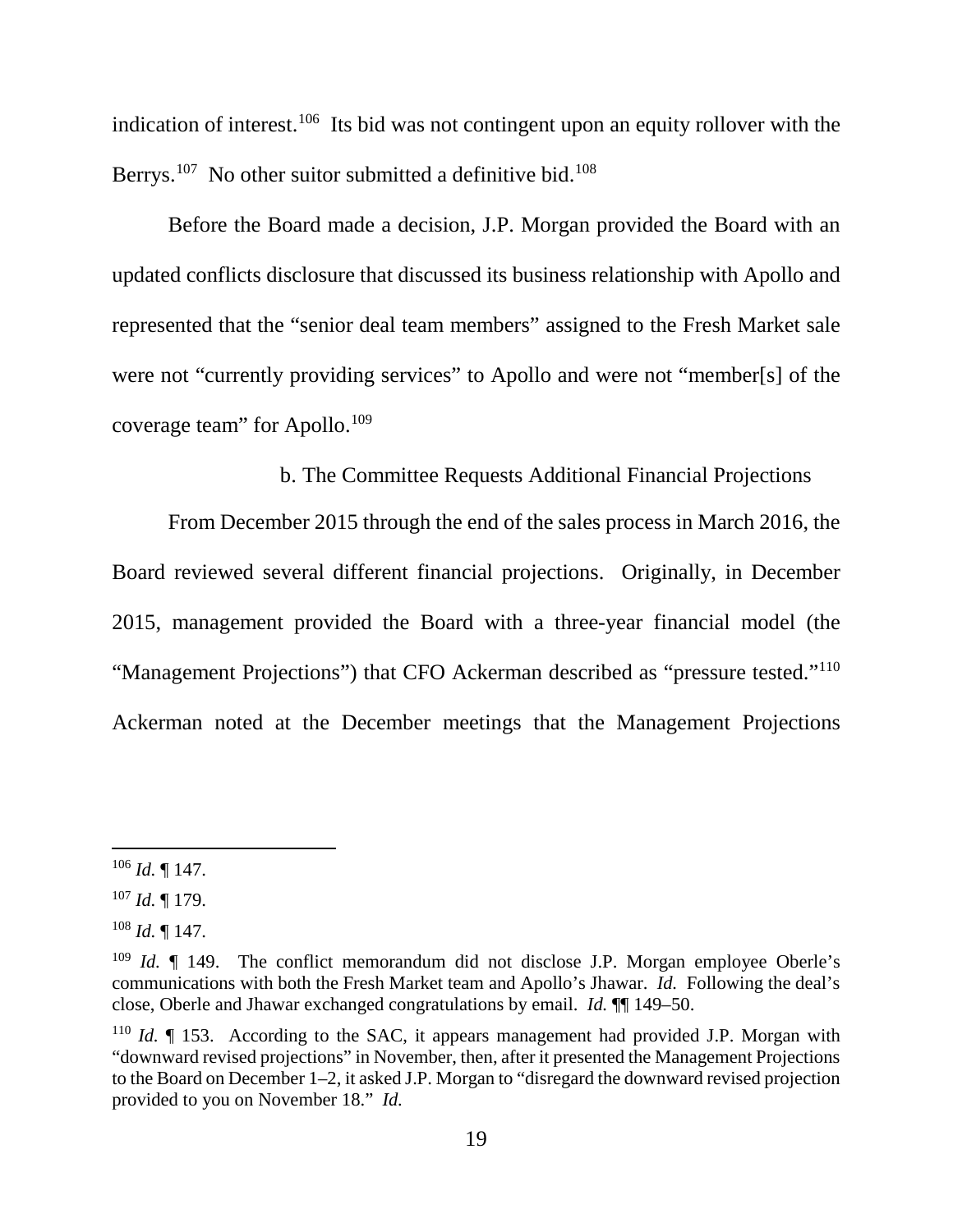included a "15% overall risk adjustment . . . based on likelihood of achievability."111 Documents incorporated by reference into the SAC suggest the Board nonetheless perceived execution risks regarding these projections.<sup>112</sup> However, on February 2, 2016, with the sale process well underway, the Board approved management's 2016 operating plan, which "tracked" the Management Projections. <sup>113</sup> In addition, the Board asked for stretch targets—higher projections—to motivate management performance.<sup>114</sup>

Duggan discouraged movement on the stretch targets.<sup>115</sup> On February 25, he organized a meeting with the Committee and legal counsel to "walk through the type of information that we should expect the Board will receive in the event an offer is

 <sup>111</sup> *Id.* ¶ 185.

<sup>112</sup> *See* Perri Aff., Ex. L, Minutes of the Board of Directors Meeting dated December 1–2, 2015, at 18 ("[T]he Board was of the view . . . that there were significant risks on being able to successfully implement all of the initiatives and achieve the anticipated results. There was concern expressed that there was likely to be unexpected industry dynamics that could make achieving the forecasted results quite difficult, and the competitive pressure would continue or become more significant, further putting at risk the achievability of the forecasted results"); 14D-9, at 20 ("At the meeting, the Board discussed that if [Fresh Market] was not successful in executing on the new strategic plan, that could have a significant downward effect on [Fresh Market's] valuation, and that there was significant risk in successfully executing the strategic plan, especially in light of the industry and competitive pressures [Fresh Market] was facing. [Fresh Market's] management and J.P. Morgan also reviewed sensitivities to the [Management Projections] in the event that revenue or gross margin fell short of what was reflected in the [Management Projections].").

 $113$  SAC, ¶ 154.

<sup>&</sup>lt;sup>114</sup> *Id.*  $\P$  155–57. Anicetti notified the Board that management would attempt to "tackle the question of stretch targets" by the March board meeting, and director Jane Thompson responded, "the stretch plan is still top of mind." *Id.* ¶ 157.

<sup>115</sup> *Id.* ¶ 160. On February 21, Duggan emailed Anicetti that he wanted "to avoid an email deliberation running on from [director Thompson's] message." He also emailed Committee member Naylor that day that he "wanted to chat regarding Jane's emails." *Id.*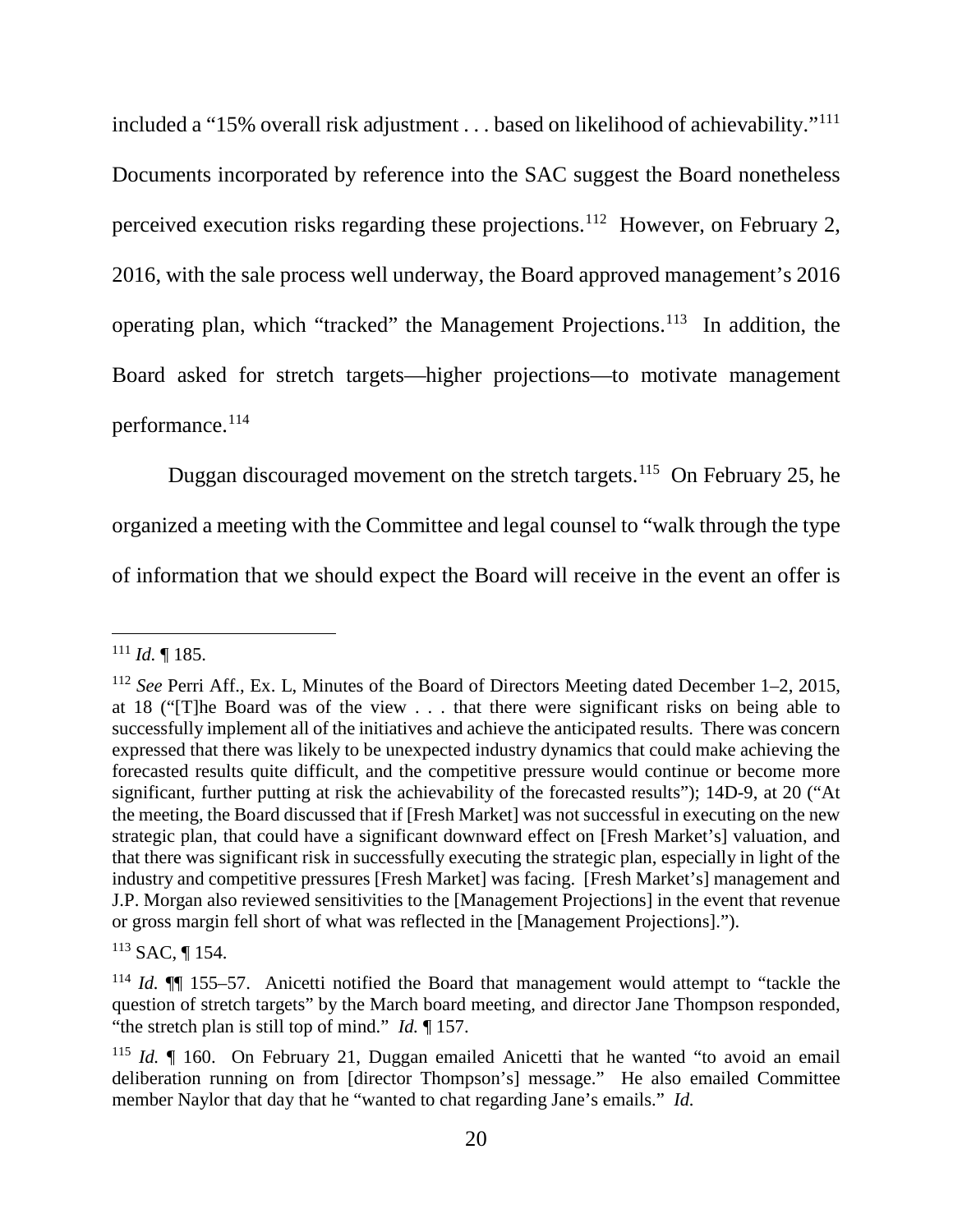presented or offers are presented."116 After discussing the sale's progress, the February 25 meeting focused on the need for "additional scenario analyses . . . in light of the Corporation's recent business performance and the risks relating to the Corporation's ability to execute on its strategic plan, as well as the trends facing the specialty food retail industry as a whole."<sup>117</sup> The Committee purportedly based this decision to request "additional financial projection scenarios" on "feedback that the Corporation has received throughout the [sale] process from potential bidders that there was a high degree of perceived execution risk inherent in the Corporation's strategic plan."118 The SAC alleges, however, that "JP Morgan gathered recurring positive bidder feedback" and that any hesitancy was based on other factors.<sup>119</sup>

Lead director Noll was not present at the February 25 meeting; afterward, Duggan updated him by email but did not discuss the Committee's request for additional financial scenarios.120 On March 1, Duggan sent Noll a list of topics for the March board meeting, again without including discussions of additional financial

 $116$  *Id.* **[16** 159–61.

 $117$  *Id.* 162.

<sup>118</sup> *Id.*

<sup>119</sup> *Id.* ¶ 164.

<sup>&</sup>lt;sup>120</sup> *Id.*  $\parallel$  163. The emails relied upon in the SAC show that Noll was in London on Company business. *See* Transmittal Aff. of Daniyal M. Iqbal in Support of Def. Scott Duggan's Reply Br. In Further Support of His Mot. to Dismiss the Verified Sec. Am. Compl., D.I. 223 ("Iqbal Aff."), Ex. C, at 1 (Noll stated in email sent the day of meeting, "I'm in London meeting with investors.").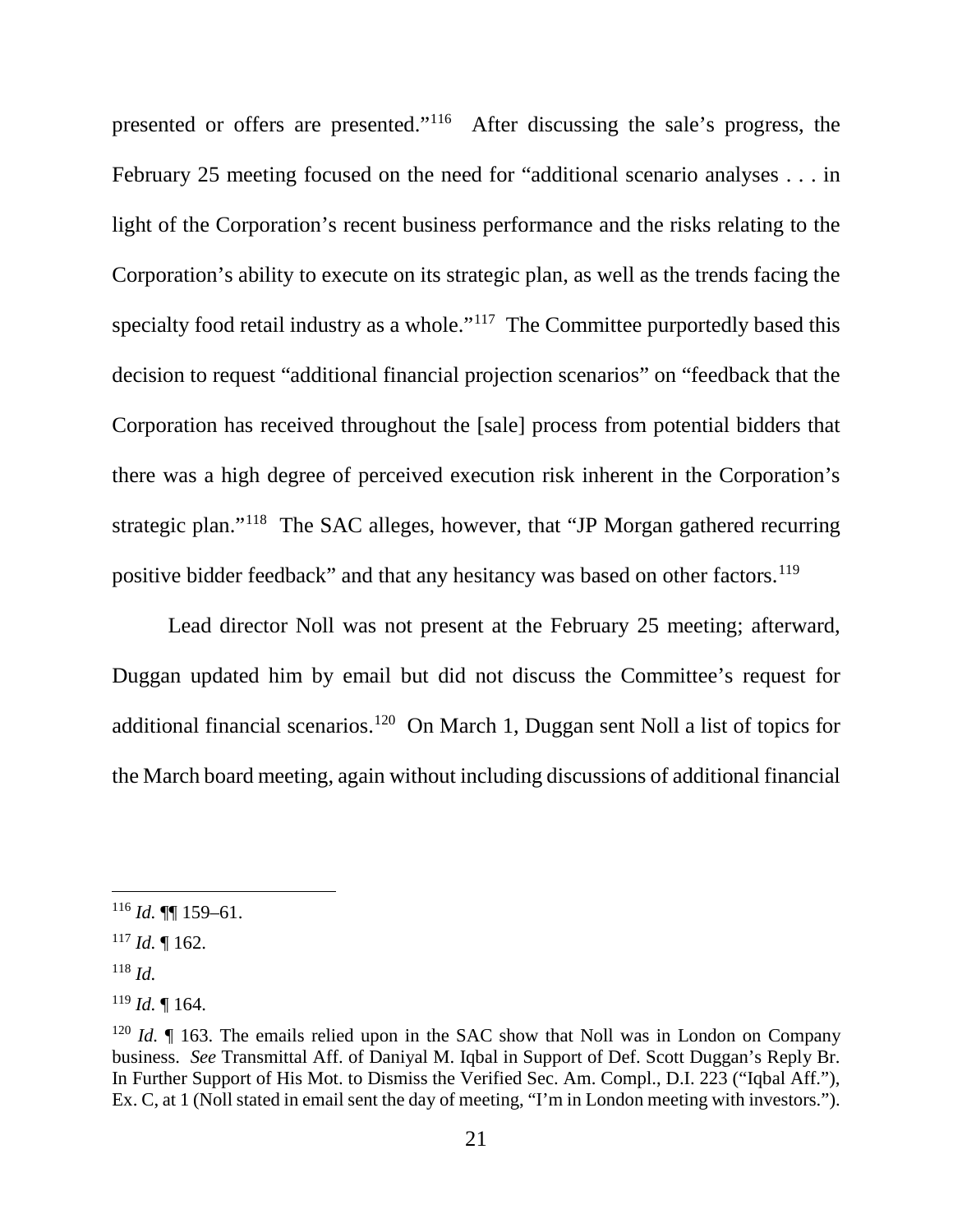scenarios.<sup>121</sup> He sent the other Committee members, Naylor and Shearer, an outline for the upcoming board meeting that included a sensitivity analysis from J.P. Morgan, and indicated that he would share "with the Committee as a whole" after they reviewed it.<sup>122</sup>

That same day, CFO Ackerman advised J.P. Morgan that management "do[es] not have an updated" long run strategic plan and "still plan[s] to execute against the previously submitted" Management Projections.<sup>123</sup> The next day, management contacted J.P. Morgan to have a "sensitivity discussion."124 On March 3, the Committee met—again without Noll—to request that management and J.P. Morgan "refine [sensitivities on the Management Projections] . . . and develop additional financial projection scenarios so that the Board would have that perspective when it met to determine how to respond to any bids that were received."125 On March 4, the Committee requested that management "weigh in on the merit of things," and Anicetti indicated to Ackerman that management would provide an analysis of its

 $121$  SAC, ¶ 165.

<sup>&</sup>lt;sup>122</sup> *Id.* If 165; Iqbal Aff., Ex. F, at 1 ("Working with outside counsel, we put together an outline of a Board meeting at which a proposal is considered and that outline is attached . . . Once you take a look, I would plan on sharing with the Committee as a whole.").

 $123$  *Id.* 166.

 $124$  *Id.* 167.

 $125$  *Id.* 168.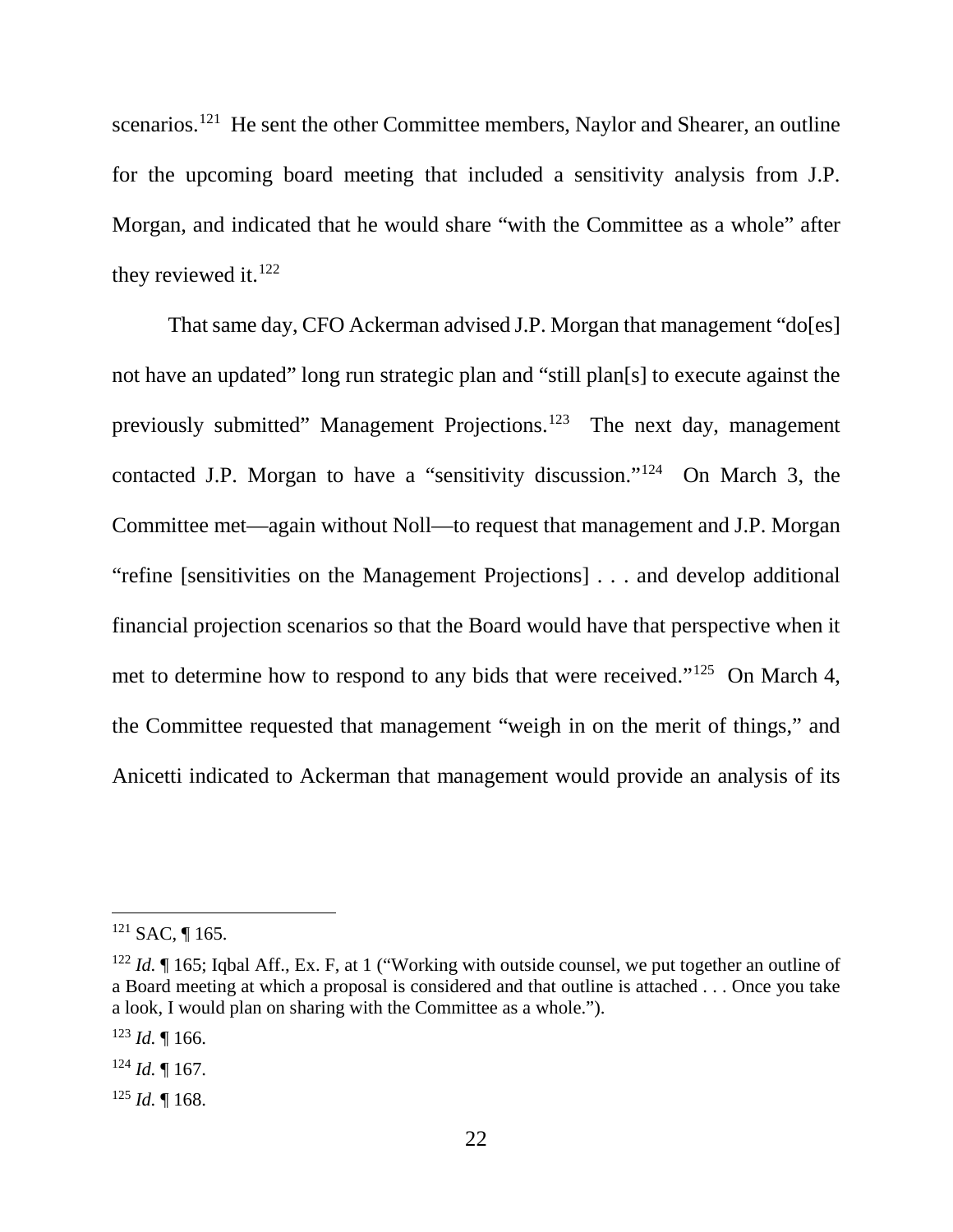projections.126 On March 6, Naylor asked Duggan when J.P. Morgan would complete the sensitivities, and Duggan said they would be done "after a proposal is put forward."127 Ultimately, management decided to postpone and review what J.P. Morgan developed.<sup>128</sup>

On March 7—the day before Apollo's bid submission—J.P. Morgan created draft sensitivities for unit growth, gross margin, and revenue in response to the Committee's request.<sup>129</sup> The unit growth scenario was an upside case that contemplated faster growth than the Management Projections.<sup>130</sup> J.P. Morgan submitted these sensitivities to management on March 8, the day of Apollo's bid.<sup>131</sup> Later that day, in the afternoon, J.P. Morgan sent revised sensitivities that excluded the upside unit growth scenario.<sup>132</sup> In addition, it requested confirmation that "sensitivities to the company projections are prepared by, or at the direction of, and

<sup>132</sup> *Id.* ¶ 174.

<sup>&</sup>lt;sup>126</sup> *Id.* If 169 ("Anicetti further advised Ackerman that senior management was preparing to present a visual model illustrating the sales and EBITDA impact if [Management Projections were] achieved six months earlier than planned, or six, nine, or twelve months later than expected. Anicetti also prepared a draft of qualitative risks to the plan.").

<sup>127</sup> *Id.* ¶ 170.

<sup>128</sup> *Id.* ¶ 171.

<sup>&</sup>lt;sup>129</sup> *Id.*  $\parallel$  172. The SAC alleges the sensitivities were reviewed internally and adjusted downward prior to submission to Fresh Market. *Id.*

<sup>130</sup> *Id.* ¶ 173.

<sup>131</sup> *Id.*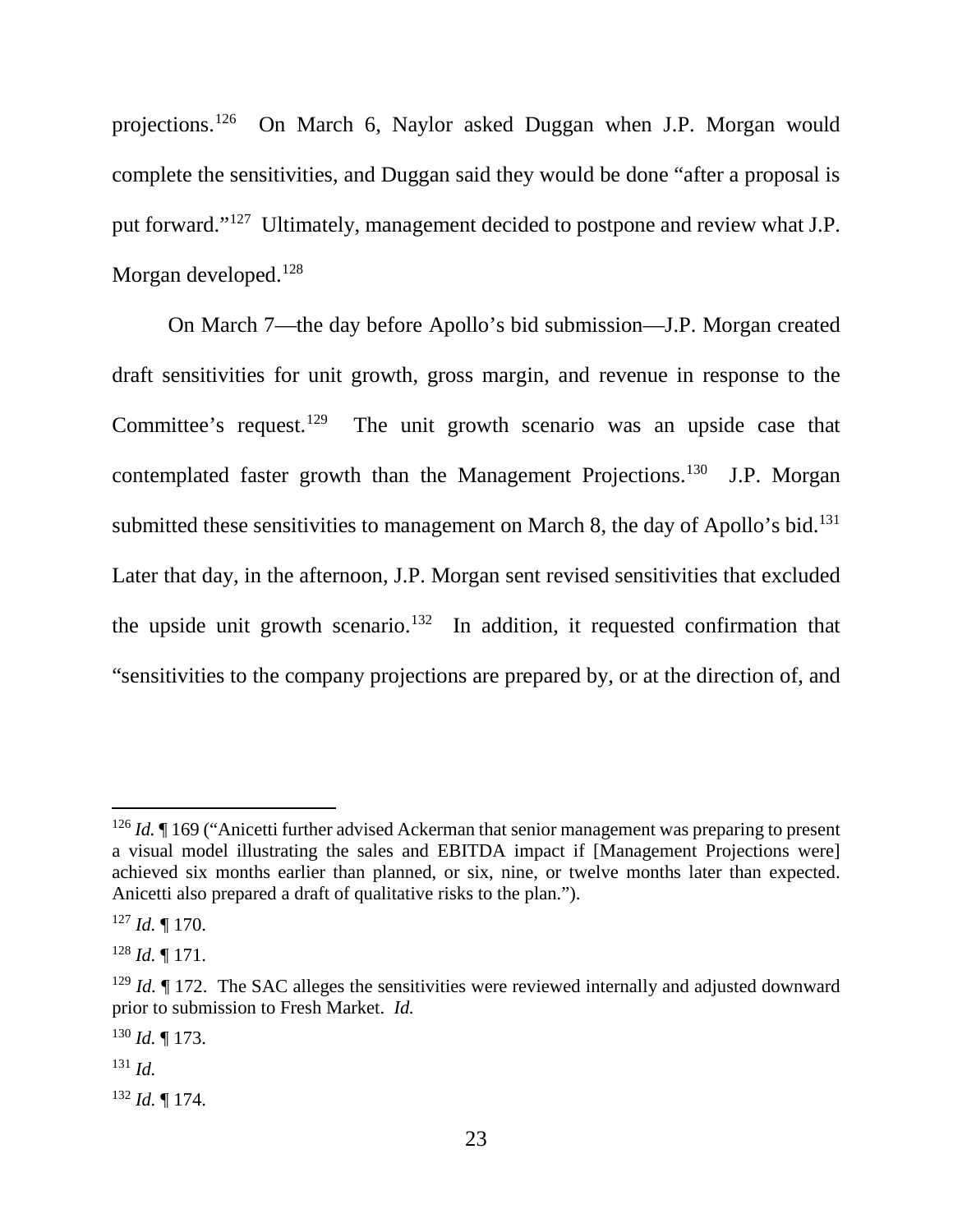are approved by the management of [Fresh Market]."133 Raj Vennam, a Fresh Market finance executive, confirmed twenty-five minutes later.<sup>134</sup>

On the evening of March 8, J.P. Morgan submitted an additional scenario that suggested lower values by combining the comparable growth and gross margin scenarios.<sup>135</sup> J.P. Morgan revised and resubmitted the projection scenarios again that same evening.<sup>136</sup> Management confirmed within an hour of receipt.<sup>137</sup> The SAC charts the results of J.P. Morgan's revisions over March 7 and 8: On March 7, the three initial scenarios provided a range of share value spanning from \$27.24 to \$40.12 per share; by the final version on the evening of March 8, the range was \$20.89 to \$32.73 per share.<sup>138</sup> The March 8 Committee minutes stated, "Management confirmed that it was preparing more fulsome forecast sensitivities for J.P. Morgan to use in its valuation analyses."139

133 *Id.*

<sup>134</sup> *Id.*

<sup>135</sup> *Id.* ¶ 175–77. <sup>136</sup> *Id.* <sup>137</sup> *Id.* ¶ 176.

<sup>138</sup> *Id.* ¶ 177.

<sup>139</sup> *Id.* ¶ 178.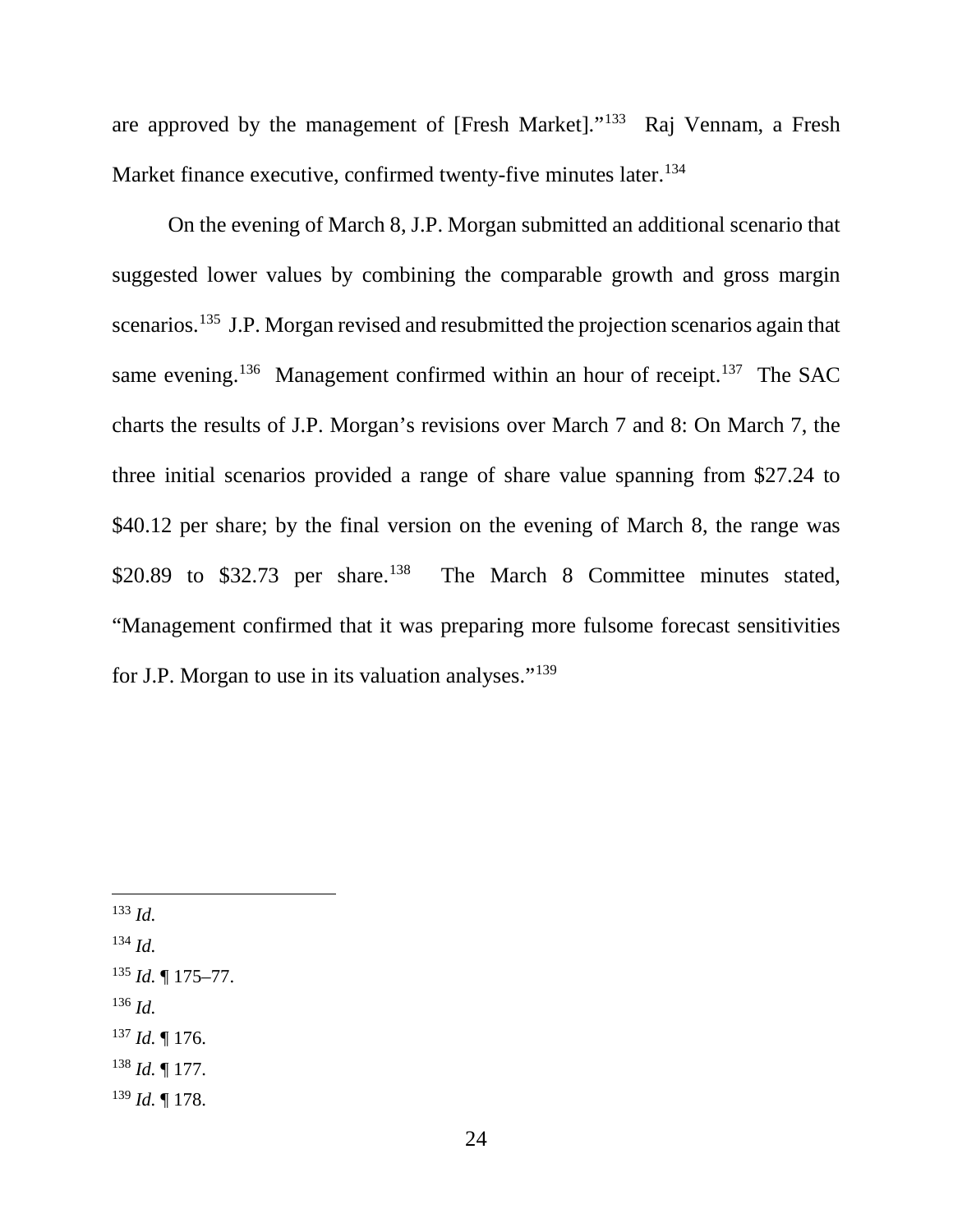#### c. The Board Negotiates and Finalizes the Merger

On March 8, 2016, the Committee determined that Apollo's bid was insufficient.140 In response, on March 9, Apollo submitted a "best and final" offer of \$28.50 per share, an increase of \$1.25 per share over its previous offer.<sup>141</sup> At this point, the Committee decided to allow Apollo to engage in "chaperoned" discussions with the Berry family, although the price remained confidential.<sup>142</sup> Berry wrote to Jhawar and Brett Berry on March 9: "It is exciting that [The Fresh Market] has decided to proceed with Apollo. It will be great to hear the full story once we are cleared to talk. I am looking forward to working with you both to help [Fresh Market] develop into a viable high growth and profitable retailer."<sup>143</sup>

On March 10, the Committee recommended to the Board that it accept Apollo's offer for \$28.50 per share.<sup>144</sup> At that board meeting, Anicetti and Ackerman described the Management Projections as "an optimistic scenario if every element of the plan went according to estimates," and "more of an optimistic case at this point," which justified the lower financial scenarios. 145 Preliminary results for

- <sup>142</sup> *Id.*
- <sup>143</sup> *Id.* ¶ 181.
- $^{144}$  *Id.* ¶ 182.

 <sup>140</sup> *Id.* ¶ 179.

<sup>141</sup> *Id.* ¶ 180.

<sup>145</sup> *Id.* ¶ 185. As noted above, the Management Projections included a 15% risk adjustment. *Id.*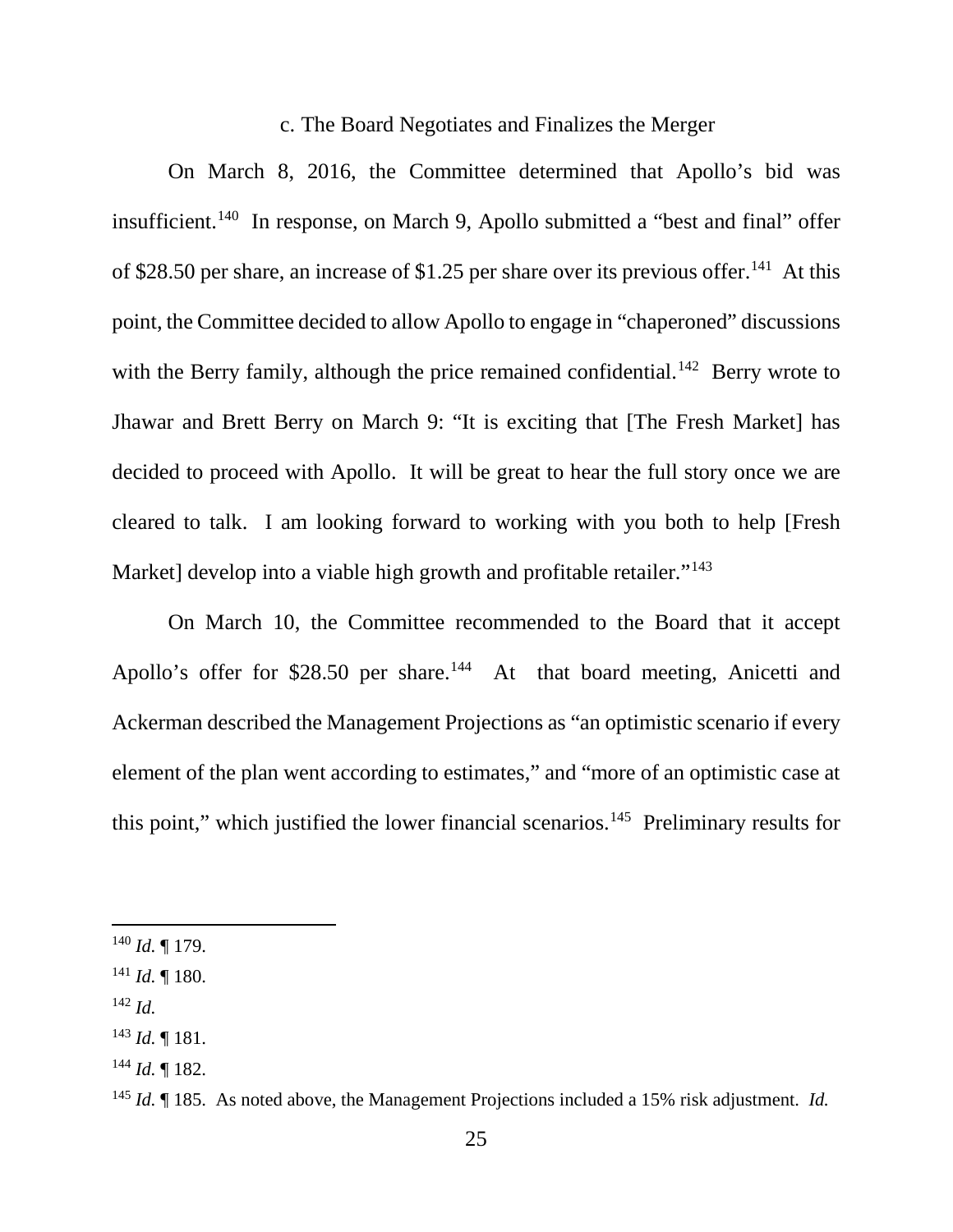first quarter 2016 showed that comparable store sales were in line with the Management Projections, but new store sales had slightly underperformed.<sup>146</sup>

Also at the March 10 meeting, J.P. Morgan presented valuation analysis on the Management Projections as well as three downside scenarios.<sup>147</sup> Its downward revisions were based on (1) an increase in the discount rate, (2) an increase in the equity risk premium, and (3) a decrease in the terminal year EBITDA.<sup>148</sup> Communications at J.P. Morgan regarding the draft scenarios reveal some internal skepticism.<sup>149</sup> Absent the downward revisions, J.P. Morgan's DCF analysis of Management Projections—including the increased discount rate and low implied EBITDA multiple—implied a valuation range of \$33.75 to \$42.25 per share.<sup>150</sup>

The Board met again on March 11 and approved the merger at \$28.50 per share.151 Anicetti again stated the additional financial scenarios were necessary to

 $151$  *Id.* 191.

 <sup>146</sup> *Id.*

<sup>&</sup>lt;sup>147</sup> *Id.* 186. The downside scenarios were (1) underperforming sales, (2) worse-than-anticipated margins, and (3) worse-than-anticipates sales and margins. *Id.*

<sup>&</sup>lt;sup>148</sup> *Id.*  $\P$  187–88. Specifically, J.P. Morgan increased its discount rate from an initial 8.5%-9.5% range to 9.0%-10.0%. *Id.* ¶ 187. It based this upward revision on a change in the betas of specialty retailers. *Id.* The higher impact change, however, came from the equity risk premium, which it increased 75 basis points, from a range of 6.0%-7.0% to 6.75%-7.75%. *Id.* This increase was in contrast to the supply-side equity risk premium, which decreased from 6.21% for 2015 to 6.03% for 2016. *Id.* As a result, the terminal year EBITDA multiple reduced from prior estimations of seven to nine times down to less than five. *Id.* ¶ 188.

<sup>&</sup>lt;sup>149</sup> *See id.* 189. J.P. Morgan Managing Director Ben Wallace reviewed drafts of the DCF analysis and opined that the beta range for the discount rate "isn't justified" and that the terminal multiples "all seem low" based on the trading range. *Id.*

<sup>150</sup> *Id.* ¶ 190.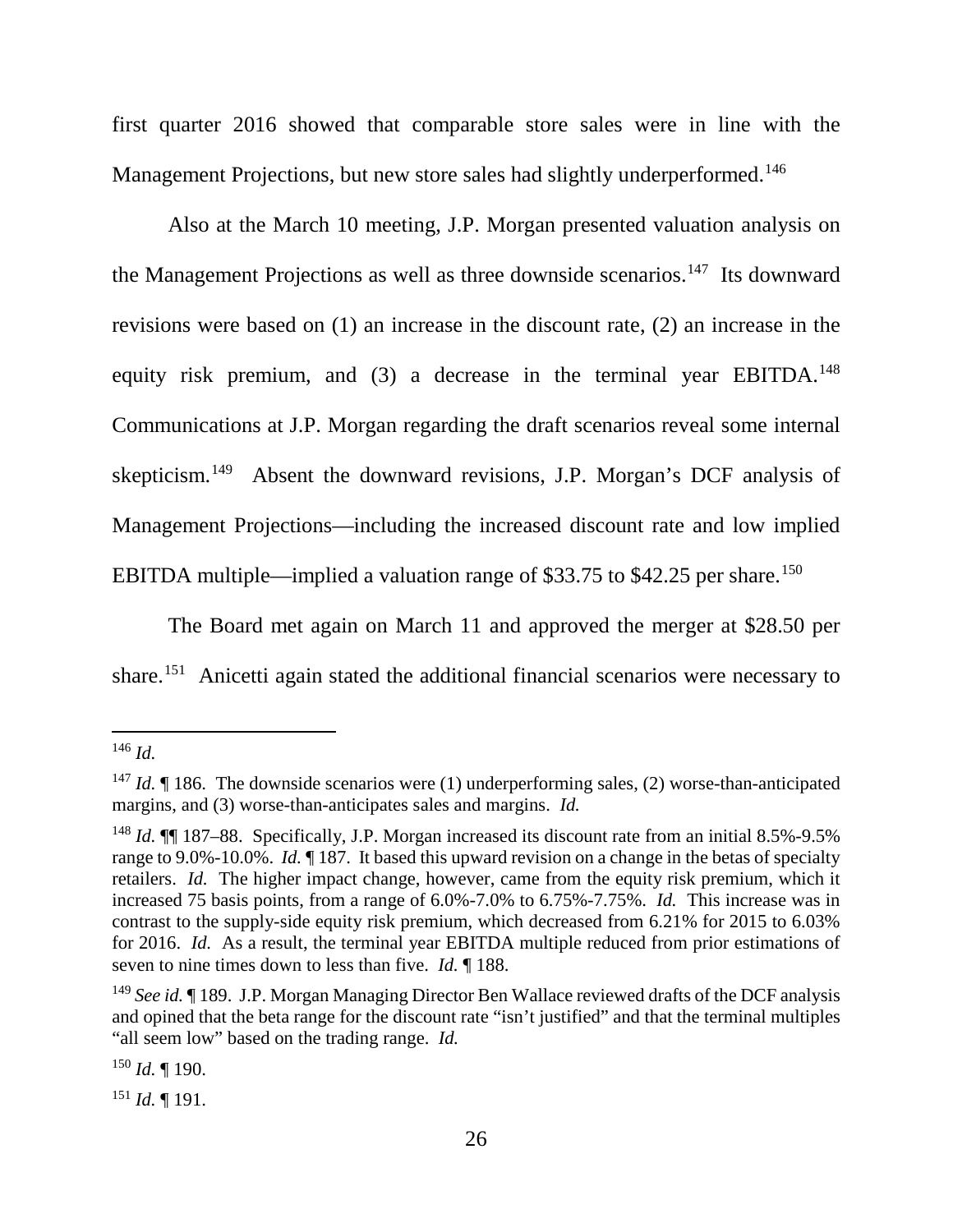"provide dimension" on risks in the Management Projections.<sup>152</sup> Following the merger's close, Berry sent Duggan an email, which read in part, "Thanks for all of your smart and caring work during this long drawn out process. We need to sit down over a glass or two of wine and reminisce."<sup>153</sup>

According to the SAC, several members of Fresh Market management would receive benefits related to the sale, irrespective of continued employment.<sup>154</sup> Anicetti's employment contract included single-trigger vesting of his equity awards upon a change-in-control.<sup>155</sup> He would receive \$5,893,732 in single-trigger severance compensation, as well as an additional \$3,229,312 in double-trigger severance compensation if he did not continue with Fresh Market under Apollo.<sup>156</sup> Ackerman would receive \$1,942,967 in single-trigger severance compensation, as well as \$1,706,403 in double-trigger severance.<sup>157</sup> Duggan would receive \$1.2 million in single-trigger equity-based compensation, with an additional \$1.1 million in double-trigger compensation if terminated.158

 $158$  *Id.* 10.

 <sup>152</sup> *Id.* ¶ 192.

<sup>153</sup> *Id.* ¶ 194.

<sup>&</sup>lt;sup>154</sup> In its acquisition proposals, Apollo stated that it "look[ed] to partner with established and experienced executives," and that "[i]ncentives are aligned between Apollo and our management team partners." *Id.* ¶ 184. The SAC notes that Apollo compensates management through performance options that vest if Apollo realizes certain multiples of invested capital. *Id.*

 $155$  SAC, ¶ 67.

<sup>156</sup> *Id.* ¶ 183.

<sup>157</sup> *Id.*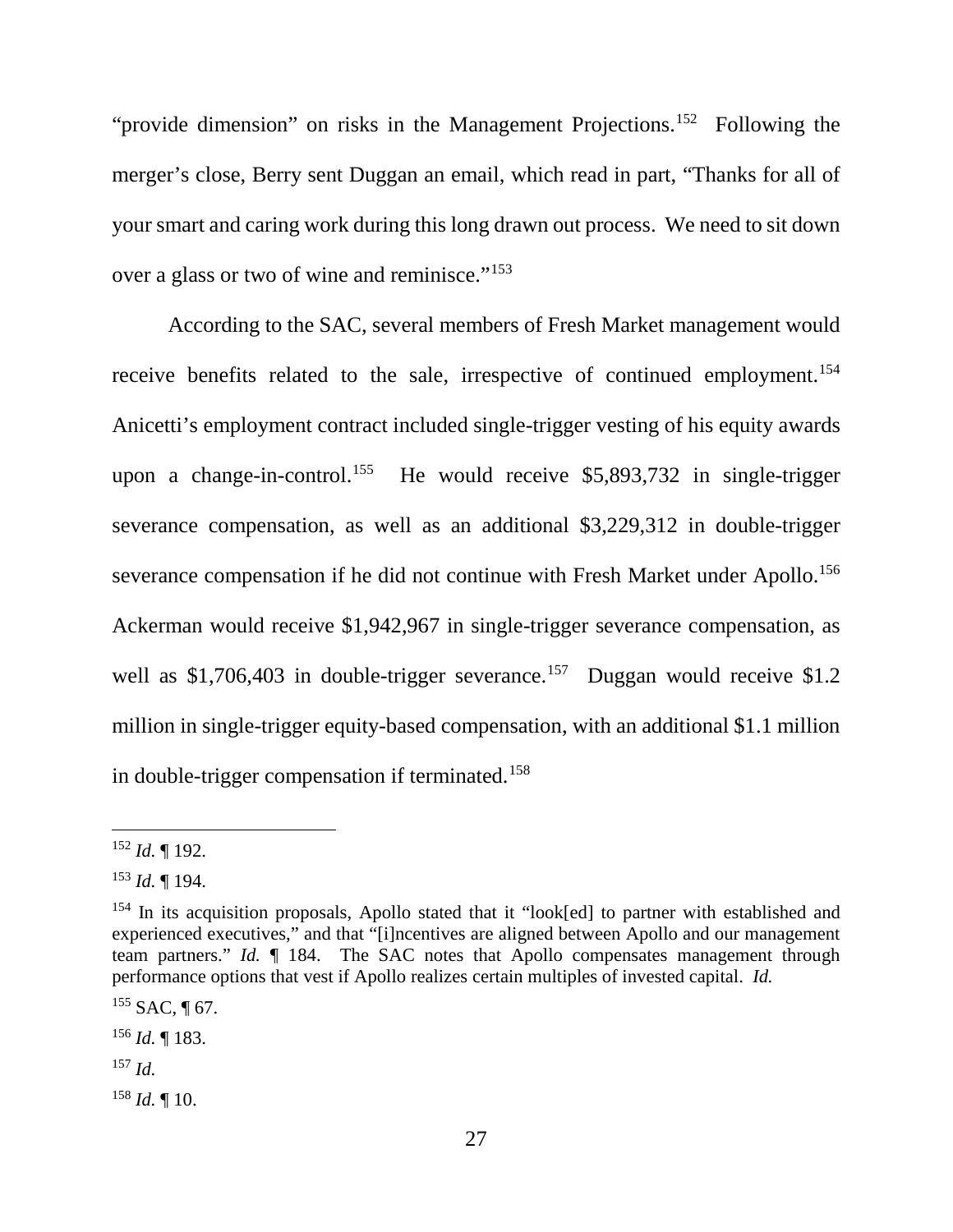Fresh Market announced the acquisition, including the Berrys' equity rollover, on March 14.159 At \$28.50 per share, the aggregate purchase price was \$1.36 billion.<sup>160</sup> The merger agreement also provided for a twenty-one-day "goshop" period.<sup>161</sup> Apollo possessed matching rights on any offer as well as a \$34 million termination fee if Fresh Market terminated its purchase in favor of a superior offer, representing approximately 2.5% of the purchase price.<sup>162</sup> No alternative bidder emerged.163 *Bloomberg* published an article that day noting the advantages the Berrys and Apollo each provided for the other and speculating that these advantaged led to an "edge" for Apollo in the acquisition.<sup>164</sup>

### 5. Fresh Market Files its 14D-9

On March 25, Fresh Market publicly filed its Schedule 14D-9 (the "14D-9"), and Apollo publicly filed its Schedule  $TO<sup>165</sup>$  Duggan drafted the 14D-9 with Cravath, and the Director Defendants approved.166 The 14D-9 omitted the following facts:

<sup>160</sup> *Id.*

<sup>163</sup> *Id.*

<sup>164</sup> *Id.* ¶ 196.

<sup>166</sup> *Id.* ¶ 199.

 <sup>159</sup> *Id.* ¶ 195.

<sup>161</sup> *Id.* ¶ 197.

<sup>162</sup> *See id.* ¶¶ 195, 197 (\$34 million termination fee equals 2.5% of aggregate \$1.36 billion purchase price).

<sup>&</sup>lt;sup>165</sup> *Id.* 198. The 14D-9 incorporated the schedule TO by reference. *Id.* 199.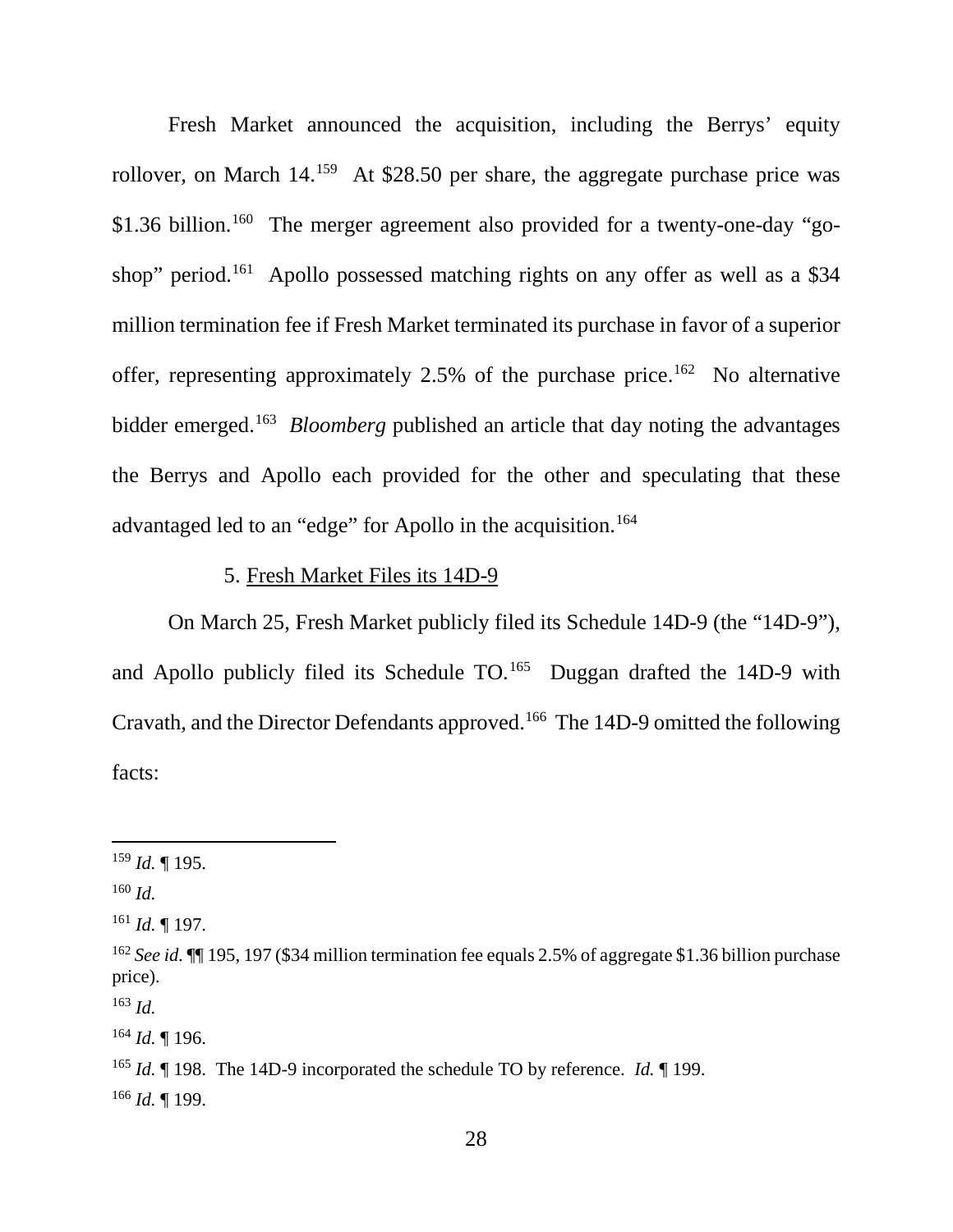- Jhawar's July 3, 2015 proposal to Berry that he join Apollo in a buyout through an equity rollover;  $167$
- Berry's September 25, 2015 oral agreement with Apollo to roll over his equity in the event of an Apollo acquisition; $168$
- Apollo's representations that it had partnered exclusively with the Berrys;<sup>169</sup>
- The fact that Berry's statements denying an agreement with Apollo were contradicted by his November Email;<sup>170</sup>
- Berry's first communication to the Board regarding Apollo's unique attributes and his preference for Apollo as a partner;<sup>171</sup>
- Berry's second communication to the Board on October 15 that "he was not aware of any other potential private equity buyer that had experience in the food retail industry with whom he would be comfortable engaging in an equity rollover;"<sup>172</sup>
- Neuberger's requests for a strategic review and exploration of sale and the Board's acknowledgement of existing shareholder pressure; 173

<sup>169</sup> *Id.*

<sup>172</sup> *Id.*

 $167$  *Id.* 1 205.

<sup>168</sup> *Id.*

<sup>170</sup> *Id.* ¶ 206.

 $171$  *Id.*  $\P$  207.

<sup>173</sup> *Id.* ¶ 208.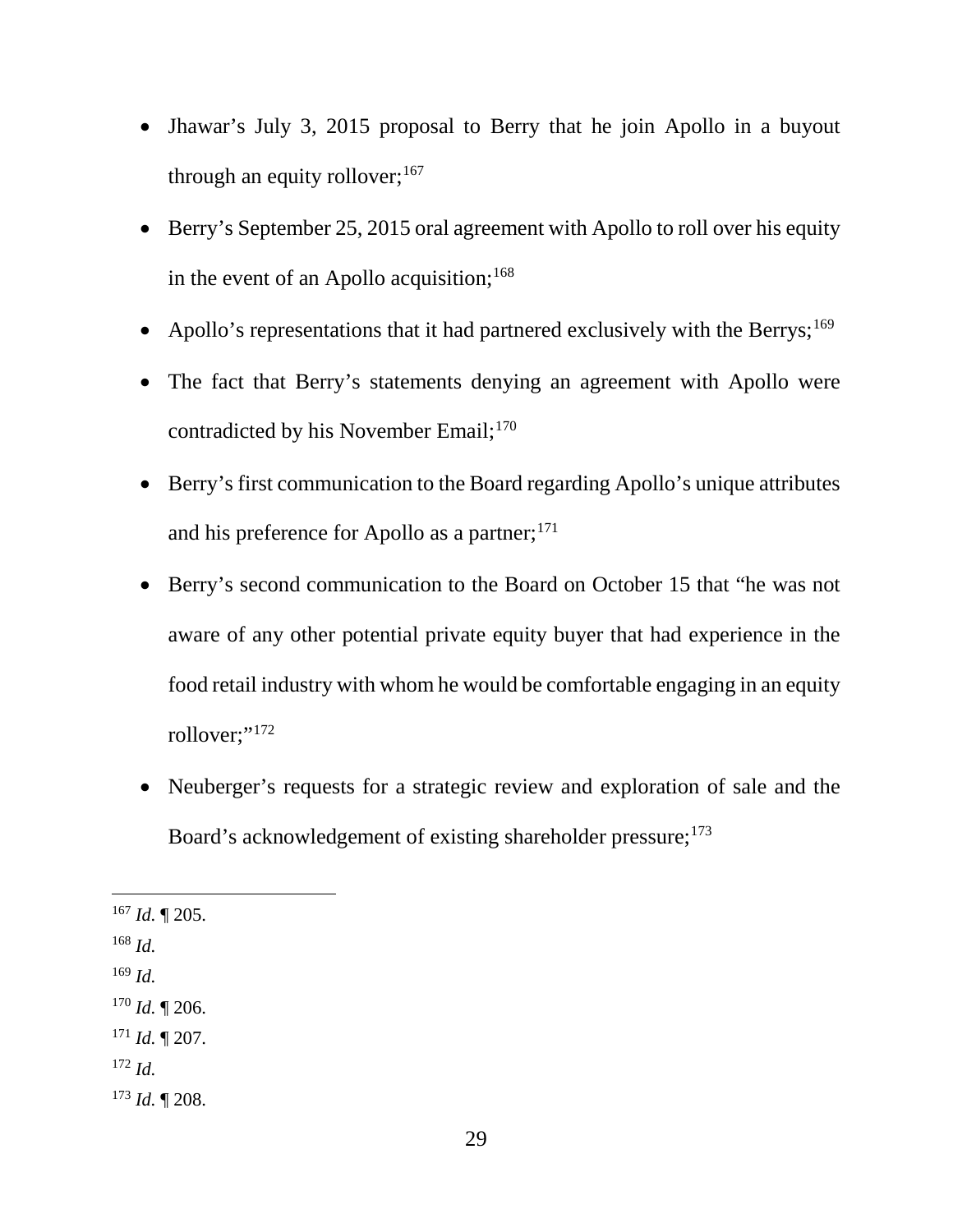- Berry's communication in the November Email that he would consider selling his shares if Fresh Market remained public;<sup>174</sup>
- Berry and Jhawar's "New Year's" emails; 175
- the fifteen percent risk adjustment built into the Management Projections;<sup>176</sup>
- J.P. Morgan's creation of additional downside scenarios *after* Fresh Market's receipt of Apollo's offer; and<sup>177</sup>
- The truth that J.P. Morgan, not management, provided the additional financial scenarios.<sup>178</sup>

In addition, the SAC alleges the Schedule TO contains material omissions because it does not disclose Apollo's initial call to Berry, Berry's oral agreement, or the "New Year's" greetings between Berry and Apollo.<sup>179</sup>

#### *C. Procedural History*

Plaintiff Elizabeth Morrison filed her original Complaint on October 6, 2016 for breach of fiduciary duty against the Director Defendants, Ray Berry, and Anicetti, and aiding and abetting against Brett Berry.<sup>180</sup> All defendants moved to

- <sup>176</sup> *Id.* ¶ 211.
- <sup>177</sup> *Id.* ¶ 212.
- <sup>178</sup> *Id.*

 <sup>174</sup> *Id.*

<sup>175</sup> *Id.* ¶ 209.

<sup>179</sup> *Id.* ¶¶ 205, 209–210.

<sup>180</sup> Compl., D.I. 1.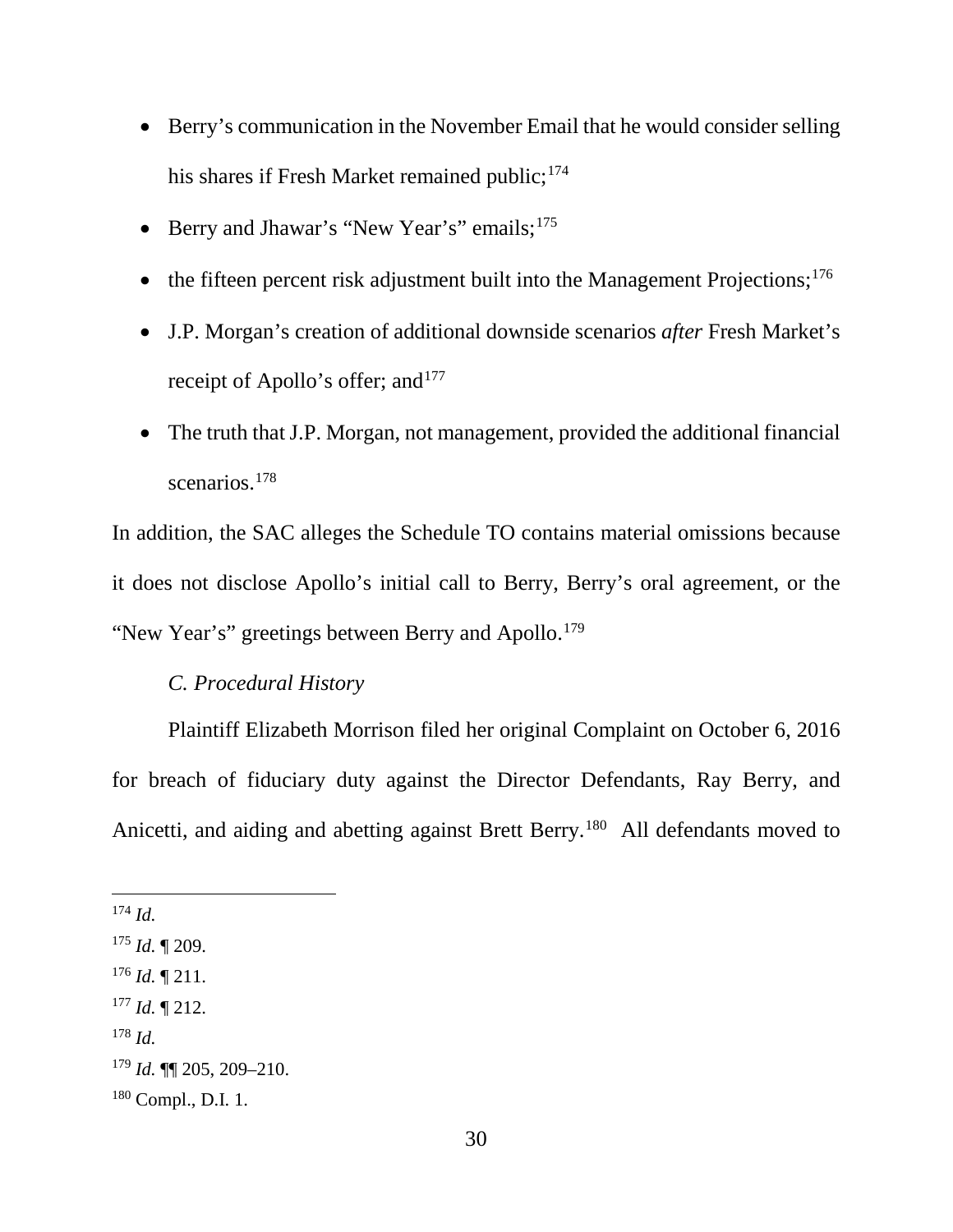dismiss.181 I granted the motions to dismiss in a Letter Opinion on September 28, 2017, finding that the majority vote of disinterested stockholders cleansed any breaches of duty.<sup>182</sup>

The Plaintiff appealed that decision, and the Supreme Court reversed and remanded, finding that the Defendants failed to show the stockholder vote was fully informed, and thus the business judgment rule did not apply under *Corwin*. 183 The Plaintiff amended her complaint on March 7, 2019, adding a claim for breach of fiduciary duty against Duggan and claims for aiding and abetting against J.P. Morgan, Apollo, and Cravath.<sup>184</sup> All Defendants moved to dismiss on May 1.<sup>185</sup> I granted the Plaintiff leave to amend her complaint a second time, and she did so on June 3.<sup>186</sup> All Defendants moved to dismiss the SAC on July 12.<sup>187</sup>

I heard oral argument on all seven motions to dismiss on September 23, 2019 and considered the matter fully submitted at that time. As noted previously, my decision here concerns only those defendants with fiduciary duties—the Director

<sup>187</sup> D.I. 187–96.

 <sup>181</sup> D.I. 12, 14, 15.

<sup>182</sup> *Morrison v. Berry*, 2017 WL 4317252 (Del. Ch. Sept. 28, 2017), *rev'd*, 191 A.3d 268 (Del. 2018), *as rev'd* (July 27, 2018).

<sup>183</sup> *Morrison v. Berry*, 191 A.3d 268, 275 (Del. 2018), *as rev'd* (July 27, 2018).

<sup>184</sup> Verified Am. Compl., D.I. 88.

 $185$  D.I. 139-49.

 $186$  SAC.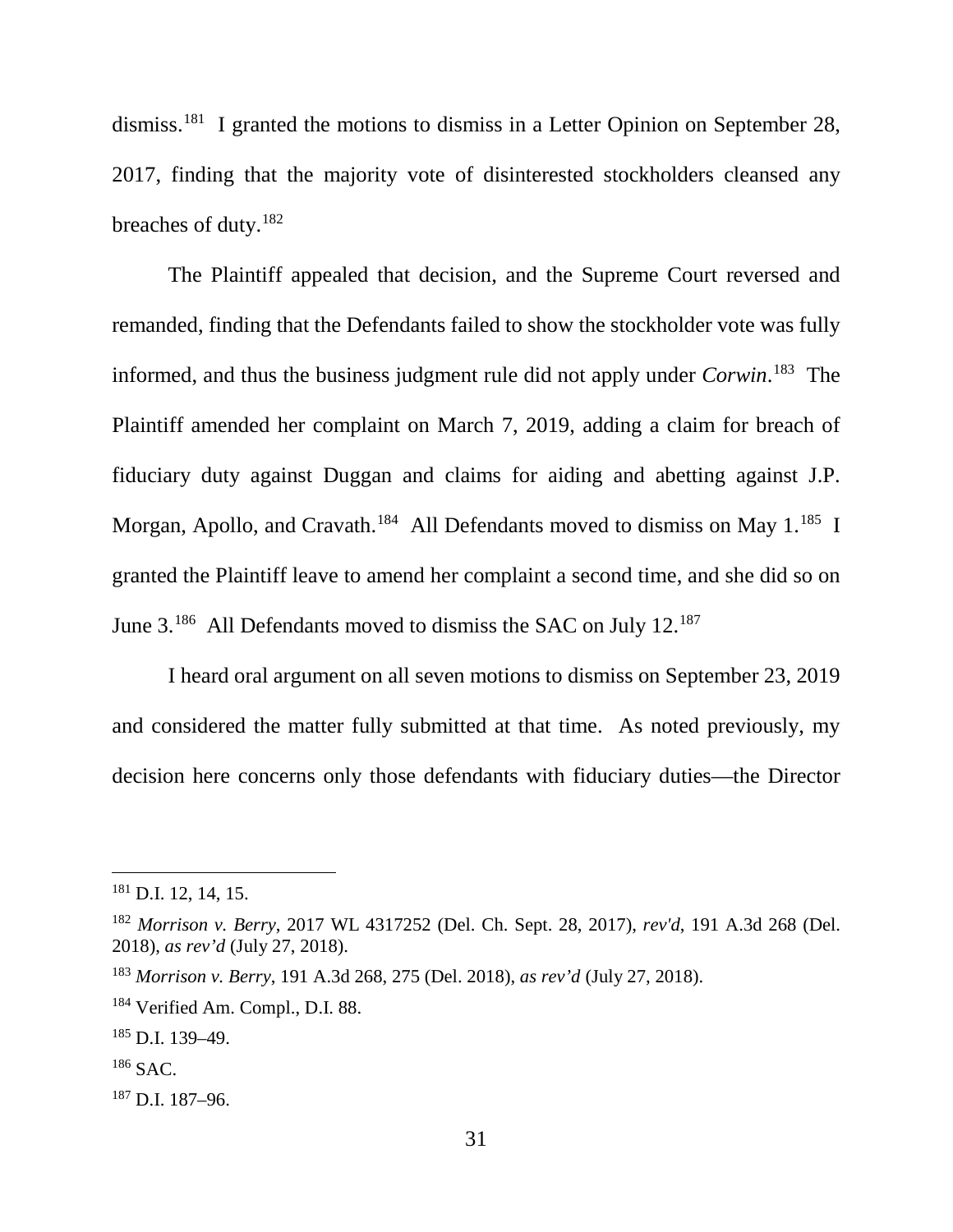Defendants, Berry, Duggan, and Anicetti. I reserve decision on the aiding and abetting claims against Apollo, J.P. Morgan, Cravath, and Brett Berry, which may be to some extent determined by my decision here.

### **II. ANALYSIS**

All Defendants have moved to dismiss this action under Chancery Court Rule

 $12(b)(6)$ .<sup>188</sup> In considering such a motion,

(i) all well-pleaded factual allegations are accepted as true; (ii) even vague allegations are well-pleaded if they give the opposing party notice of the claim; (iii) the Court must draw all reasonable inferences in favor of the nonmoving party; and (iv) dismissal is inappropriate unless the plaintiff would not be entitled to recover under any reasonably conceivable set of circumstances susceptible of proof.189

However, I do not need to accept "conclusory allegations unsupported by specific

fact" as true, nor must I "draw unreasonable inferences" in the Plaintiff's favor.<sup>190</sup>

Additionally, if allegations or documents "incorporated into the complaint

effectively negate the claim as a matter of law," then I may dismiss the claim.191

<sup>&</sup>lt;sup>188</sup> Defendant Brett Berry has also moved to dismiss for lack of personal jurisdiction under Chancery Court Rule 12(b)(2).

<sup>189</sup> *Savor, Inc. v. FMR Corp.*, 812 A.2d 894, 896–97 (Del. 2002) (footnotes and internal quotations omitted).

<sup>190</sup> *Thermopylae Capital Partners, L.P. v. Simbol, Inc.*, 2016 WL 368170, at \*9 (Del. Ch. Jan. 29, 2016) (quoting *Price v. E.I. duPont de Nemours & Co., Inc.*, 26 A.3d 162, 166 (Del. 2011)).

<sup>191</sup> *Malpiede v. Townson*, 780 A.2d 1075, 1083 (Del. 2001).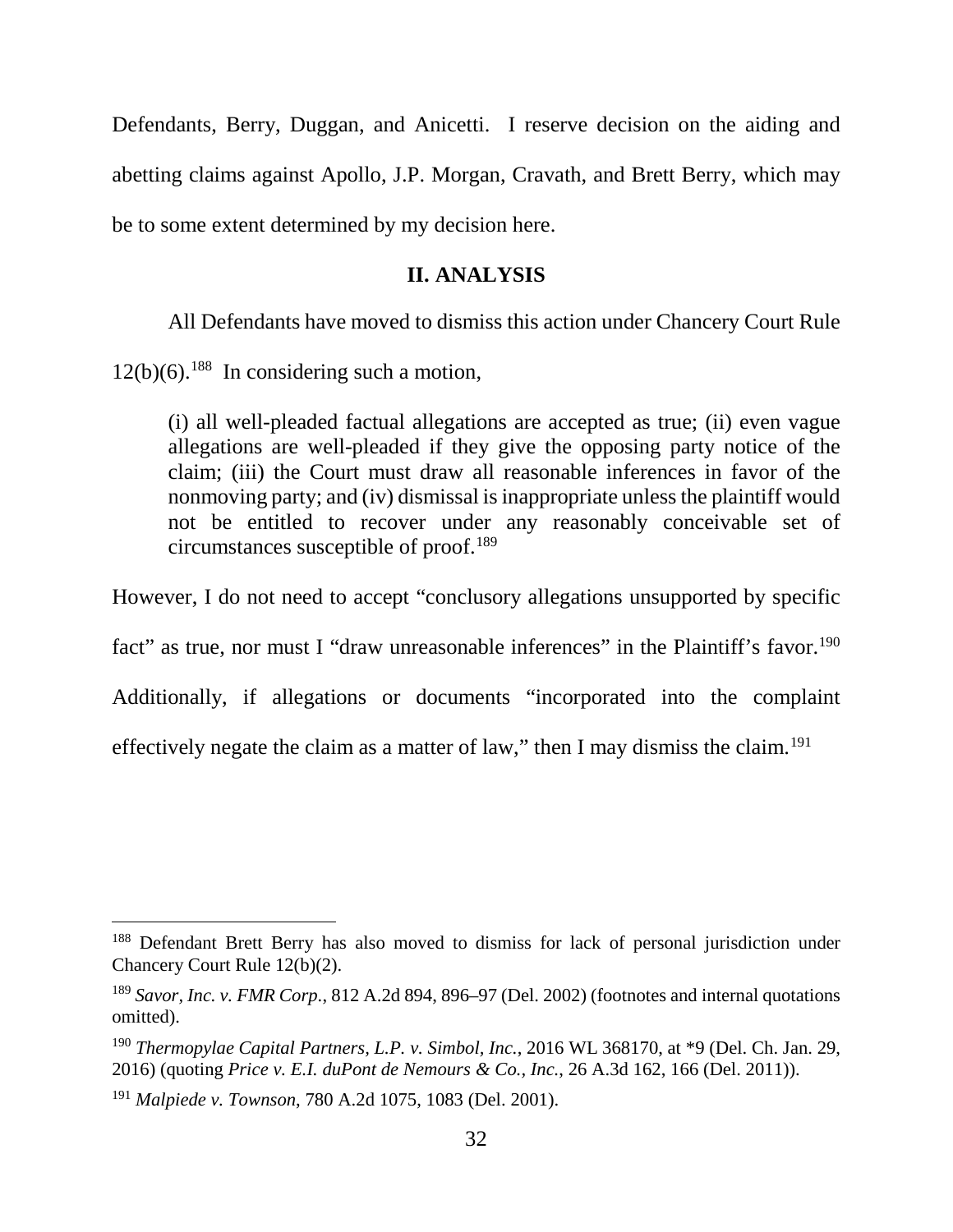*A. The Plaintiff Fails to State a Non-Exculpated Claim for Breach of Fiduciary Duty against the Director Defendants*

The Director Defendants benefit from an exculpatory provision under 8 *Del C.*  $\S$  102(b)(7) that protects them from liability for violations of their duty of care.<sup>192</sup> Therefore, to survive the Motion to Dismiss in this post-closing damages action, the Plaintiff must plead a non-exculpated claim, which requires sufficiently alleging the Director Defendants were either self-interested, lacked independence, or acted in bad faith.193 Although *Revlon* applies to the underlying company sale process—and is thus a context-specific lens through which to look at the defendants' duties—this does not change the requirement that the Plaintiff plead a non-exculpated claim.<sup>194</sup>

<sup>&</sup>lt;sup>192</sup> Perri Aff., Ex. A, Certificate of Incorporation of Fresh Market, Inc., at 5.

<sup>193</sup> *In re Cornerstone Therapeutics Inc, Stockholder Litig.*, 115 A.3d 1173, 1175–76 (Del. 2015) ("A plaintiff seeking only monetary damages must plead non-exculpated claims against a director who is protected by an exculpatory charter provision to survive a motion to dismiss, regardless of the underlying standard of review for the board's conduct—be it Revlon, Unocal, the entire fairness standard, or the business judgment rule . . . even if a plaintiff has pled facts that, if true, would require the transaction to be subject to the entire fairness standard of review, and the interested parties to face a claim for breach of their duty of loyalty, the independent directors do not automatically have to remain defendants."); *In re Essendant, Inc. S'holder Litig.*, C.A. No. 2018-1789-JRS, Mem. Op., at 19 (Del. Ch. Dec. 30, 2019) ("given [defendant's] exculpatory charter provision, in order to survive the . . . Board's Motion to Dismiss, the Complaint must state valid, non-exculpated claims."); *Nguyen v. Barrett*, 2016 WL 5404095, at \*3 (Del. Ch. Sept. 28, 2016) ("[W]hen asserting a . . . claim for damages against directors post-close, a plaintiff must allege facts making it reasonably conceivable that there has been a non-exculpated breach of fiduciary duty by the board. . ." (citing *Chen v. Howard*, 87 A.3d 648, 691 (Del. Ch. 2014))).

<sup>194</sup> *Kahn v. Stern*, 183 A.3d 715, at \*1 n.3 (Del. 2018) (TABLE) ("The presence of an exculpatory charter provision does not mean that *Revlon* duties no longer apply. Rather, *Revlon* remains applicable as a context-specific articulation of the directors' duties but directors may only be held liable for a non-exculpated breach of their *Revlon* duties.").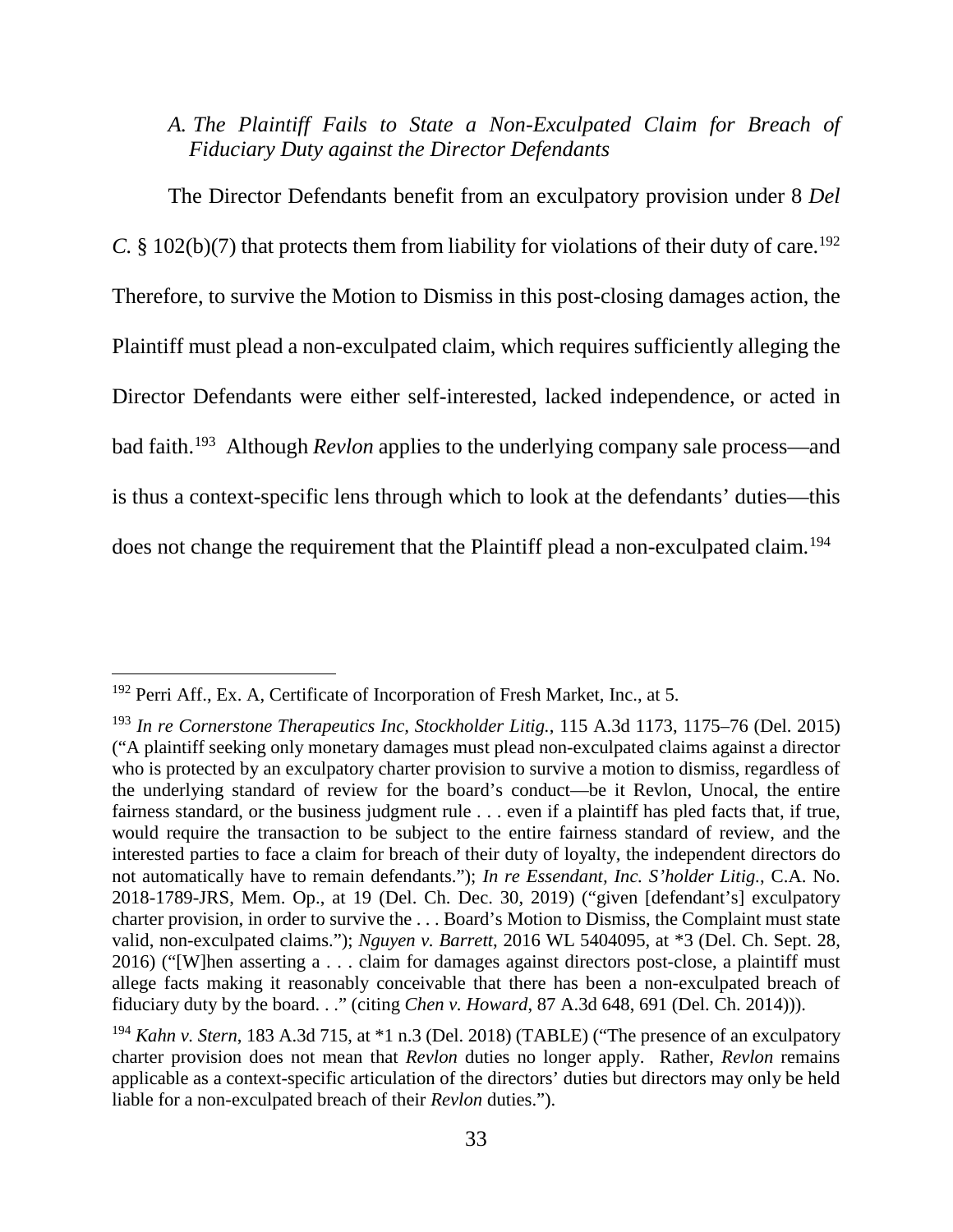To state a claim, then, the Plaintiff must plead a breach of loyalty; that the Director Defendants were interested in the transaction, lacked independence, or acted in bad faith. The Plaintiff can show the Director Defendants lacked independence in several ways: "A director is considered interested where he or she will receive a personal financial benefit from a transaction that is not equally shared by the stockholders."195 Or, "[a] director lacks independence if . . . her judgment is controlled by another director or driven by extraneous considerations."196 Alternatively, to state a claim for bad faith conduct, the Plaintiff must allege the Director Defendants "knowingly and completely failed to undertake their responsibilities."197 The Plaintiff can do this by showing that

the fiduciary intentionally acts with a purpose other than that of advancing the best interests of the corporation, the fiduciary acts with the intent to violate applicable positive law, or the fiduciary intentionally fails to act in the face of a known duty to act, demonstrating a *conscious* disregard for his duties.198

The common factor in these descriptions of bad faith is that "the directors acted with scienter, meaning they had actual or constructive knowledge that their conduct was

 <sup>195</sup> *In re Novell, Inc. S'holder Litig.*, 2013 WL 322560, at \*7 (Del. Ch. Jan. 3, 2013) (quoting *Rales v. Blasband*, 634 A.2d 927, 936 (Del. 1993)).

<sup>196</sup> *Id.* (citing *Aronson v. Lewis*, 473 A.2d 805, 816 (Del. 1984)).

<sup>197</sup> *Lyondell Chem*, 970 A.2d at 243–44.

<sup>198</sup> *In re Walt Disney Co. Derivative Litig.*, 906 A.2d 27, 67 (Del. 2006) (emphasis added).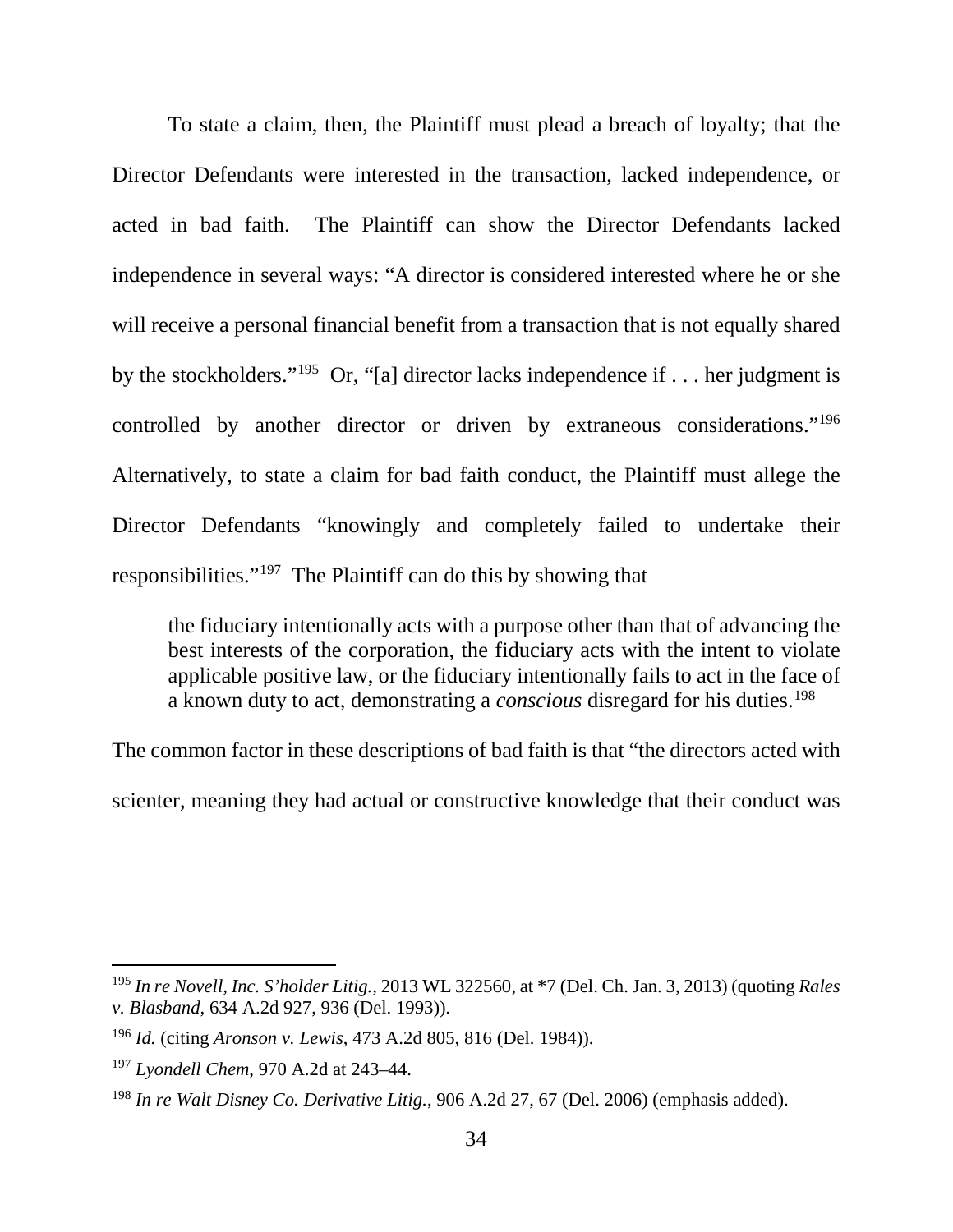legally improper."199 Thus, "[e]ven gross negligence, without more, does not constitute bad faith."200

Because I find the facts, as alleged, do not state a claim that the Director Defendants were interested, lacked independence, or acted in bad faith, I grant their Motion to Dismiss.

### 1. The Plaintiff does not Adequately Plead the Director Defendants were Self-Interested or Lacked Independence

The Plaintiff fails to plead that the Director Defendants lacked independence. Instead, she makes a novel argument to support the familiar claim that these defendants were self-interested in the transaction, and held pecuniary interests not shared with the stockholders. The Plaintiff alleges activist shareholder pressure improperly motivated the Director Defendants to act with self-interest, in consideration of those directors' reputations. The Plaintiff argues, "[t]he best way to understand the rationale for the sale process is that its true purpose was to alleviate pressure on the incumbent directors."201 Essentially, the Plaintiff argues that faced with activist pressure and the specter of a proxy contest, the Director Defendants

 <sup>199</sup> *City of Birmingham Ret. & Relief Sys. v. Good*, 177 A.3d 47, 55 (Del. 2017) (internal quotation marks and citation omitted).

<sup>200</sup> *In re Paramount Gold & Silver Corp. S'holders Litig.*, 2017 WL 1372659, at \*14 (Del. Ch. Apr. 13, 2017) (quoting *In re Crimson Expl. Inc. S'holder Litig.*, 2014 WL 5449419, at \*23 (Del. Ch. Oct. 24, 2014)).

 $^{201}$  Pl.'s Ans. Br. In Opp'n. to the Sell-Side Defs.' Mots. to Dismiss, D.I. 218 ("Pl. Sell-Side Br."), at 48.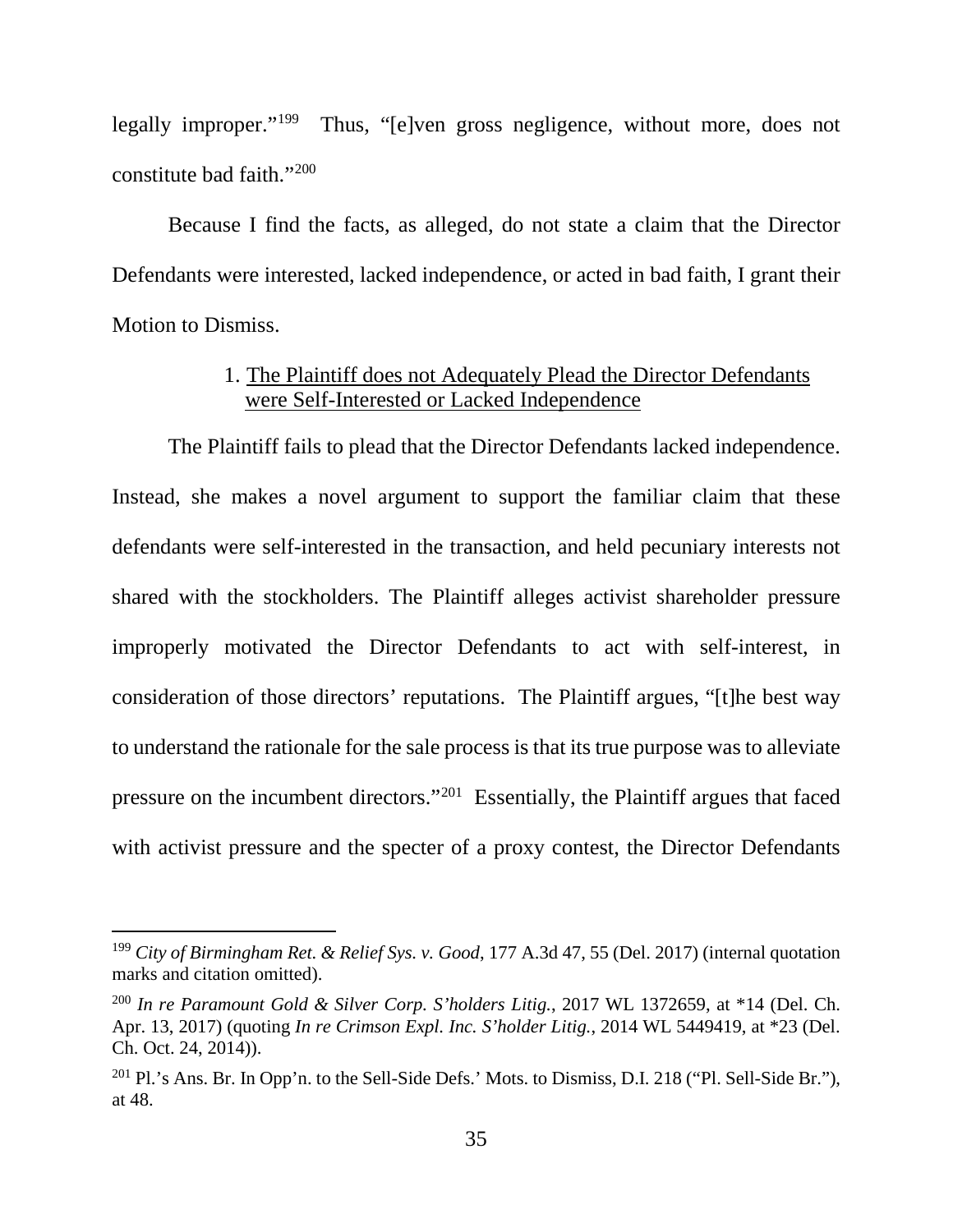decided to eliminate their personal and professional problems by pretending to auction the Company but in reality handing it to Apollo in a short-term, unfairly cheap sale.

In support, the Plaintiff offers several allegations. First, the Board was facing increasing activist pressure. At the conference on September 28, Neuberger was already urging the Board to conduct a comprehensive strategic review, which included a sale assessment.<sup>202</sup> At its October 15 meeting, the Board noted Fresh Market "could be the subject of continued shareholder pressure, continued shareholder communications and, potentially, more unsolicited acquisition proposals. . ."203 To compound the issue, on November 28, 2015, Berry's counsel told Cravath that Berry "believes it is in the best interests of the shareholders for the board to pursue a sale of the company," and that in the absence of a sale, Berry would consider divesting his substantial minority interest in the Company on the open market.<sup>204</sup> Thus, the Plaintiff concludes, unless they sold the Company, activist pressure combined with Berry's open-market sale could drive the stock price down, inciting a proxy contest and compounding the damage already done to the directors' reputations by their firing and testudinal effort to replace the previous CEO.

 <sup>202</sup> *See* SAC, ¶¶ 79, 82.

<sup>203</sup> *Id.* ¶ 89.

 $^{204}$  *Id.* ¶ 104.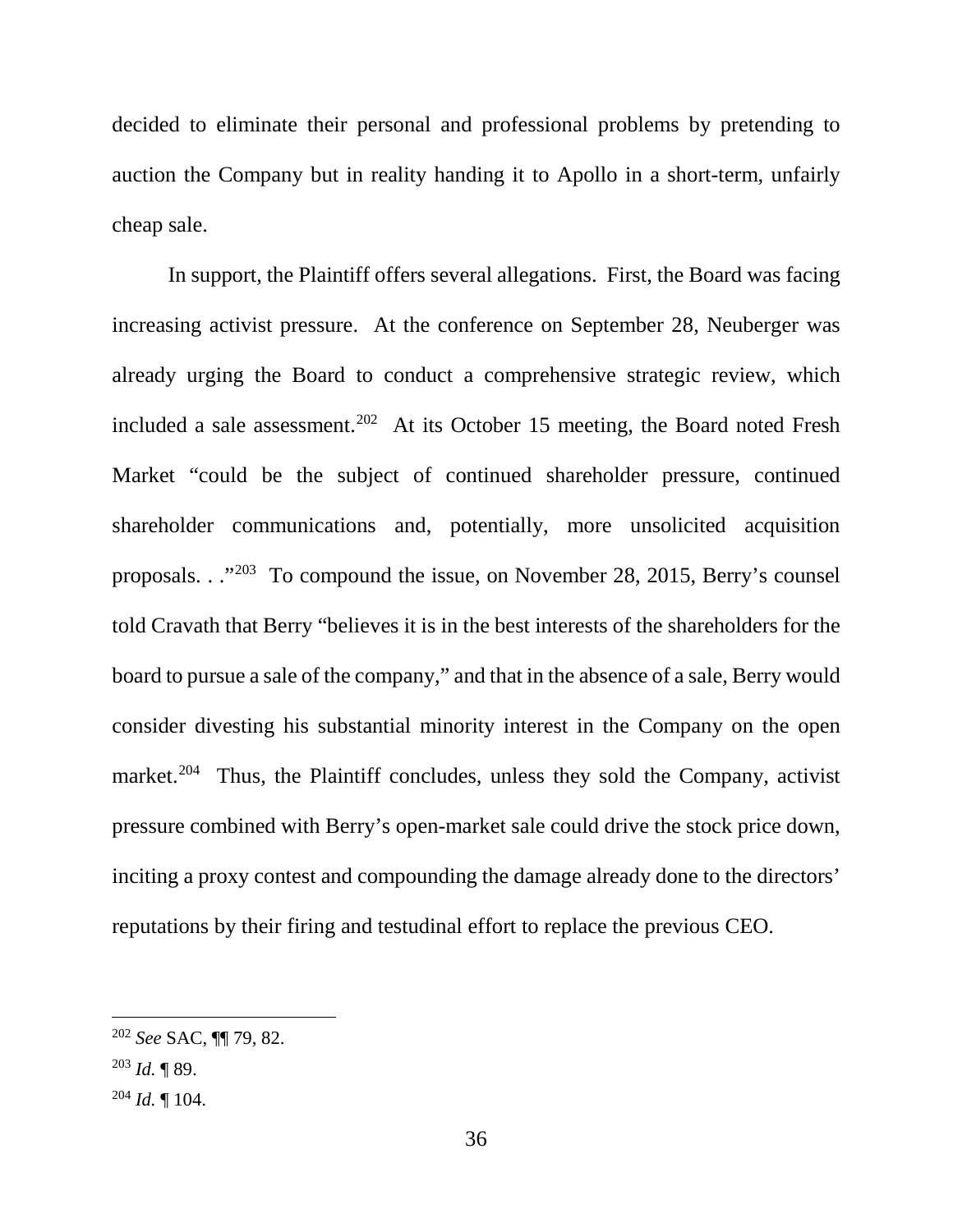Accepting the alleged facts as true, I can conclude the Director Defendants faced mounting activist pressure and were concerned about their reputations, as any director would be under such pressure. I cannot reasonably infer, however, that this activist pressure implies they acted for improper motives. I note that because of Fresh Market's staggered board, only directors Naylor, Thompson, and Berry would stand for election at the next annual meeting in the spring of 2016.<sup>205</sup> As this Court has previously found:

[T]here is no logical force to the suggestion that otherwise independent, disinterested directors of a corporation would act disloyally or in bad faith and agree to a sale of their company 'on the cheap' merely because they perceived some dissatisfaction with their performance among the stockholders or because of the possibility that a third of their number might face opposition for reelection at the next annual stockholders meeting.<sup>206</sup>

The Plaintiff contends that "[i]nitiating a sham sale process with an expected winning bidder—Apollo and the Berrys—would placate Ray Berry and eliminate the directors' reputational risk, so long as any resulting stockholder complaint did not survive judicial scrutiny under the new pleading requirement of *Corwin v. KKR* 

 <sup>205</sup> Perri Aff. Ex. C, Schedule 14A, Notice of Annual Meeting and Proxy Statement ("Proxy"), at 7.

<sup>206</sup> *In re Lukens Inc. S'holders Litig.*, 757 A.2d 720, 729 (Del. Ch. 1999), *aff'd sub nom. Walker v. Lukens, Inc.*, 757 A.2d 1278 (Del. 2000). The staggered Board in this case means a third of directors (including Berry) would be up for reelection at the 2016 annual meeting. *See* Proxy, at 7. I note that, unlike here, in *Lukens*, the Court went on to note the directors decided to sell *before* receiving the stockholder proposals that exerted the activist pressure, and the Court determined this sequence of events confirmed the lack of "logical force" behind the plaintiff's allegation. *Id.* In other words, the Court in *Lukens* found the argument both legally *and* factually unsupportable. *Id.*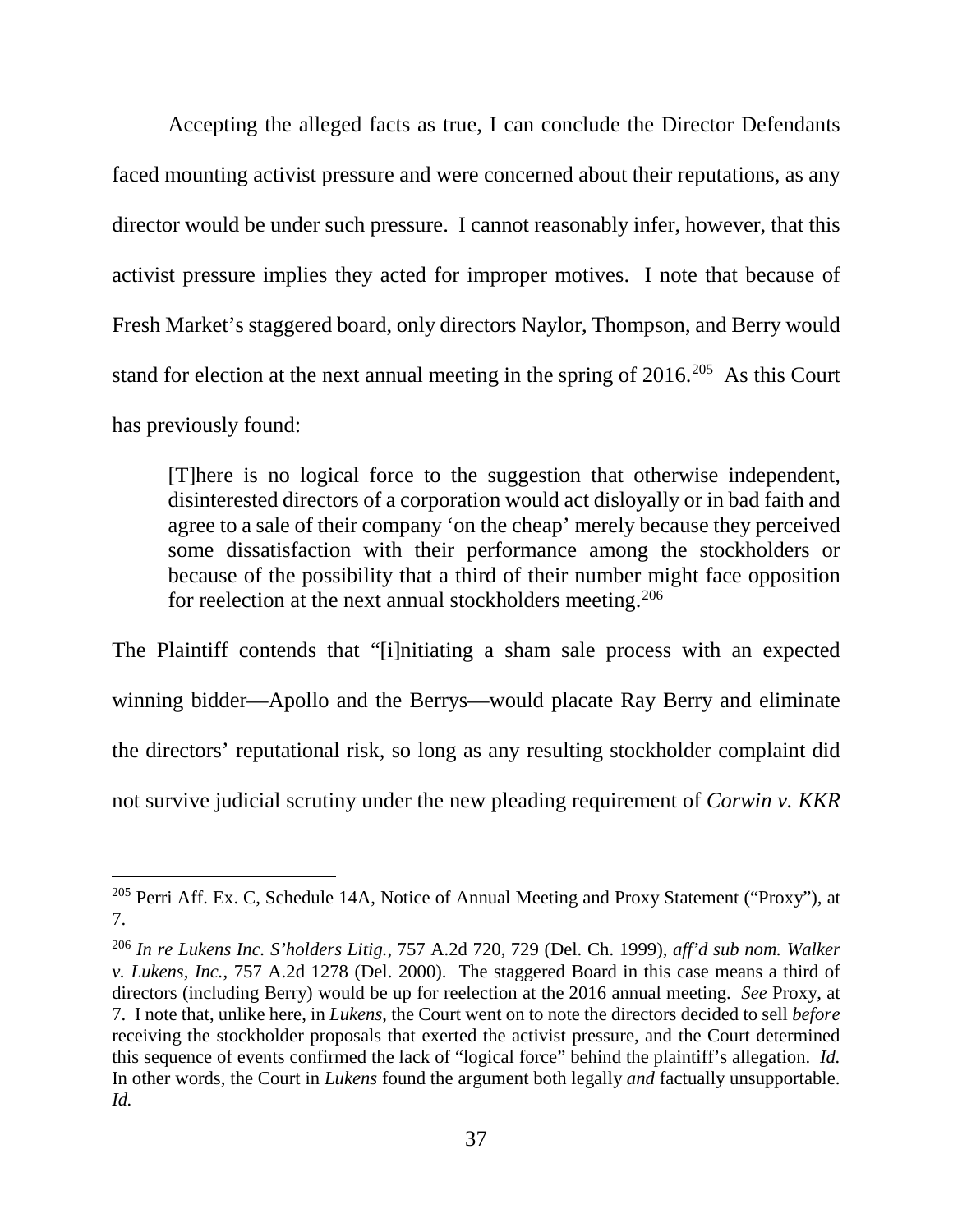*Fin. Hldgs. LLC*."<sup>207</sup> But this asks me to infer that the Director Defendants, for the purpose of protecting their reputations as fiduciaries, breached their fiduciary duties, risking the far greater blackening of their fiduciary reputations, in the hope that the *Corwin* pleading standard would hide their misdeeds, *at the same time* (per the SAC) sowing material omissions in the disclosures, thereby eliminating *Corwin*'s protections. I cannot draw this unreasonable inference.

Nor does the Plaintiff allege facts indicating that a proxy fight was on its way. No stockholder—Berry, Neuberger, or anyone else—initiated a proxy fight or threatened one. The effects of an open-market sale by Berry, whether a stock collapse or a resultant proxy contest, remain speculative. Finally, if the Director Defendants had an interest in consummation of a sale, there is no reason they needed to run a sham auction process, as the Plaintiff alleges they did. The idea that the Director Defendants, a majority of whom were insulated from removal in the short term, would nonetheless breach their fiduciary duties and harm their own pecuniary interests as stockholders by orchestrating a sham auction for the purpose of avoiding speculative reputational risk is not credible.

 <sup>207</sup> Pl. Sell-Side Br., at 49–50.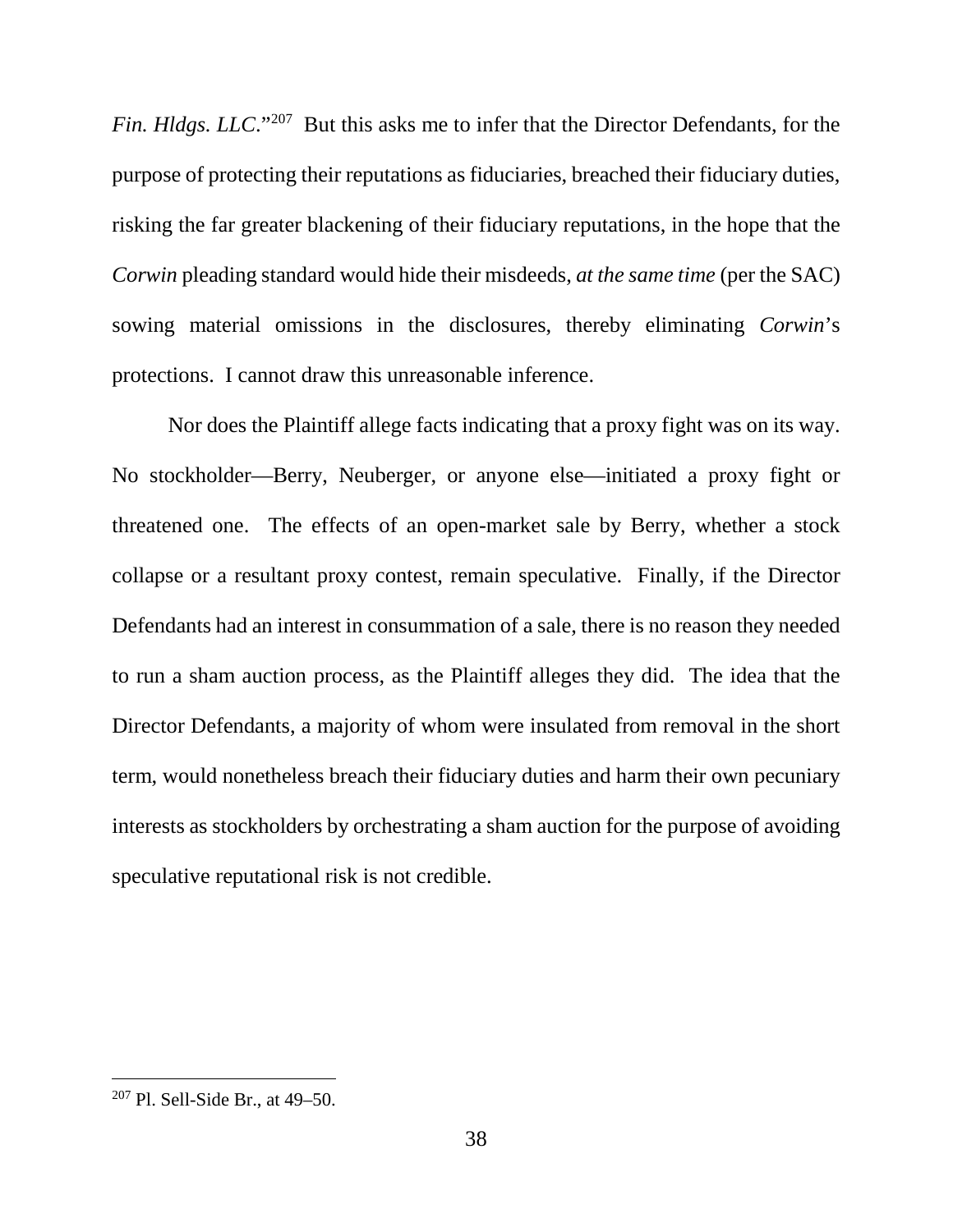### 2. The Plaintiff Does Not Plead Facts from which I may infer that the Director Defendants Acted in Bad Faith

The Plaintiff can also plead a claim for a breach of the duty of loyalty if she alleges facts giving rise to a reasonable inference of bad faith.<sup>208</sup> A demonstration of bad faith requires acts or omissions taken against the interest of the Company, with scienter. The Plaintiff alleges misconduct relating to each part of the transaction, and so I examine the allegations essentially in chronological order.

### a. Initiation of the Sales Process

The Plaintiff focuses first on the Director Defendants' decision in December 2015 to initiate a sale of the Company. The alleged facts show that by the time the Board initiated the sale, it had an accurate picture of the landscape. The Board knew that Berry and Apollo had an agreement for an equity rollover should Apollo succeed in its bid.209 It knew that Berry's strong preference for Apollo made an equity rollover with another buyer unlikely.<sup>210</sup> The Board also knew that Berry had made misrepresentations by initially downplaying his involvement with Apollo.211 In sum,

 <sup>208</sup> *See Kahn v. Stern*, 183 A.3d 715, at \*1 (Del. 2018) (TABLE) (requiring plaintiff to "plead[] facts that support a rational inference of bad faith" rather than requiring plaintiff to "plead facts that rule out any possibility other than bad faith" (citing *Brinckerhoff v. Enbridge Energy Co., Inc.*, 159 A.3d 242, 258–60 (Del. 2017), *rev'd* (Mar. 28, 2017))).

 $209$  SAC, ¶ 104.

<sup>&</sup>lt;sup>210</sup> *Id.* ¶ 88 (Berry was "not aware of any other potential private equity buyer . . . with whom he would be comfortable engaging in an equity rollover"); *id.*  $\P$  104 ("[Berry] believes that Apollo is uniquely qualified to generate value because of its recent success in [Fresh Market's] space. . .").

<sup>211</sup> *Compare id.* ¶ 86 (Berry represented he "had no arrangement or agreement with Apollo") *with id.*  $\parallel$  104 ("[Berry] agreed, as he did in October, that, in the event Apollo agreed on a transaction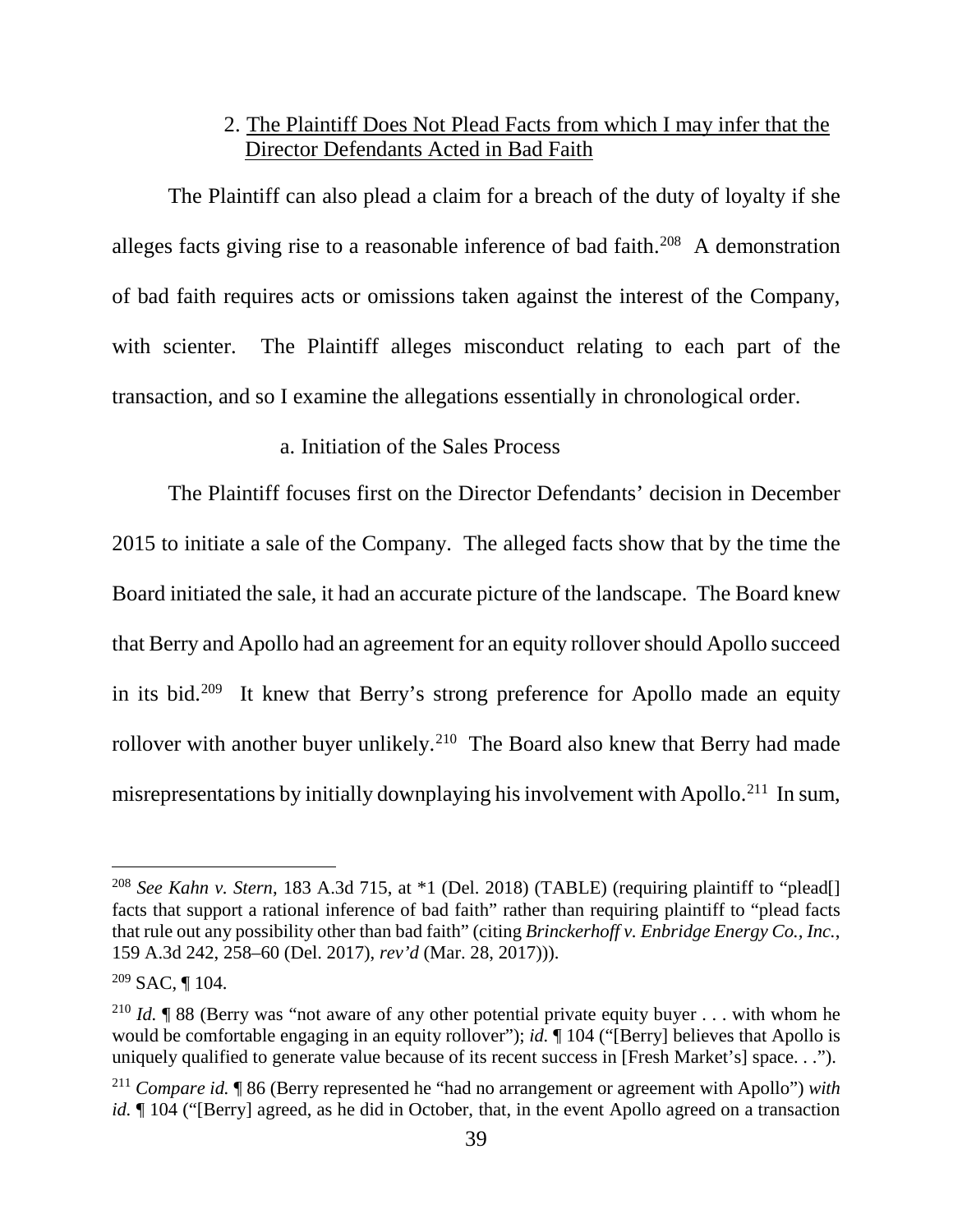the Director Defendants were fully aware of Apollo's advantage in any prospective sale process. The alleged facts, however, do not support an inference that the sale's outcome was a foregone conclusion, or—more importantly—was intentionally structured to forgo value available to the stockholders. Even if Berry's stronglyworded preference for Apollo made another equity rollover deal unlikely, he confirmed to the Board three separate times—including after his disclosure of an agreement with Apollo in the November Email—that he did not have an exclusive agreement with Apollo and that he would consider another partner under the right conditions. 212 Drawing all reasonable inferences for the non-moving party, as I must at this stage, I can infer that the Director Defendants knew the possibility of Berry's agreeing to a non-Apollo partnership was slim, if not impossible.

Armed with this information, the Director Defendants faced a difficult situation. Major stockholders Neuberger and Berry were both urging a sale of the Company or, at the very least, a sale exploration.<sup>213</sup> Berry's involvement with Apollo had leaked to *Reuters* and *Bloomberg*, making the Company's situation

 $\overline{a}$ 

with [Fresh Market], he would roll his equity interest over into the surviving entity . . . Mr. Berry's agreement with Apollo is oral.").

 $212$  Berry represented to the Board ahead of the October 15 meeting that he "was not working with Apollo on an exclusive basis." *Id.* ¶ 86. Noll later wrote to Apollo that Berry confirmed the lack of exclusivity. *Id.* ¶ 100. Before the initiation of the sale, the Board, through Cravath, confirmed with Berry a final time that he was "willing to discuss an equity rollover with any potentially interested party that the Board selected as a winning bidder." *Id.* ¶ 114.

<sup>213</sup> *See id.* ¶¶ 79, 104.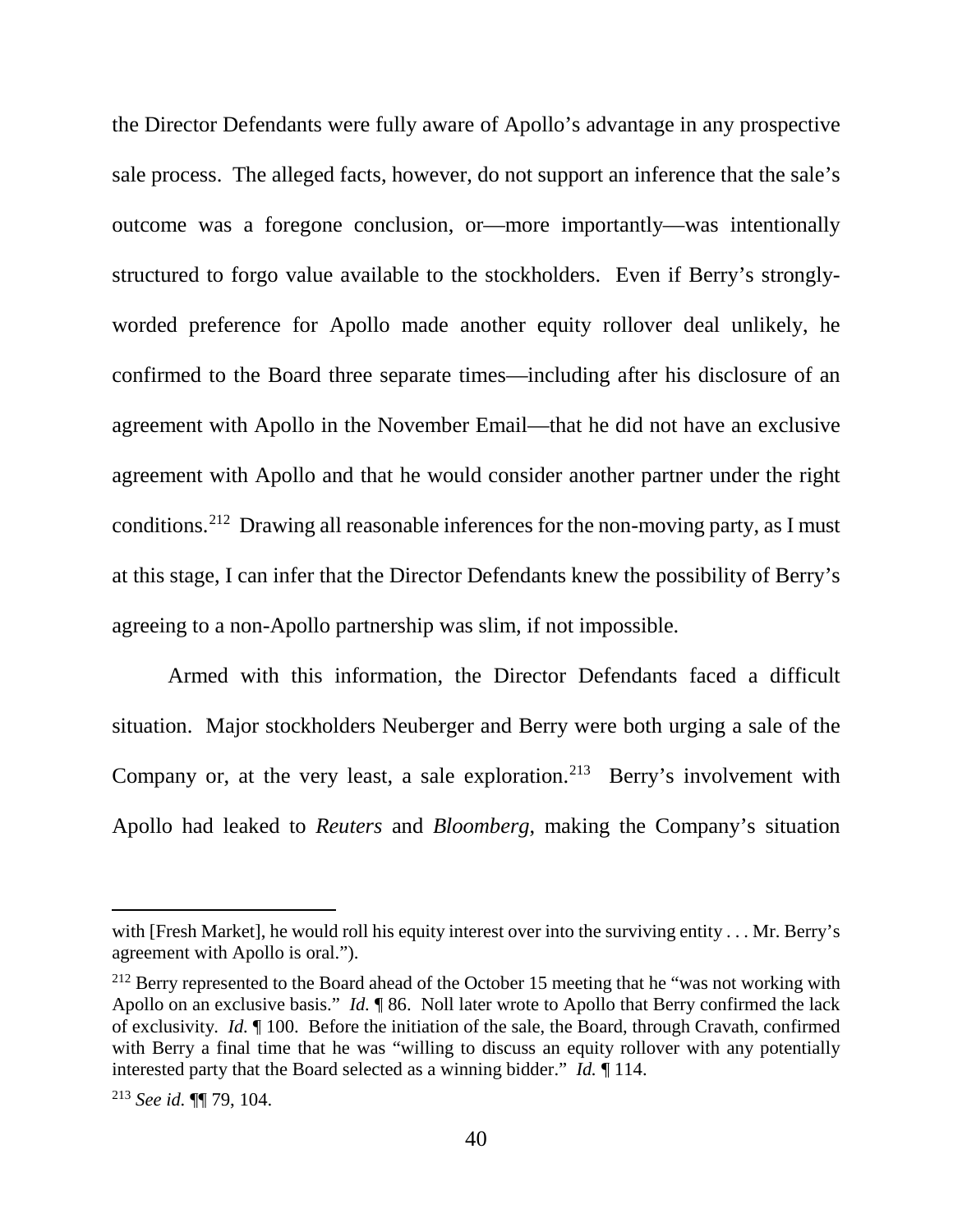public.214 As a result, by the time the Board decided to sell, Fresh Market was already in the midst of conducting a public strategic review.<sup>215</sup> As the Plaintiff notes, this put the Director Defendants' in straightened circumstances.

As noted above, *Revlon* can provide a contextual inquiry about whether the Director Defendants' choices were "reasonable under the circumstances as a good faith attempt to secure the highest value reasonably attainable,"216 but the Plaintiff is still obligated to plead a non-exculpable claim. In this context, such a pleading requires the Plaintiff to show that it is reasonably conceivable that the Director Defendants *knowingly chose* to ignore their duty once a sale process was commenced; to maximize stockholder value.<sup>217</sup>

The Plaintiff suggests that two alternatives existed to the Director Defendants' choice: they could have said "no" to Apollo and sued Berry, or they could have leveraged exclusivity with Apollo for a higher price range.<sup>218</sup> But Delaware law is clear that there is no blueprint to fulfill fiduciary duties in the company-sale

 $^{214}$  *Id.*  $\P$  94.

<sup>215</sup> *See id.* ¶ 98.

<sup>216</sup> *See RBC Capital Markets, LLC v. Jervis*, 129 A.3d 816, 849 (Del. 2015) (quoting *C & J Energy Servs., Inc. v. City of Miami Gen. Emps.' & Sanitation Emps.' Ret. Trust*, 107 A.3d 1049, 1066 (Del. 2014)).

<sup>217</sup> *Chester Cty. Employees' Ret. Fund v. KCG Holdings, Inc.*, 2019 WL 2564093, at \*17 (Del. Ch. June 21, 2019).

 $218$  Pl. Sell-Side Br., at 17.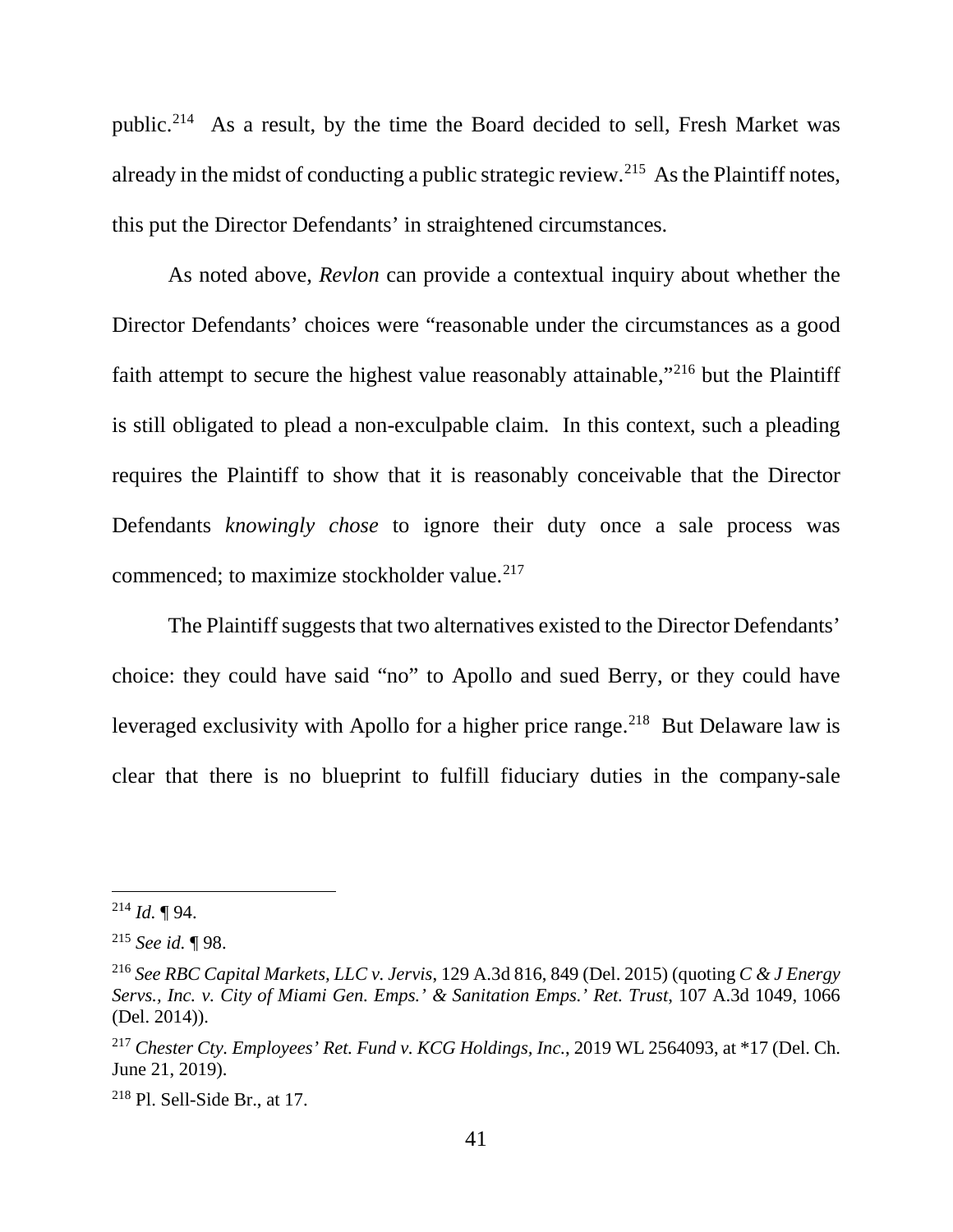situation.<sup>219</sup> More to the point, the Plaintiff must plead facts from which I may reasonably infer that the Director Defendants were aware of these alternatives, understood that they would maximize value, *but nonetheless chose instead to act against the interests of the Company and its stockholders*. To the extent the Plaintiff contends that good faith in this context *required* a standstill of any sales process, I reject that conclusion. As to the suggestion that the Director Defendants could have traded exclusivity with Apollo for a higher price range, it is true that this was an option. Instead, they chose to institute an auction and solicit multiple bids. Doing so, the Plaintiff argues, meant they "indulged . . . fictions" about Berry's openness to equity partners other than Apollo, and about their ability to solicit bids.<sup>220</sup> It is conceivable that this was unwise. But the alleged facts do not reasonably support the conclusion that the Director Defendants "knowingly and completely failed to undertake their responsibilities" by instituting an auction and soliciting bids from a wide field of suitors, rather than opting for a different potential value-enhancing

 <sup>219</sup> *See Wayne Cty. Employees' Ret. Sys. v. Corti*, 2009 WL 2219260, at \*11 (Del. Ch. July 24, 2009), *aff'd*, 996 A.2d 795 (Del. 2010) ("Again, there is no 'blueprint' that directors must follow to satisfy their fiduciary obligations in a change of control transaction. Rather, what a director must do to discharge her fiduciary obligations depends on the circumstances in which the director is acting."); *In re Novell, Inc. S'holder Litig.*, 2013 WL 322560, at \*7 (Del. Ch. Jan. 3, 2013) ("There is no single path that a board must follow in order to maximize stockholder value, but directors must follow a path of reasonableness which leads toward that end." (quoting *In re Smurfit–Stone Container Corp. S'holder Litig.*, 2011 WL 2028076, at \*10 (Del. Ch. May 20, 2011), *rev'd* May 24, 2011 (footnote omitted))).

 $220$  Pl. Sell-Side Br., at 17.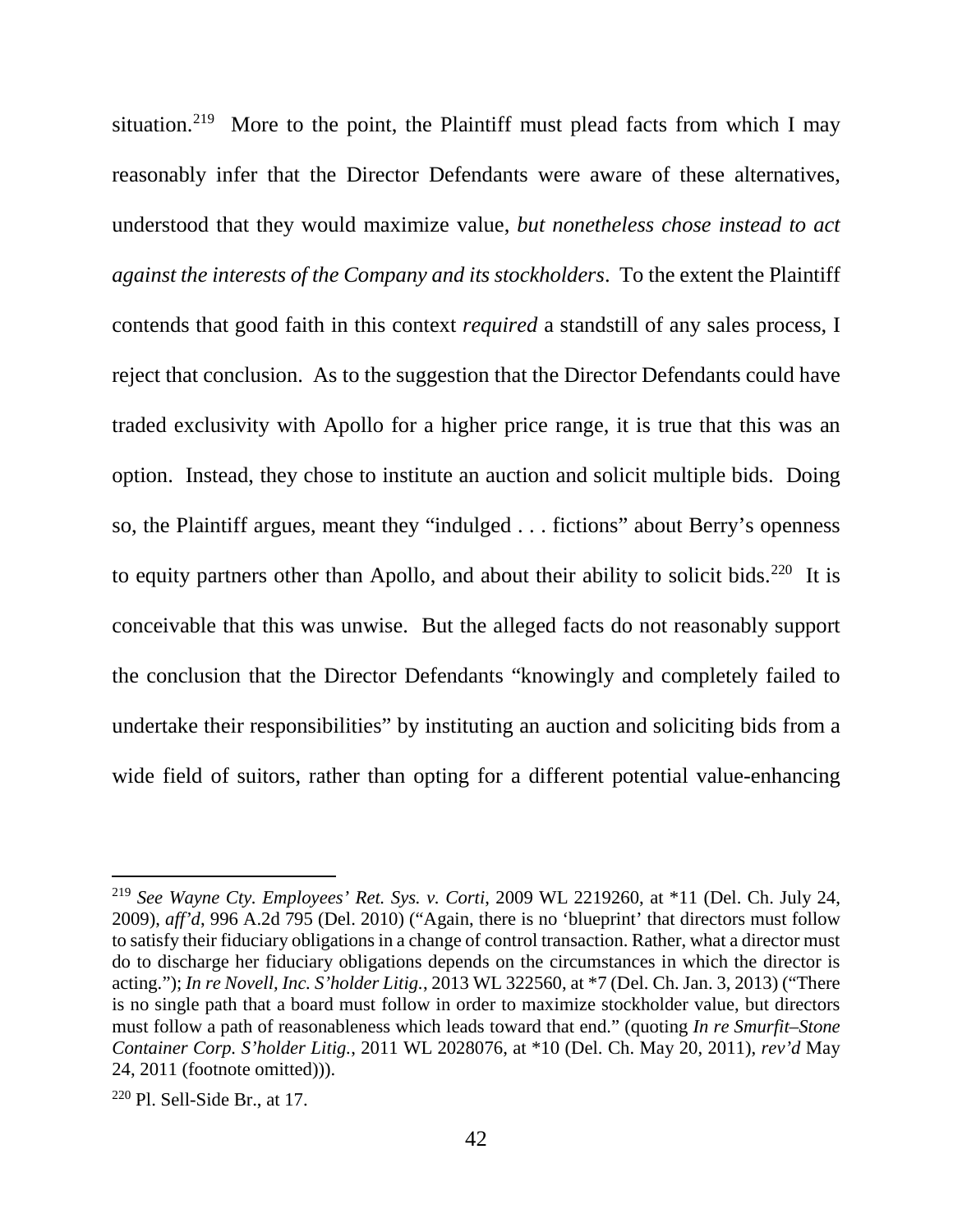choice. 221 In a difficult situation, where the sale of the Company was likely, and the likely winner was Apollo, the Director Defendants made a decision to maximize value through an auction process. During the process, Apollo increased its offer. I cannot reasonably infer, based on the alleged facts, that the Director Defendants' decision to run an auction was in bad faith.

#### b. Structure and Oversight of the Sales Process

The Plaintiff also alleges the Director Defendants exhibited bad faith in their structuring and oversight of the sales process. As with a decision to sell, constructing a process requires reasonable good faith effort, and "[t]here is no single path that a board must follow. . ."<sup>222</sup> According to the Plaintiff, the best evidence of a bad faith process was the choice to refuse potential bidders an opportunity to communicate with the Berrys.<sup>223</sup> The Director Defendants extracted a promise from Berry not to discuss an equity rollover with *any* party, until authorized by the Board.<sup>224</sup> Even when at least one party expressed interest in communicating with Berry, the Board refused to lift the no-communication policy until it selected a winning proposal and

 <sup>221</sup> *See Lyondell Chem. Co. v. Ryan*, 970 A.2d 235, 243–44 (Del. 2009) ("[I]f the directors failed to do all that they should have under the circumstances, they breached their duty of care. Only if they knowingly and completely failed to undertake their responsibilities would they breach their duty of loyalty.").

<sup>222</sup> *Novell*, 2013 WL 322560, at \*7 (quoting *Smurfit–Stone*, 2011 WL 2028076, at \*10 (footnote omitted)).

 $223$  Pl. Sell-Side Br., 46–47.

 $224$  SAC, 114.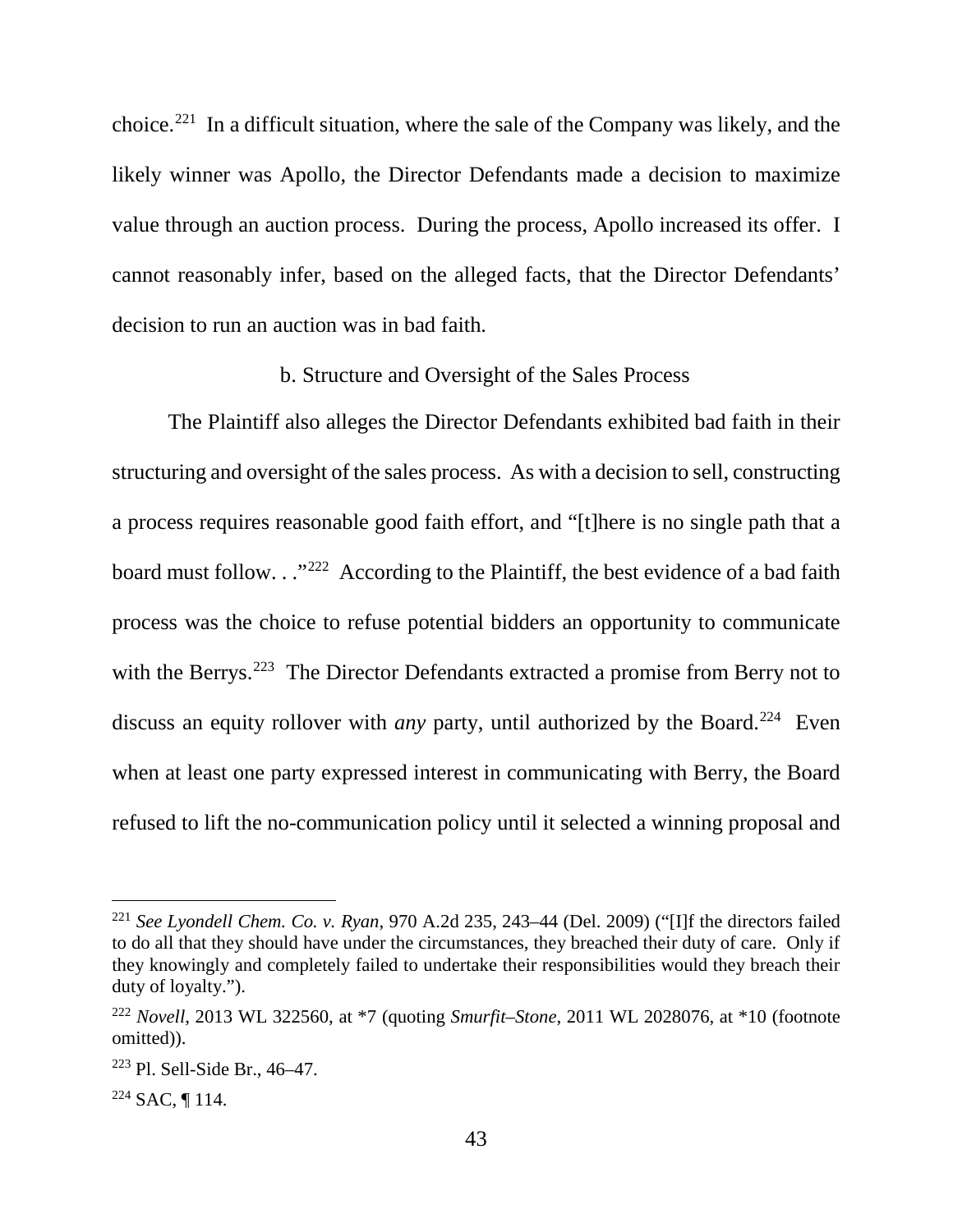established material terms.<sup>225</sup> This is evidence, the Plaintiff argues, that the Director Defendants "did not trust Ray Berry not to discourage competing bids."<sup>226</sup>

Even accepting the Plaintiff's conclusion here as true, the Director Defendants' decision appears rational, rather than in bad faith. The point of the auction process was to encourage, not discourage, competing bids. The Director Defendants knew Berry held, at this point, a strong preference for Apollo. Thus, they could guess that communications with Berry might discourage competing bids, as the Plaintiff suggests. Logically, preventing Berry from discouraging these bids would keep the field as neutral as possible and drive the price up, not down. A reasonable conclusion from this is that the no-communications policy was a reasonable decision for structuring the auction process if the Director Defendants sought to neutralize Apollo's advantage and stimulate competition. In any event, the facts pled, if true, do not imply bad faith.

The Plaintiff suggests that best practice would have been to permit Berry to communicate with potential bidders. Perhaps so. Another view, expressed by the Director Defendants, is that such a course would effectively have handed the reigns of the auction process to Berry, when the Board's goal was to separate him from the

 $^{225}$  *Id.*  $\P\P$  126–27.

<sup>226</sup> Pl. Sell-Side Br., 47.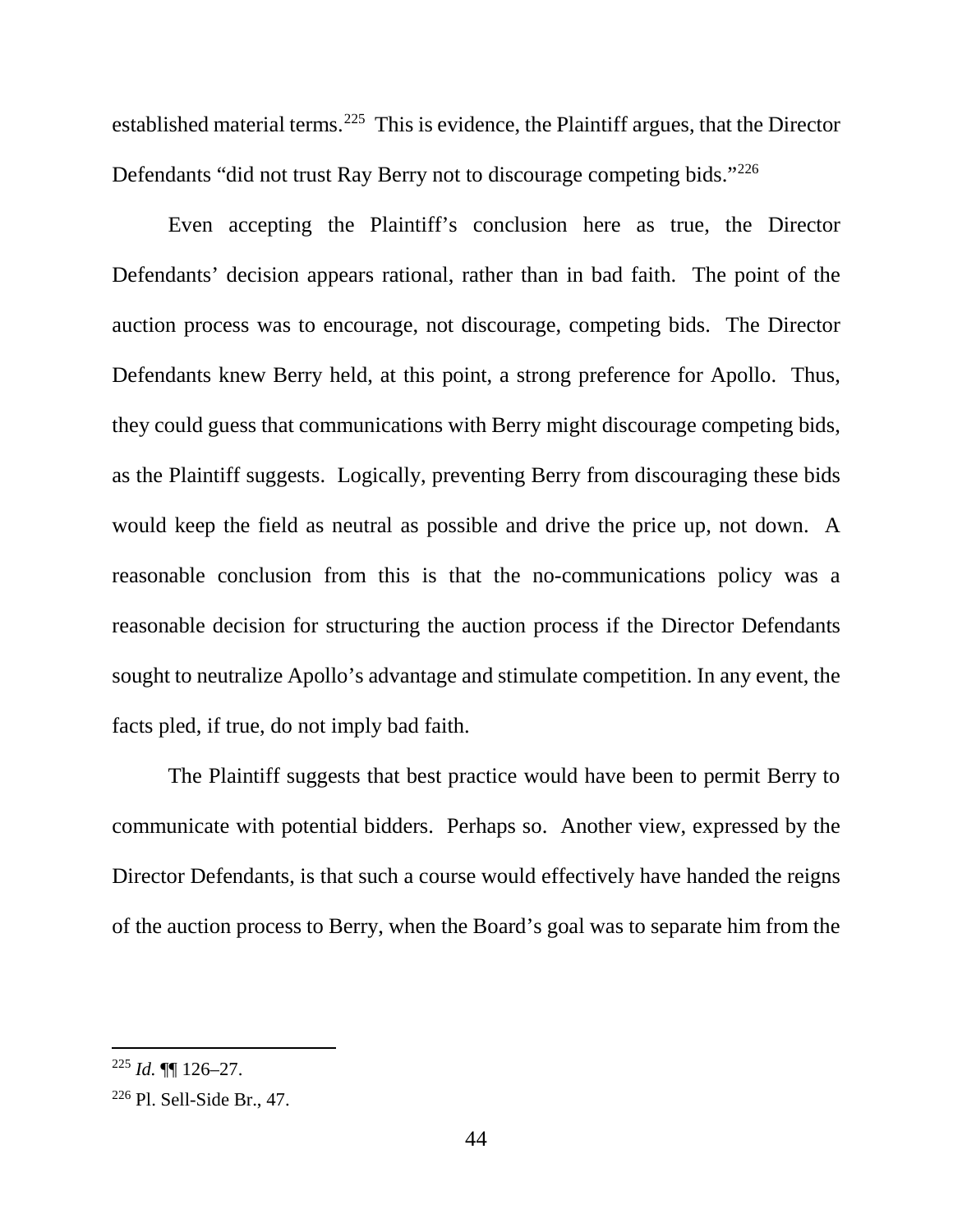process to avoid his influence.<sup>227</sup> If Berry were allowed open communication with bidders and expressed or implied his preference to work only with Apollo, the effect could have been a swift elimination of anyone but Apollo from the bidding field. The Plaintiff's inference—that the Director Defendants sequestered Berry for the purpose of hiding their sham process from the light of due diligence—is not reasonable in light of the Board's recognition that Berry had a favorite in the auction process and the need to neutralize that influence. In other words, faced with competing scenarios, either of which could have negative consequences to the sale price, the Board, as it was required to do, chose one. Nothing in this implies bad faith.

I also do not find bad faith regarding the Director Defendants' oversight of J.P. Morgan. The Plaintiff contends the Directors Defendants ought to have seen past an "artfully drafted conflict disclosure memorandum" because it "should have raised suspicion."228 J.P. Morgan's conflicts memorandum stated that the "senior deal team members" working for Fresh Market were not "currently providing services" for "member[s] of the coverage team" for Apollo.<sup>229</sup> According to the

 $227$  The Plaintiff cites to case law exploring the notion that a buyer's ability to see an insider's body language is important information, and that best practice is chaperoned, insider cooperation with interested bidders. These cases do not involve the particular situation Fresh Market's Board faced; needing to stimulate competition by screening a non-neutral insider who might otherwise stymie it. In any event, failure to apply best practices does not imply bad faith.

 $228$  Pl. Sell-Side Br., at 55.

 $229$  SAC, ¶ 149.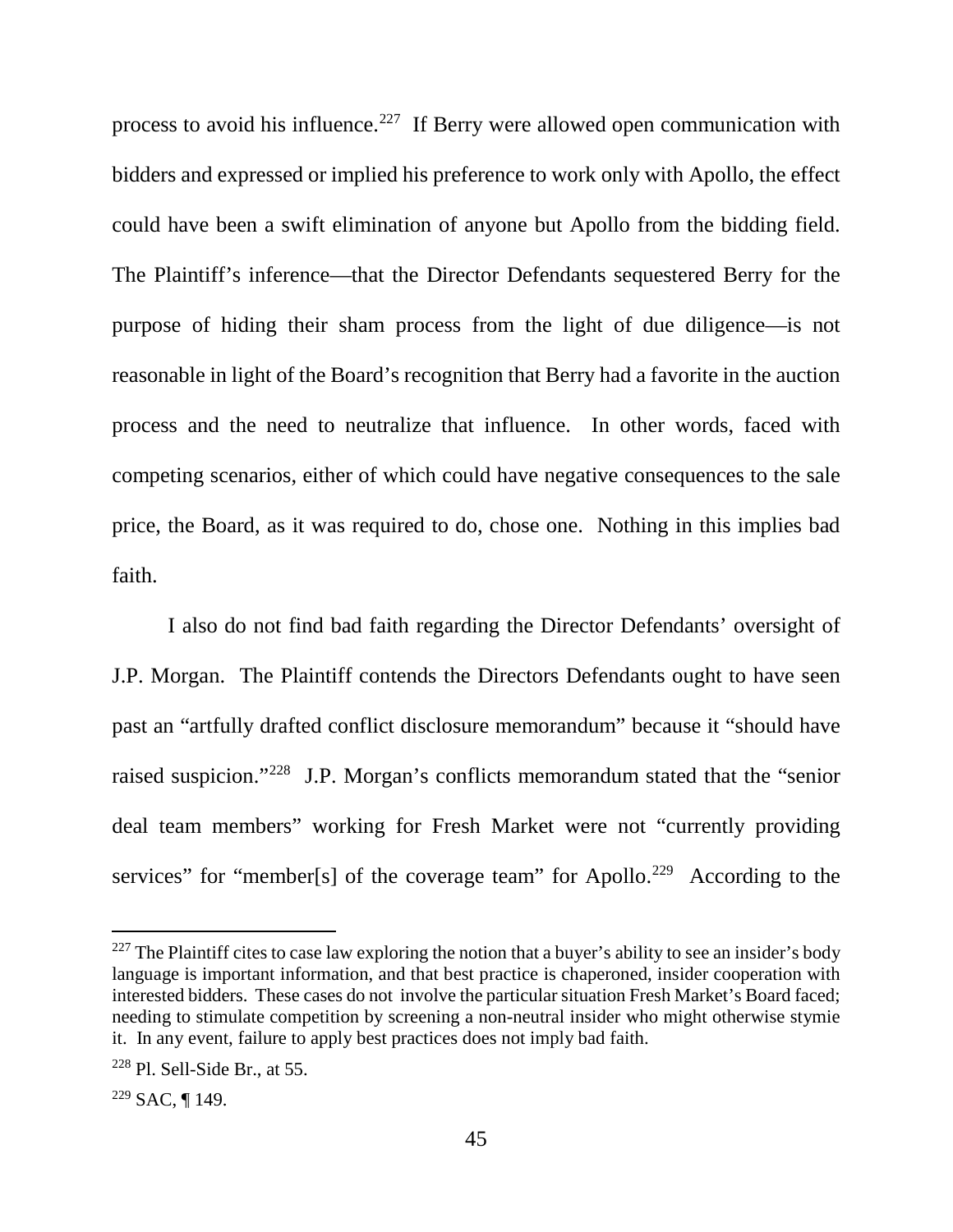Plaintiff, the Director Defendants ought to have possessed the acumen to probe further and ask if any of J.P. Morgan's Apollo coverage team were working behind the scenes to provide services to Apollo in connection with Fresh Market. Failure to look past the conflicts disclosure memorandum may have been careless, but the pleading standard here is the reasonable implication of scienter, not negligence or even gross negligence. I do not find that relying on J.P. Morgan's memorandum is an *intentional* dereliction of duty. 230 Similarly, to the extent the Plaintiff alleges the Director Defendants acted in bad faith by hiring advisors on a contingent fee structure, I find nothing in these circumstances sufficient to overcome the general rubric of Delaware law that such arrangements are routine and do not imply bad faith.<sup>231</sup>

The Plaintiff also contends that the facts surrounding the creation of financial scenarios at the auction's tail end, which enabled a fairness opinion, demonstrates the Director Defendants' bad faith. The financial scenarios suggest to the Plaintiff

<sup>&</sup>lt;sup>230</sup> I note that the standard for aiding and abetting a breach of fiduciary duty involves a different standard, and nothing herein necessarily absolves J.P. Morgan of liability. For reasons noted below, I reserve decision on the non-fiduciary causes of action.

<sup>231</sup> *See In re Alloy, Inc. S'holder Litig.*, 2011 WL 4863716, at \*11 (Del. Ch. Oct. 13, 2011) ("[W]hile stockholders may have sufficient concerns about contingent fee arrangements to warrant disclosure of such arrangements, that need to disclose does not imply that contingent fees necessarily produce specious fairness opinions."). Delaware case law generally recognizes the efficiency and mundanity of the contingent fee structure. *See In re Atheros Commc'ns., Inc. S'holder Litig.*, 2011 WL 864928, at \*8 (Del. Ch. Mar. 4, 2011) ("Contingent fees are undoubtedly routine. . ."). The Plaintiff cites several cases for the proposition that a contingent fee may misalign the *advisor's* interests, but these cases are applicable to the aiding and abetting claims, not to the fiduciary claims at issue in this Opinion.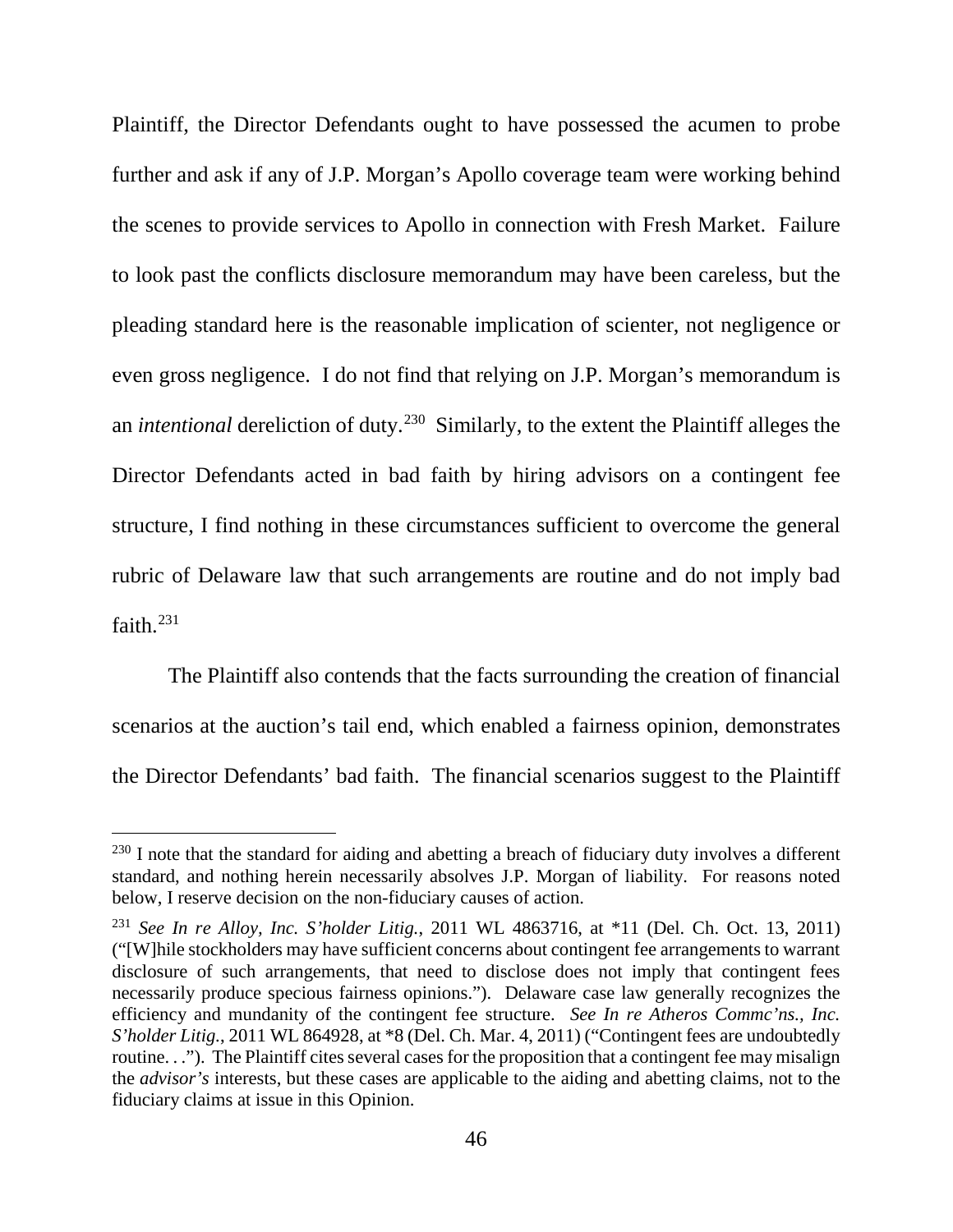a "conspiracy to deflate the numbers" executed by Duggan and Cravath in coordination with Director Defendants Naylor and Shearer that kept lead director Noll in the dark while allowing J.P. Morgan to present the Board with downward sensitivity analyses.<sup>232</sup> The SAC, however, does not allege that the Director Defendants, including the Committee, had more than limited involvement with the financial scenarios.

According to the SAC, the Committee met three times in the weeks leading up to Apollo's bid. Duggan organized a meeting on February 25, 2016, at which the Committee determined it would "request that the Corporation's management develop additional financial projection scenarios to reflect updated assumptions. . ."233 At the next meeting on March 3, the Committee "reiterated its prior request that management and JP Morgan" refine sensitivities "so that the Board would have that perspective when it met to determine how to respond to any bids that were received."234 Finally, the Committee met a third time on March 8—the day of Apollo's bid.<sup>235</sup> The minutes for that meeting state, "Management confirmed that it

<sup>235</sup> *Id.* ¶ 178.

 <sup>232</sup> *See* Pl. Sell-Side Br., at 59–60.

<sup>233</sup> SAC, ¶ 162.

 $^{234}$  *Id.*  $\llbracket$  168.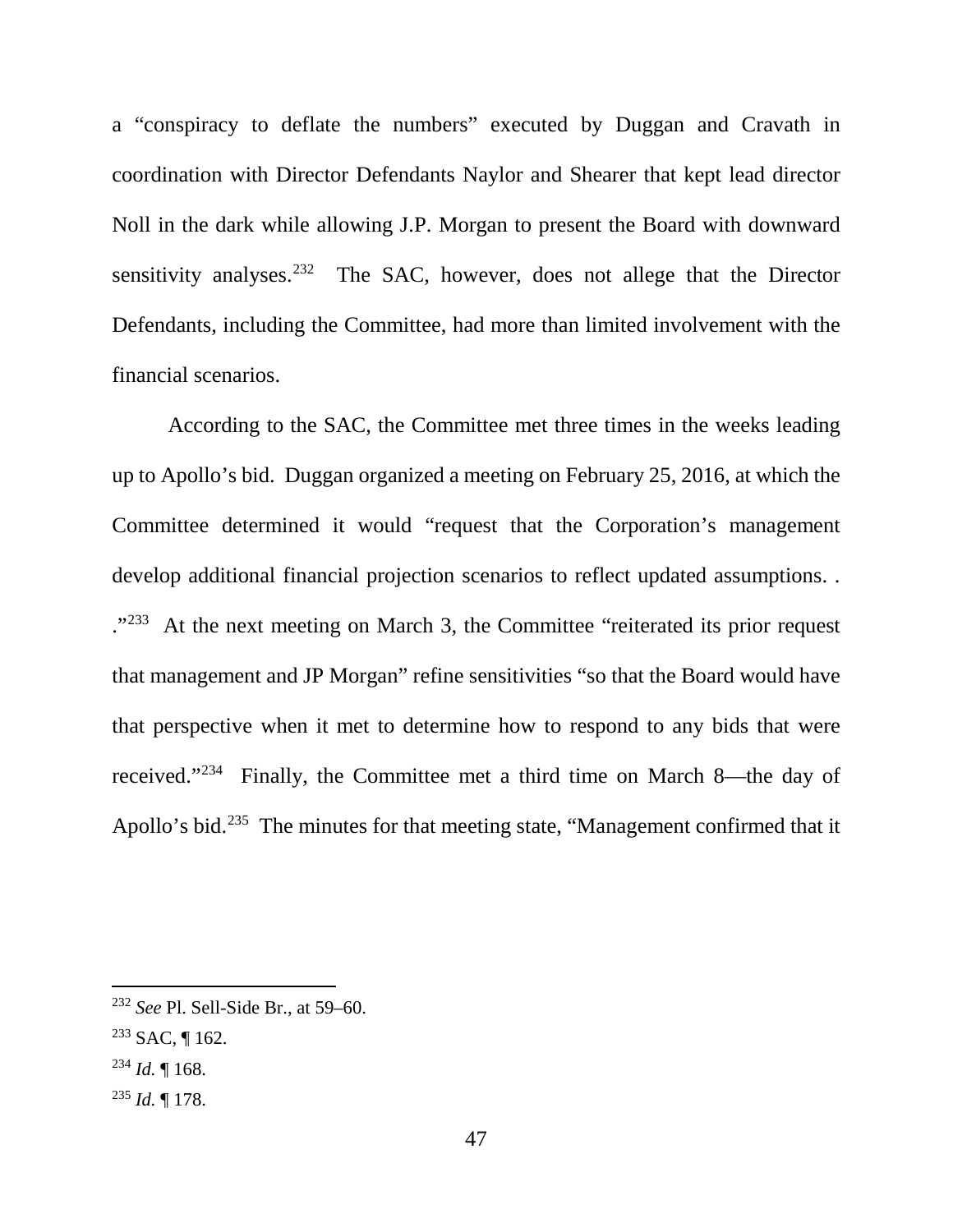was preparing more fulsome<sup>236</sup> forecast sensitivities for J.P. Morgan to use in its valuation analyses."<sup>237</sup>

The Plaintiff identifies three things in connection with this series of meetings over the financial scenarios from which she infers bad faith. First, the Plaintiff points out that Noll did not attend the first two of these three meetings. Correspondence referenced by the SAC, however, shows that Noll was in London on business for the Company and that he was included on the emails setting up the meetings.<sup>238</sup> Nothing about the timing—necessitated by the sales process itself—implies bad faith on the part of the Committee members. Second, the Plaintiff notes that Duggan's postmeeting outline sent to Naylor and Shearer differed from the one sent to Noll.<sup>239</sup> The referenced correspondence shows that Duggan sent the material regarding financial scenarios to Naylor and Shearer for review, after which he would provide it to Noll.240 Again, nothing about this sequence implicates a Committee member's bad faith. Third, the Plaintiff points out that the board minutes for the March 8 meeting falsely report that *management* developed sensitivities for J.P. Morgan, when in fact

 <sup>236</sup> *See Jeter v. RevolutionWear, Inc.*, 2016 WL 3947951, at \*9 n.90 (Del. Ch. July 19, 2016).

 $237$  SAC, 178.

 $238$  Iqbal Aff., Ex. C, at 1 (Noll stated in email sent the day of meeting, "I'm in London meeting with investors.").

 $239$  SAC, ¶ 165.

<sup>240</sup> *See* Iqbal Aff., Ex. F, at 1 ("Working with outside counsel, we put together an outline of a Board meeting at which a proposal is considered and that outline is attached . . . Once you take a look, I would plan on sharing with the Committee as a whole.").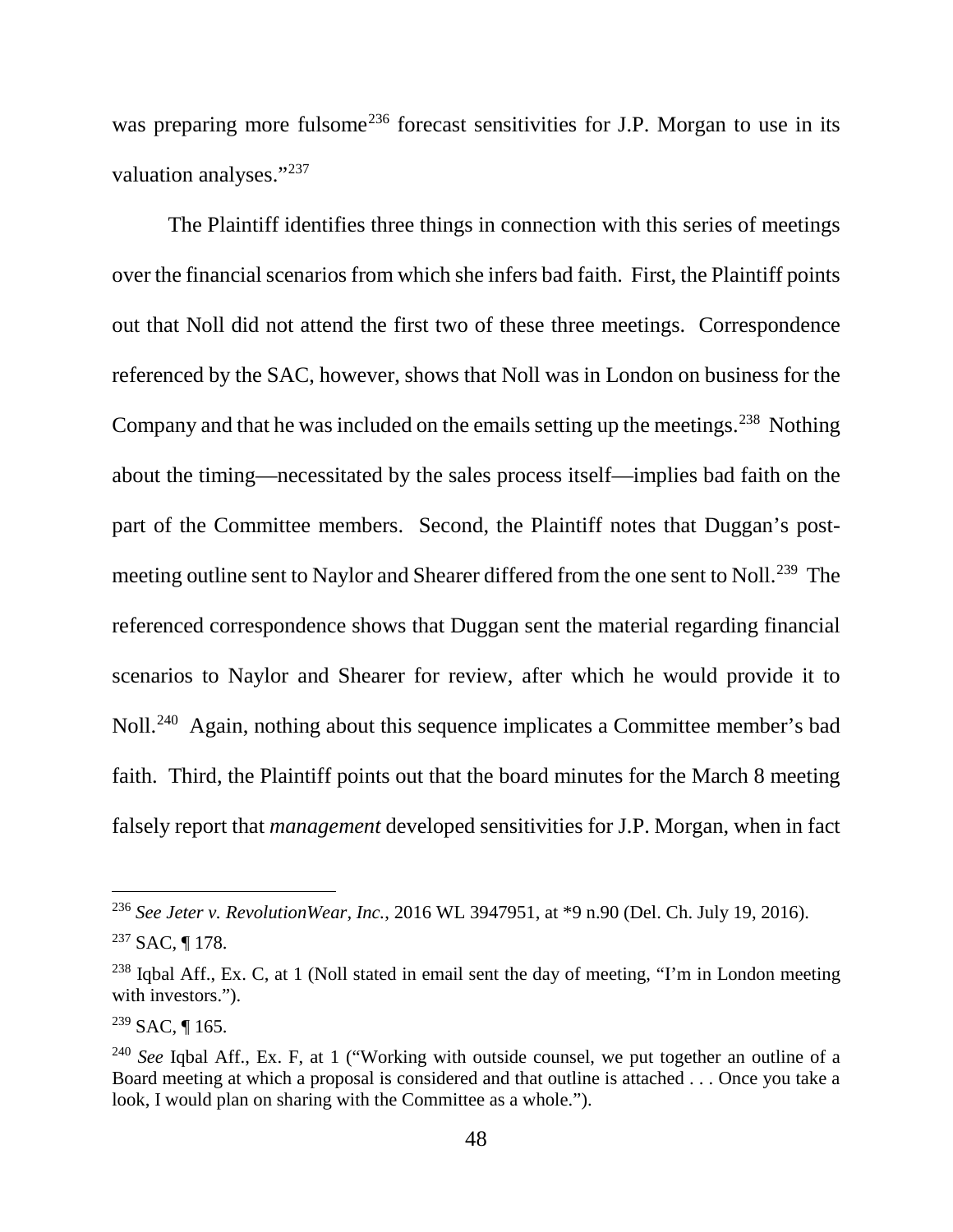J.P. Morgan developed the sensitivities.<sup>241</sup> The Plaintiff argues the Committee falsified its minutes to keep from divulging the "cascading downside sensitivity scenarios" provided by J.P. Morgan.<sup>242</sup> The Plaintiff, however, does not allege that the Committee knew of the number or precise timing of revised sensitivities given to management. Nor does the Plaintiff plead facts from which I can make an inference that the Committee concealed that management was untruthful when it informed the Board it was creating forecast sensitivities.

As pled, the facts do not lead to a reasonable inference that directors Naylor and Shearer did more than request financial scenarios and review those scenarios when they were provided through management. Nothing in the pleadings leads to an inference that the Director Defendants acted with scienter with respect to the financial projections.

### c. Disclosure in the 14D-9

Finally, the Plaintiff contends the failure to disclose material facts in the 14D-9 demonstrates bad faith. The Plaintiff points out that our Supreme Court, in review of my initial decision on the motion to dismiss, concluded that the stockholder vote in favor of the merger had no cleansing effect because the proxy contained material omissions. The inquiry here, however, under Rule 12(b)(6), requires a pleading of

 $241$  SAC, ¶ 178.

 $242$  Pl. Sell-Side Br., at 30, 59.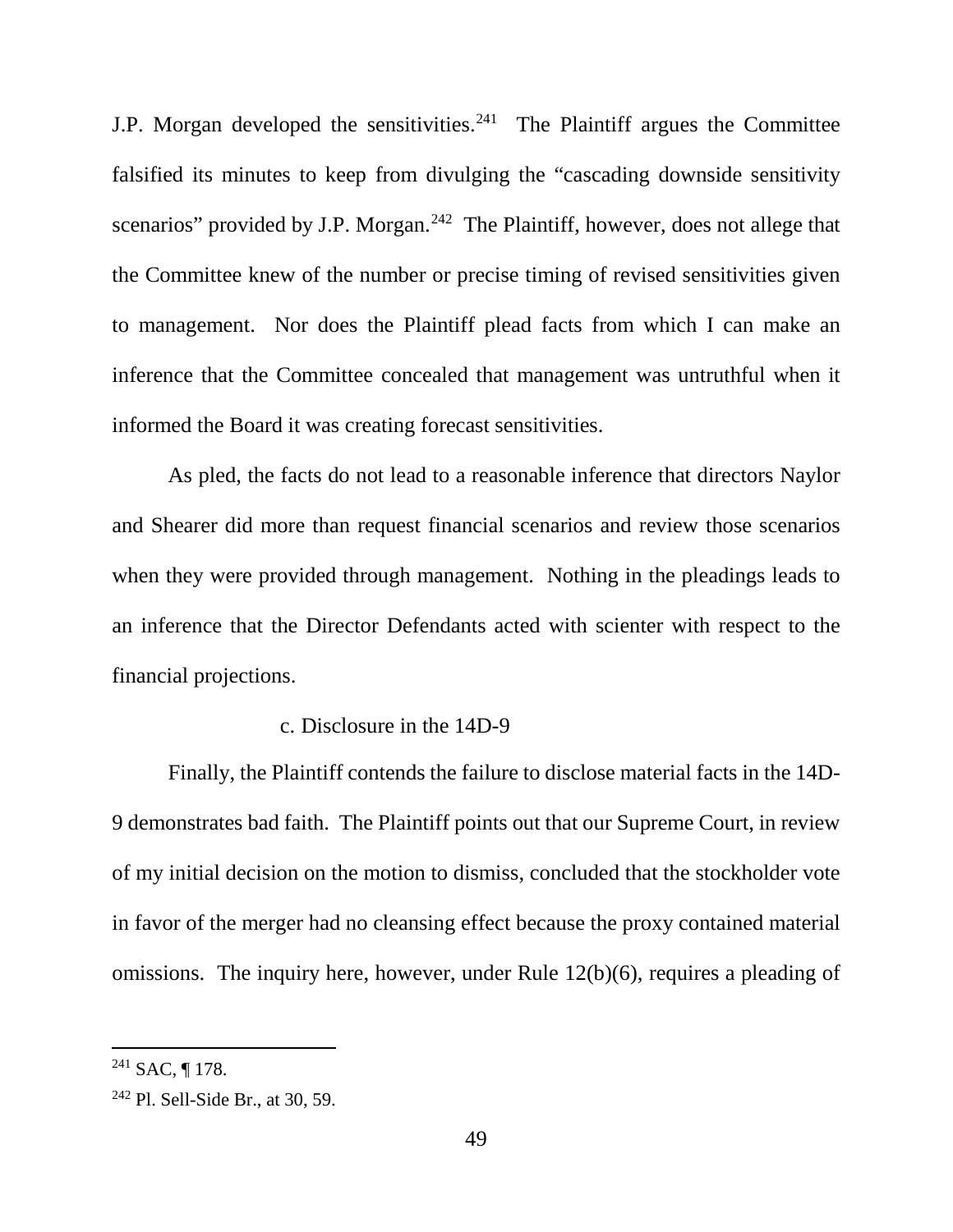facts with respect to the omissions from which I may reasonably infer breach of the duty of loyalty, and not simply adequate pleading of a material omission.<sup>243</sup> I have already found above that the SAC does not state a claim of director interestedness, and so allegations regarding disclosure must plead bad faith. Bad faith, in the context of omissions, requires that the omission be intentional and constitute more than an error of judgment or gross negligence.<sup>244</sup> The Plaintiff's argument relies on the presumption of misconduct in operating a bad-faith sham auction; in this view, the omissions are explained as a subsequent concealment of that misconduct.<sup>245</sup> But, as stated above, I do not think the alleged facts create a reasonable inference that the Director Defendants acted on improper motives; therefore the "cover-up" theory

 <sup>243</sup> *Nguyen v. Barrett*, 2016 WL 5404095, at \*3 (Del. Ch. Sept. 28, 2016) ("[W]hen asserting a disclosure claim for damages against directors *post-close*, a plaintiff must allege facts making it reasonably conceivable that there has been a *non-exculpated breach* of fiduciary duty by the board in failing to make a material disclosure." (citing *Chen v. Howard*, 87 A.3d 648, 691 (Del. Ch. 2014))).

<sup>244</sup> *See Kahn v. Stern*, 2017 WL 3701611, at \*14 (Del. Ch. Aug. 28, 2017), *aff'd*, 183 A.3d 715 (Del. 2018) ("to state a non-exculpated claim the Plaintiff cannot simply point to erroneous judgment in the failure to make a disclosure, implicating the duty of care, but rather must point to facts in the Complaint supporting an inference that the Board acted in bad faith in issuing the disclosure, implicating the duty of loyalty."); *In re BioClinica, Inc. S'holder Litig.*, 2013 WL 5631233, at \*8 (Del. Ch. Oct. 16, 2013) ("[A]ny disclosure claim that does not adequately allege a violation of the duty of good faith cannot survive the exculpation provision in [the] certificate of incorporation."); *In re Alloy, Inc.*, 2011 WL 4863716, at \*14 (Del. Ch. Oct. 13, 2011) ("An exculpatory provision under 8 Del. C.  $\S$  102(b)(7) . . . would preclude . . . a claim for money damages for disclosure violations that were made in good faith—i.e., for failures to disclose resulting from a breach of the fiduciary duty of care rather than from breaches of loyalty or good faith.").

<sup>&</sup>lt;sup>245</sup> See Pl. Sell-Side Br., at 63–64 ("The defendants who devised or knowingly authorized a sham sale process or knowingly conspired to present artificially downward-adjusted numbers to the Board cannot prevail at the motion to dismiss [stage] by claiming ignorance or mere gross negligence about how the 14D-9 conceals that misconduct.").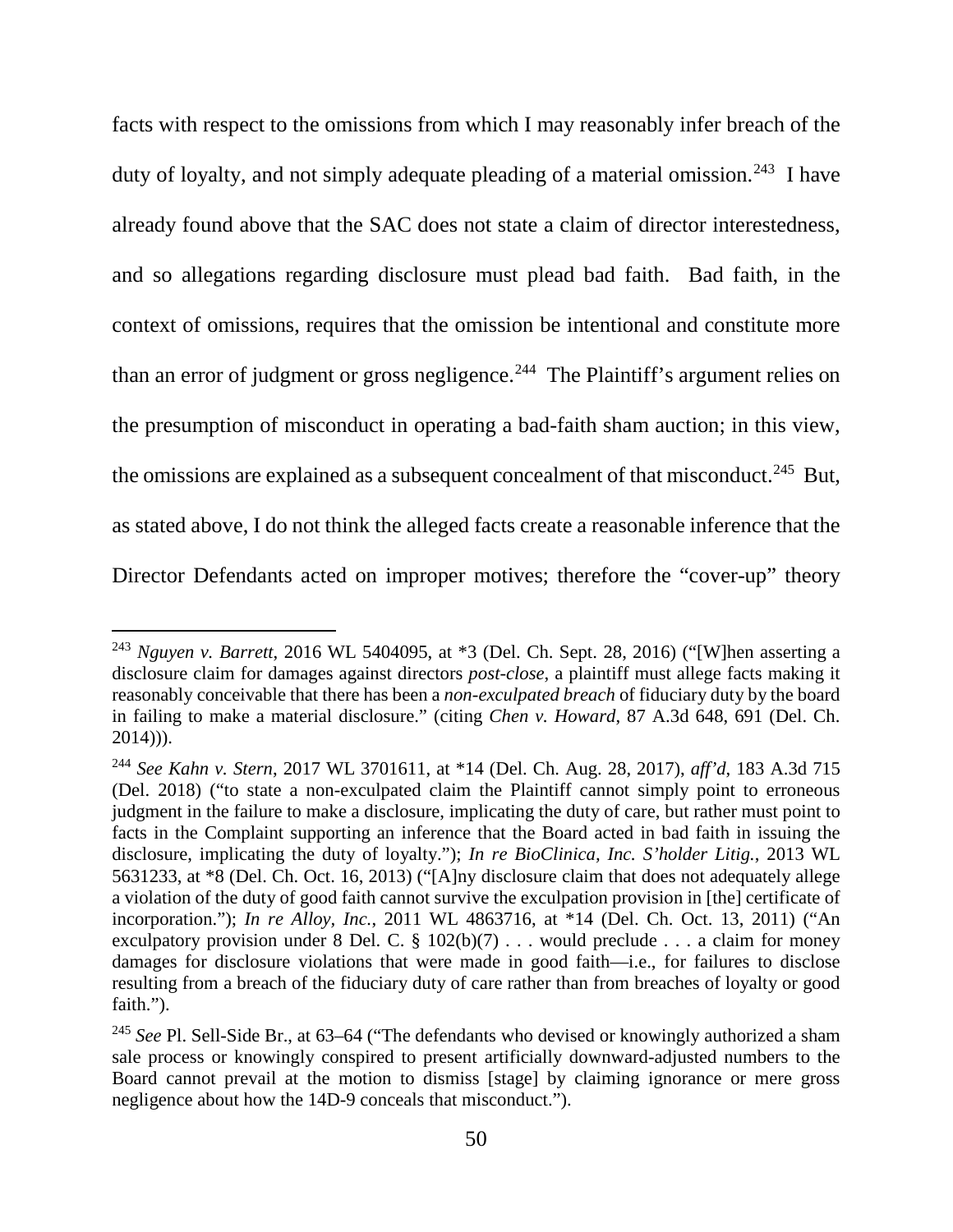fails. The Plaintiff, to withstand the Director Defendants' Motion to Dismiss based on disclosures, must adequately allege bad faith in the disclosures themselves.

The Supreme Court found that the 14D-9 omitted material facts that a stockholder likely would have considered important.<sup>246</sup> The 14D-9 differs from the facts alleged by the Plaintiff in several significant ways. First, the 14D-9 does not disclose facts from which stockholders would understand that Berry lied to the Board about his first contact with Apollo; the 14D-9 states only that Berry made an agreement with Apollo after it withdrew its first offer, and not on September 25, as the SAC alleges.<sup>247</sup> It omits Berry's multiple statements regarding his strong preference for Apollo. It also omits the activist pressure the Board faced from Neuberger and Berry at the time it decided to sell the Company. These omissions do not give the stockholders a full and accurate portrait of the decision to sell and Apollo's advantages in the sale process.

But, given the facts the 14D-9 does disclose, it is not reasonable to infer that the 14D-9 represents the knowingly-crafted deceit or knowing indifference to duty

 <sup>246</sup> *Morrison v. Berry*, 191 A.3d 268, 283 (Del. 2018), *as rev'd* (July 27, 2018) ("Plaintiff has unearthed and pled in her complaint specific, material, undisclosed facts that a reasonable stockholder is substantially likely to have considered important in deciding how to vote.").

<sup>247</sup> *See* 14D-9, at 17–18 ("Mr. Berry reiterated that he had not committed to any transaction with [Apollo] (or any other potential bidder)"), 20 ("since [Apollo's] earlier offer had expired on October 20, 2015, Mr. Berry had engaged in one conversation with [Apollo], and during that conversation he had agreed that he would roll his equity interest over into the surviving entity if [Apollo] were to be successful in agreeing to a transaction with [Fresh Market].").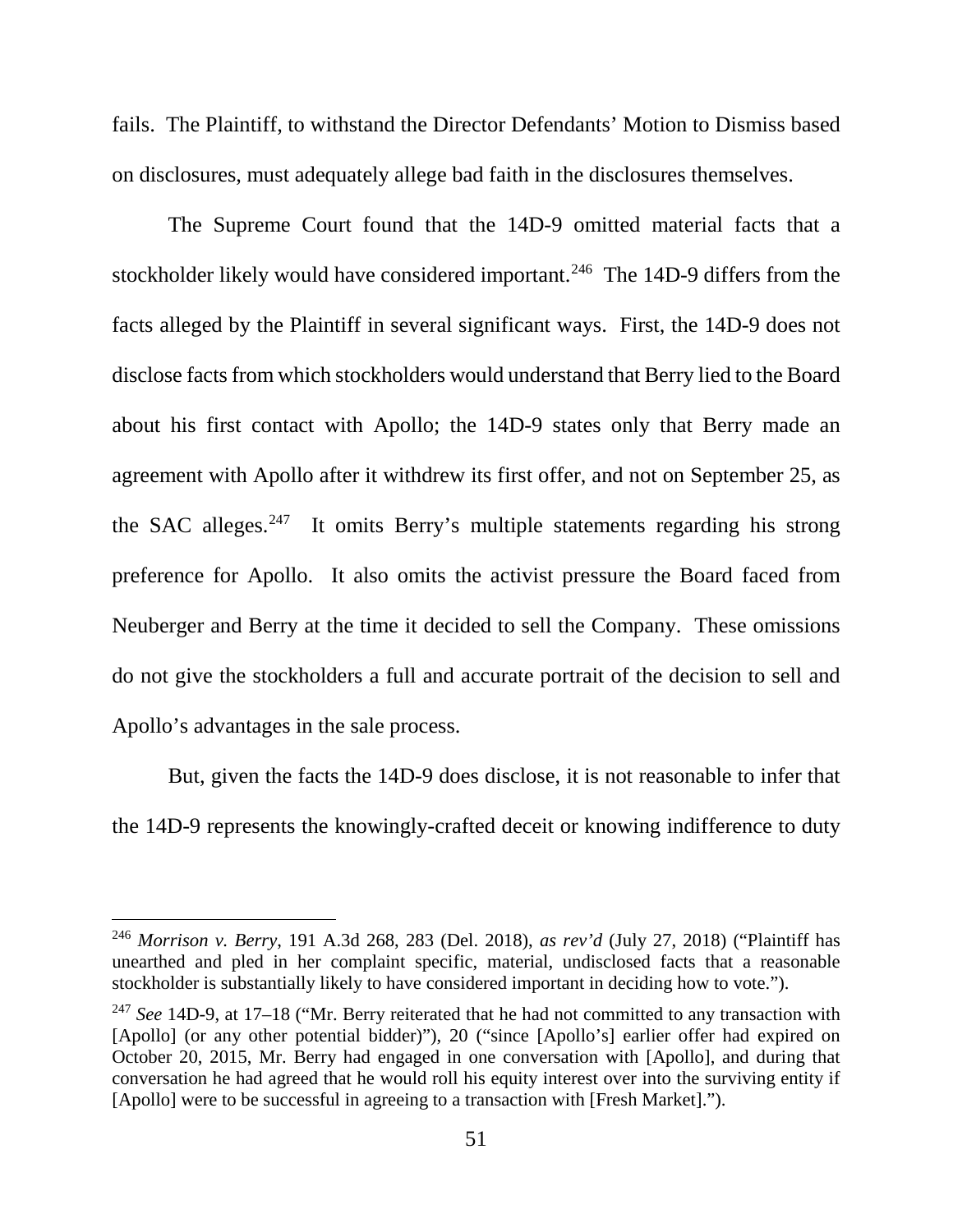that would show bad faith. The 14D-9 does disclose Berry's statement that he had discussed a transaction with Apollo early on, <sup>248</sup> Apollo's representation of its partnership with Berry,  $249$  the news articles describing a Berry-Apollo relationship,250 and Berry's November admission of an agreement to roll over equity in case of a successful Apollo bid.<sup>251</sup> The extent of shareholder pressure at the time of the decision to sell is missing, but the fact that activism was a Board concern is disclosed. 252 Additionally, some facts regarding the financial scenarios—the 15% risk adjustment to the Management Projections, the timing of the final submissions by J.P. Morgan, and statements regarding management preparation—were not included, but the 14D-9 discloses in extensive detail the projections, the reasons behind them, and the Board's reasons for requesting them.<sup>253</sup>

<sup>&</sup>lt;sup>248</sup> 14D-9, at 17 (prior to initial bid, Apollo "asked Mr. Berry if he would be interested in participating in a transaction through an equity rollover.").

<sup>&</sup>lt;sup>249</sup> *Id.* ("[Apollo's] letter also included a reference that [Apollo] and Messrs. Ray and Brett Berry would be working in an exclusive partnership in connection with a potential acquisition of [Fresh Market].")

<sup>&</sup>lt;sup>250</sup> *Id.* ("On October 16, 2015 . . . a news outlet published an article speculating that Ray Berry was exploring a bid to take [Fresh Market] private with the help of a private equity firm and that [Apollo] had agreed to work with Mr. Berry on a potential offer for [Fresh Market].").

<sup>&</sup>lt;sup>251</sup> *Id.* at 20 ("[Berry] had agreed that he would roll his equity interest over into the surviving entity if [Apollo] were to be successful in agreeing to a transaction with [Fresh Market].").

<sup>&</sup>lt;sup>252</sup> *Id.* at 18 ("Also at the October 15, 2015 Board meeting, to enhance efficiency in light of the fact that [Fresh Market] could become the subject of shareholder pressure and communication and potentially additional unsolicited acquisition proposals in light of [Fresh Market's] recent stock performance, the Board decided to create a committee. . .").

<sup>253</sup> *See id.*, at 32, 40–50.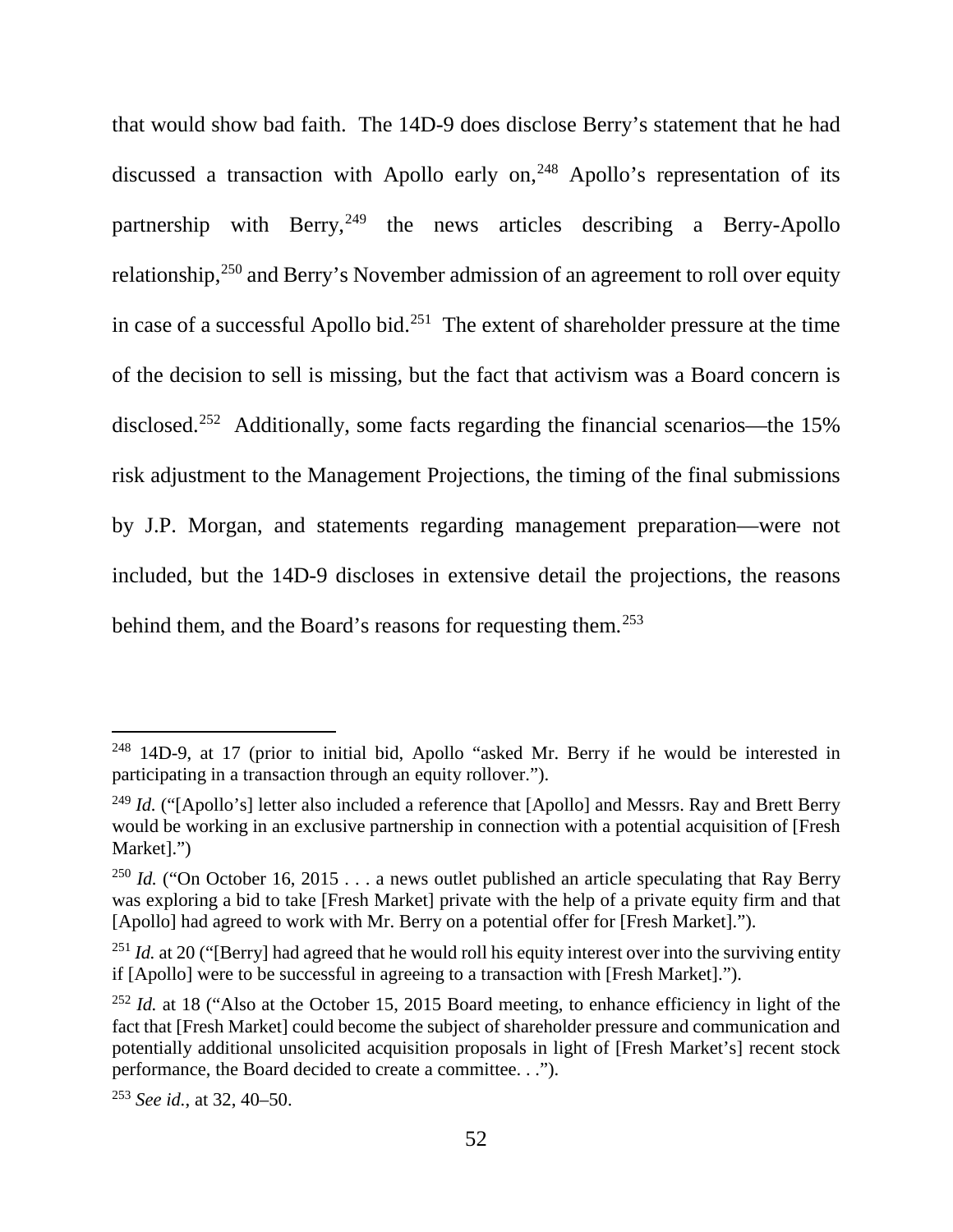Consistent with the Supreme Court's decision, the omission of the material facts described above creates an inference that the crafters of the 14D-9 at least negligently failed to portray the full extent of Apollo's advantage in the sale through its early agreement with Berry, Berry's lie to the Board and his preference for Apollo, and the stockholder pressure that encouraged the sale in the first place. But given what the 14D-9 discloses, I do not think it is reasonable to infer that the omissions, though material, demonstrate an intentional derogation of duty or an intent to create a misleading document. If the Director Defendants' intent was to ensure that the 14D-9 would entice stockholders to vote for the merger in the mistaken belief that the directors were unaware of activist pressure, or to hide that Berry's weight was behind the Apollo bid, they did a poor job, indeed. So poor, I find, that a reasonable inference of bad faith in the omissions cannot be drawn.

### *B. The Plaintiff States a Claim for Breach of the Duty of Loyalty against Berry*

As with the Director Defendants, the Plaintiff must plead a non-exculpated claim against Berry, which requires sufficiently alleging he was either self-interested or acted in bad faith.254 I deny the Berrys' Motion to Dismiss as it relates to Ray

<sup>&</sup>lt;sup>254</sup> *Nguyen v. Barrett*, 2016 WL 5404095, at \*3 (Del. Ch. Sept. 28, 2016) ("when asserting a ... claim for damages against directors post-close, a plaintiff must allege facts making it reasonably conceivable that there has been a non-exculpated breach of fiduciary duty. . ." (citing *Chen v. Howard*, 87 A.3d 648, 691 (Del. Ch. 2014))).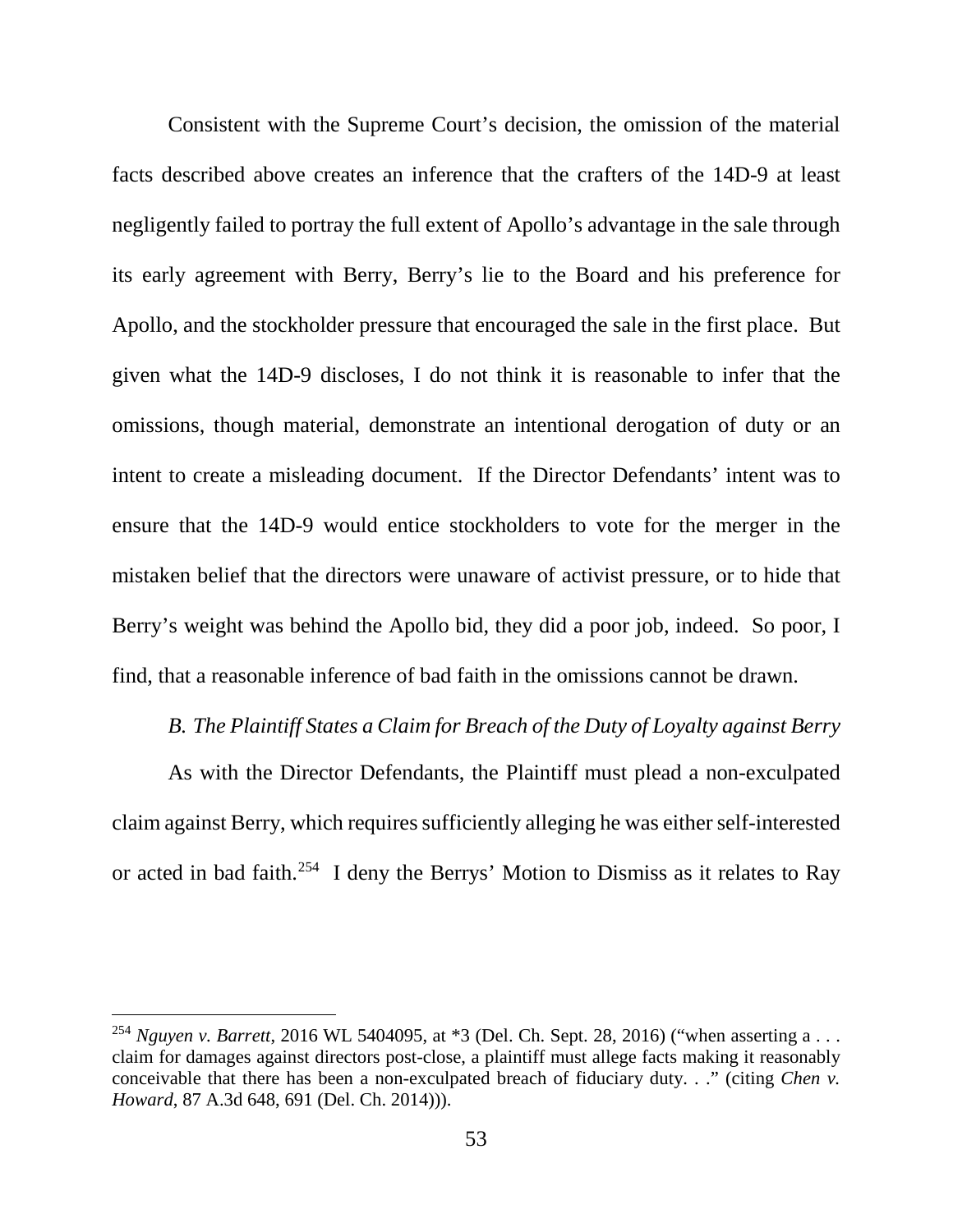Berry because the SAC adequately alleges that Berry acted in self-interest and in bad faith in a manner that conceivably harmed Fresh Market.

As Berry notes, he absented himself from the Fresh Market transaction. After informing the board on October 15 that he was unaware of any other private equity buyers with whom he would be comfortable doing an equity rollover, Berry recused himself from the meeting.<sup>255</sup> After this recusal, Berry ceased to attend board meetings or otherwise participate in the transaction on behalf of the Company.<sup>256</sup> Although he expressed disgruntlement to Anicetti that the Company did not fasttrack Apollo, the alleged facts do not give rise to the inference that he attempted to influence or participate as a director on the Fresh Market side of the deal after October 15. Under Delaware law, deliberate and effective removal from the decision-making process can shield a director from liability from claims that he was an interested party.257

The SAC, however, also pleads facts that, accepted as true for the purpose of deciding this motion, show that Berry engaged in a pattern of misdirection and lack

 $255$  SAC, ¶ 88–89.

<sup>256</sup> Berry also waived his right to notice of further meetings. 14D-9, at 18–19.

<sup>257</sup> *See In re Tri-Star Pictures, Inc. Litig.*, 1995 WL 106520 (Del. Ch. Mar. 9, 1995) ("Delaware law clearly prescribes that a director who plays no role in the process of deciding whether to approve a challenged transaction cannot be held liable on a claim that the board's decision to approve that transaction was wrongful."); *see also Citron v. E.I. du Pont de Nemours & Co.*, 584 A.2d 490 (Del. Ch. 1990) ("because the [directors] played no role in the Merger Committee's, or the Board's, decisionmaking process . . . plaintiff has failed to establish a factual or legal basis for a claim against [them].").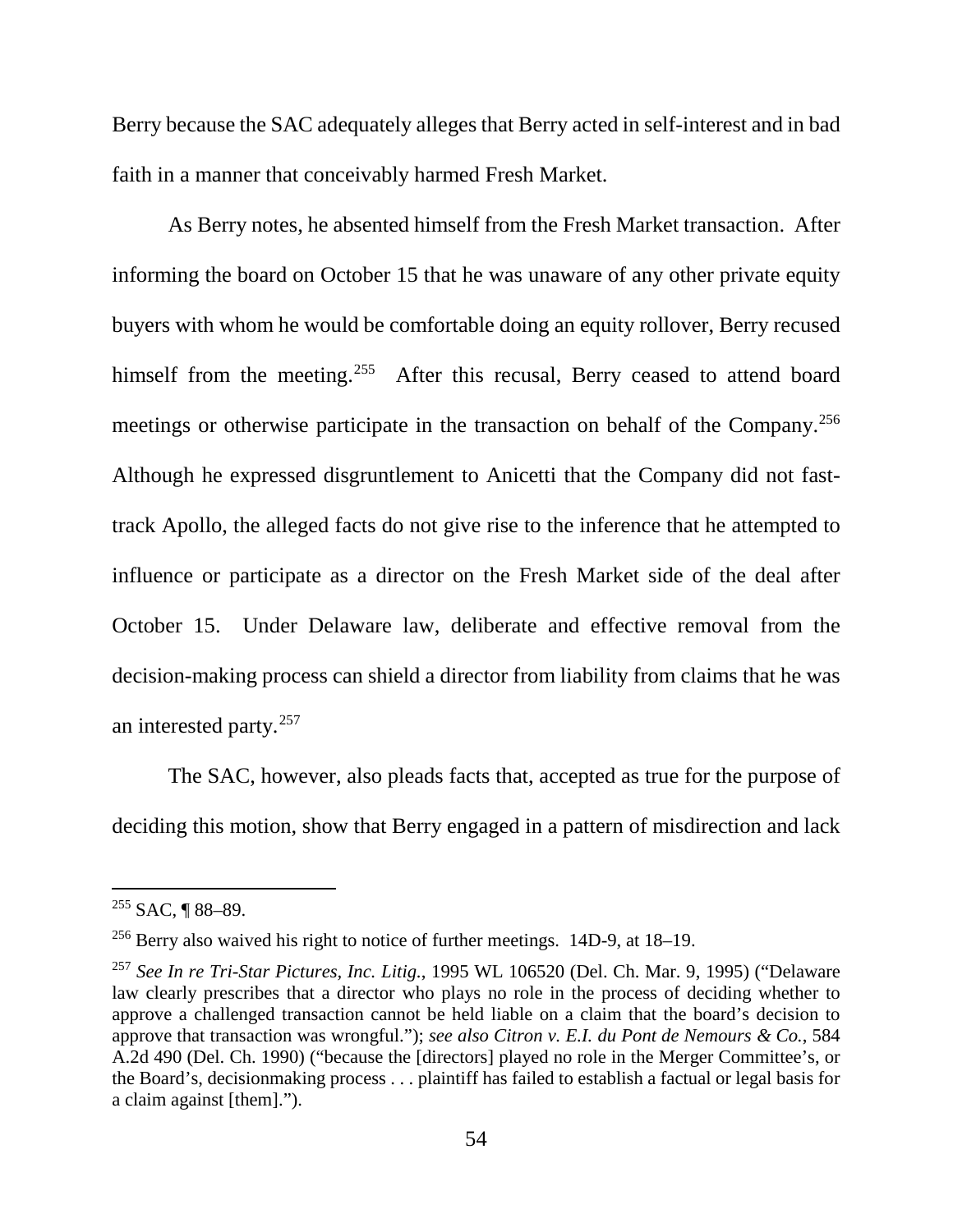of candor with the Board for nearly five months prior to the sale process. From this, I can reasonably infer he was not motivated by the best interests of the Company, and that he intentionally ignored his duties as a director. According to the alleged facts, Berry first spoke to Apollo concerning a transaction on July 3,  $2015$ <sup>258</sup> Company procedure obliged him to disclose Apollo's interest to the Board.259 His fiduciary duty required the same.<sup>260</sup> It is not reasonably arguable that Berry did not understand this obligation: his fellow directors brought private equity overtures to the Board, and Berry himself shared an indication of interest from Oak Hill Capital Management in September.<sup>261</sup> But rather than disclose Apollo's interest to the Board, he kept the communications private for July, August, and September, and during that time he formulated a proposed transaction with Apollo.<sup>262</sup> He did this knowing the Board was attempting to navigate offers in the midst of a company turnaround. 263

Berry went as far as forming an oral agreement to roll over his equity in case of a successful bid before he contacted Duggan regarding how Apollo should present

 $258$  SAC, **[1]** 55–58.

<sup>259</sup> *See id.* ¶¶ 61–62.

<sup>260</sup> *See HMG/Courtland Properties, Inc. v. Gray*, 749 A.2d 94, 119 (Del. Ch. 1999) ("[D]irectors have an 'unremitting obligation' to deal candidly with their fellow directors" regarding interested transactions).

 $261$  SAC, **II** 70, 74.

<sup>262</sup> *Id.* ¶¶ 62, 67, 75.

<sup>263</sup> *Id.* ¶¶ 70, 74.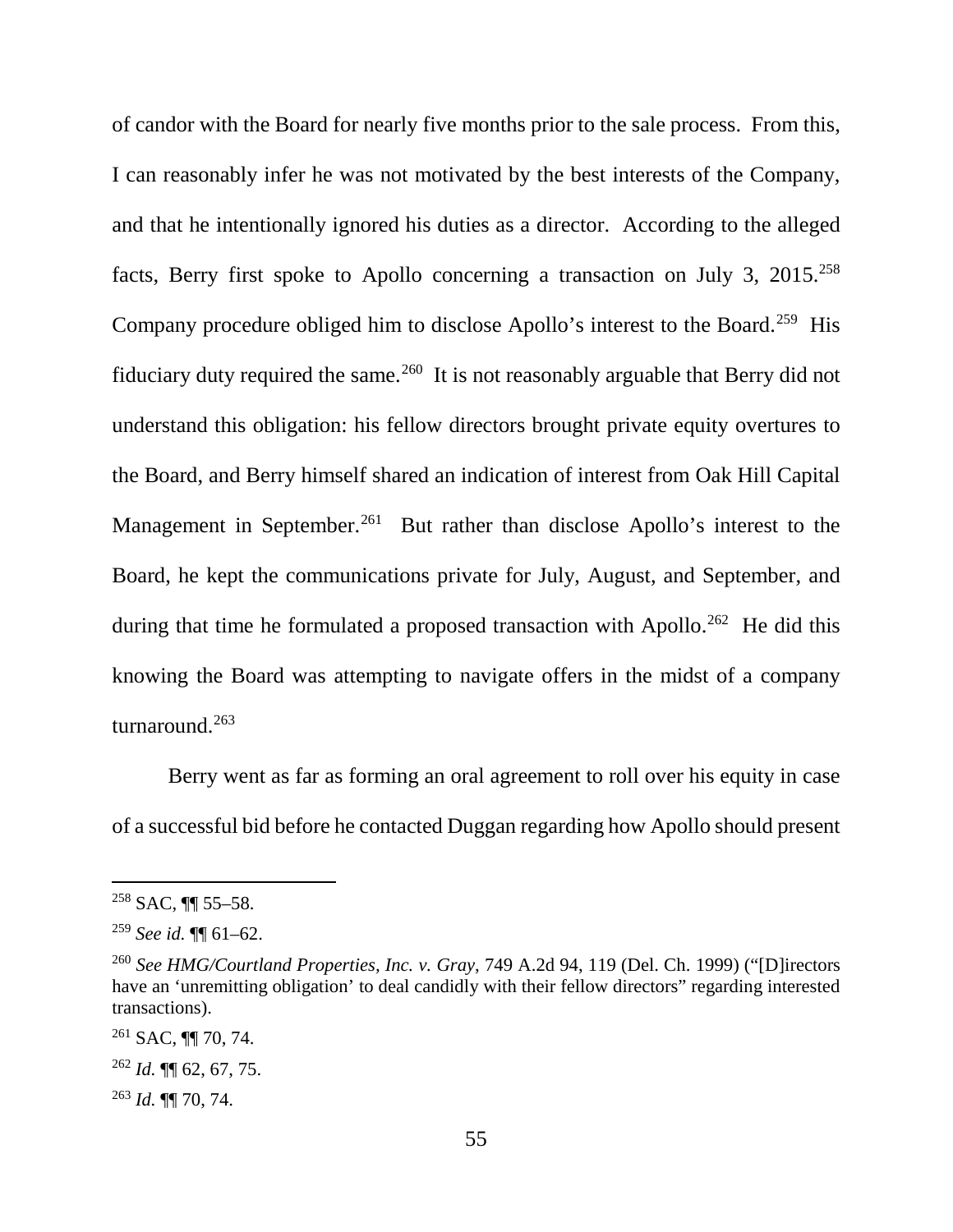the proposal.264 This created a situation in which Duggan and Noll addressed Neuberger's desire for a sale of the Company within a few days of Duggan discovering that Berry, the Company's Chairman, was cooperating with a private equity firm to propose a buyout.<sup>265</sup>

To compound the situation, Berry intentionally obscured the extent of his involvement with Apollo: he downplayed discussions with Apollo to Duggan, portraying his stance as a willingness to sell or roll over his equity contingent upon Board approval.<sup>266</sup> However, the communication between Apollo and the Company imply, and for the pleading stage I infer, that Berry was working exclusively with Apollo to take Fresh Market private. Thereafter, Berry lied, claiming to Duggan he had no commitment to or agreement with Apollo.<sup>267</sup> When Duggan reported this to the Board, Berry confirmed his purported lack of commitment or agreement.<sup>268</sup> Further compounding the situation, Berry failed to correct the misleading statements while the Board dealt with Apollo's initial offer, digested leaked publicity, publicly

 <sup>264</sup> *Id.* ¶¶ 76–77.

<sup>265</sup> *Id.* ¶¶ 77–79.

<sup>266</sup> *Id.* ¶ 84.

<sup>267</sup> *Compare id.* ¶ 86 (Berry represented he "had no arrangement or agreement with Apollo") *with id.*  $\parallel$  104 ("[Berry] agreed, as he did in October, that, in the event Apollo agreed on a transaction with [Fresh Market], he would roll his equity interest over into the surviving entity . . . Mr. Berry's agreement with Apollo is oral.").

<sup>268</sup> *Id.* ¶ 87.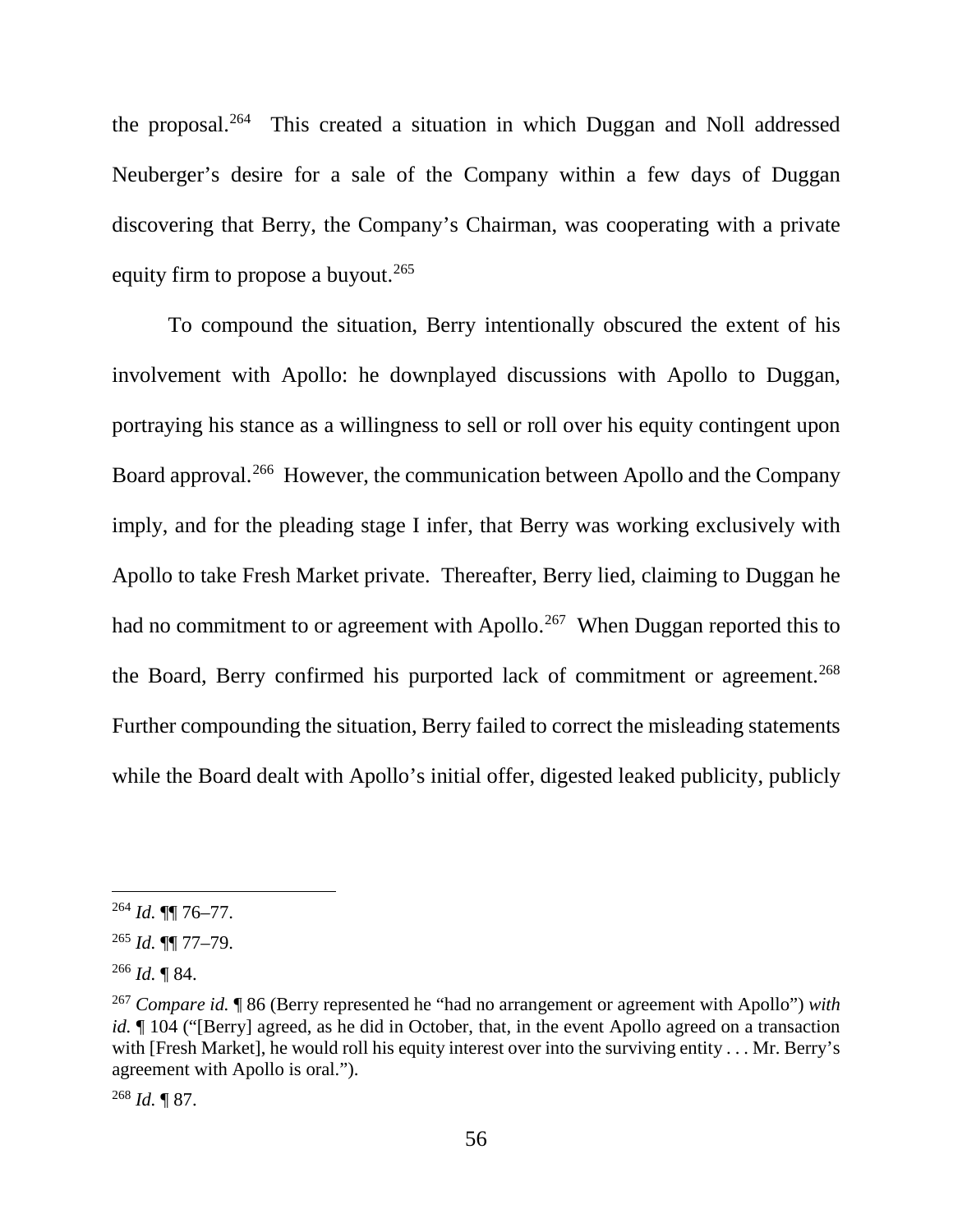announced a strategic review, and received a renewed offer from Apollo.<sup>269</sup> Only when prompted did Berry concede his prior agreement with Apollo.<sup>270</sup> Knowing the Company was in a strategic review and had an offer on the table, Berry accompanied his disclosure with a notification that he would "give serious consideration to selling his stock" into the market absent a going-private transaction.<sup>271</sup>

Accepting this alleged narrative as true, I find it reasonably conceivable that Berry acted for reasons other than the Company's best interest. Berry argues that a more logical tactic, if he wanted to pressure the Company to sell to Apollo, would be to overstate—rather than obfuscate—his commitment to Apollo. This is unpersuasive; a director owes candor to his fellows, a duty Berry consciously avoided. While Berry's motives for taking this approach may be obscure, I cannot reasonably infer that his repeated misdirection and his lie to the Board were motivated by the Company's best interests. And while the Plaintiff makes allegations regarding Berry's motives, and why his breaches were helpful to him and harmful to the Company, I need not resolve that matter at this pleading stage. While a stockholder may exercise her rights with respect to her stock as she sees fit, when she is acting as a fiduciary it must be in the corporate interest. Because of that, I

 <sup>269</sup> *See id.* ¶¶ 89–104.

 $^{270}$  *Id.*  $\blacksquare$  104.

<sup>271</sup> *Id.*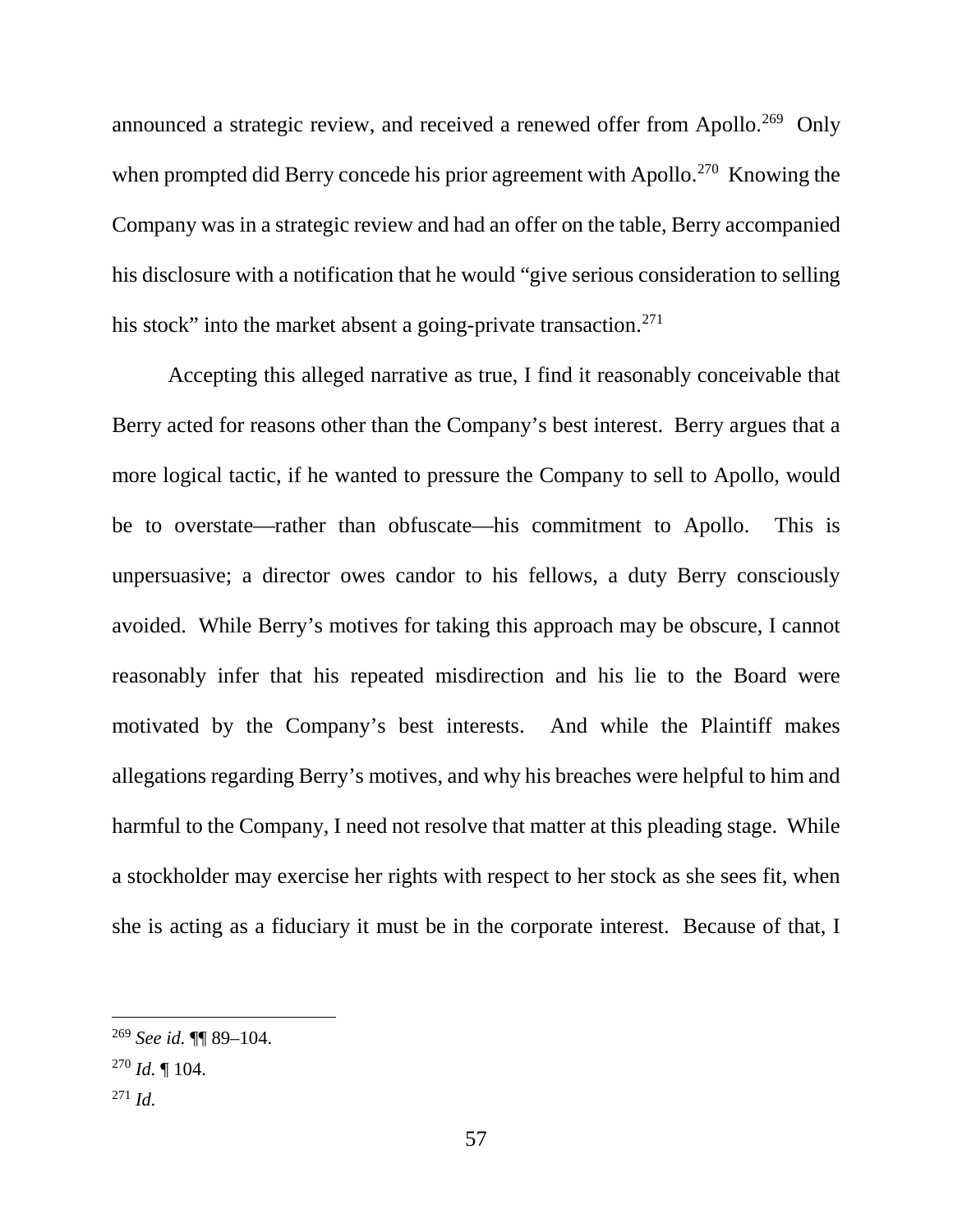draw the inference in Plaintiff's favor and find it reasonable to conclude that Berry acted—*qua* director—with his own interests as a potential buyer foremost.

Again, the Plaintiff's allegations support a reasonable inference of bad faith because as alleged, the facts suggest Berry intentionally disregarded his fiduciary duties and instead pursued self-interest. Aware of manifest interest in the company and the pressure on the Board, Berry allowed the Board to make decisions with incomplete knowledge of his commitment to Apollo. Even after he recused himself, he left the Board in the dark about his agreement, and he shared the full story only when prompted on the threshold of a decision to initiate the sale process.<sup>272</sup>

In other words, the "difficult situation" the Board faced in December 2015 was due, in part, to Berry. While Berry contends he fulfilled his fiduciary duties in full by adequately disclosing his interests before the Board initiated a sales process, I can reasonably conceive based on the alleged facts that nearly five months of serious misinformation regarding the Chairman's relationship with the strongest prospective buyer created a harm.273 As alleged, Berry's silence, falsehoods, and misinformation conceivably violated the basic principle that "fiduciaries . . . may not use superior information or knowledge to mislead others in the performance of their

 <sup>272</sup> *Id.* ¶¶ 104, 110.

 $273$  Berry argues stringently that damages cannot result from his actions, given the disclosures he made to the Board in the November Email. Damages, however, are not an element of a breach of fiduciary duty cause of action, and consideration of damages awaits a developed record.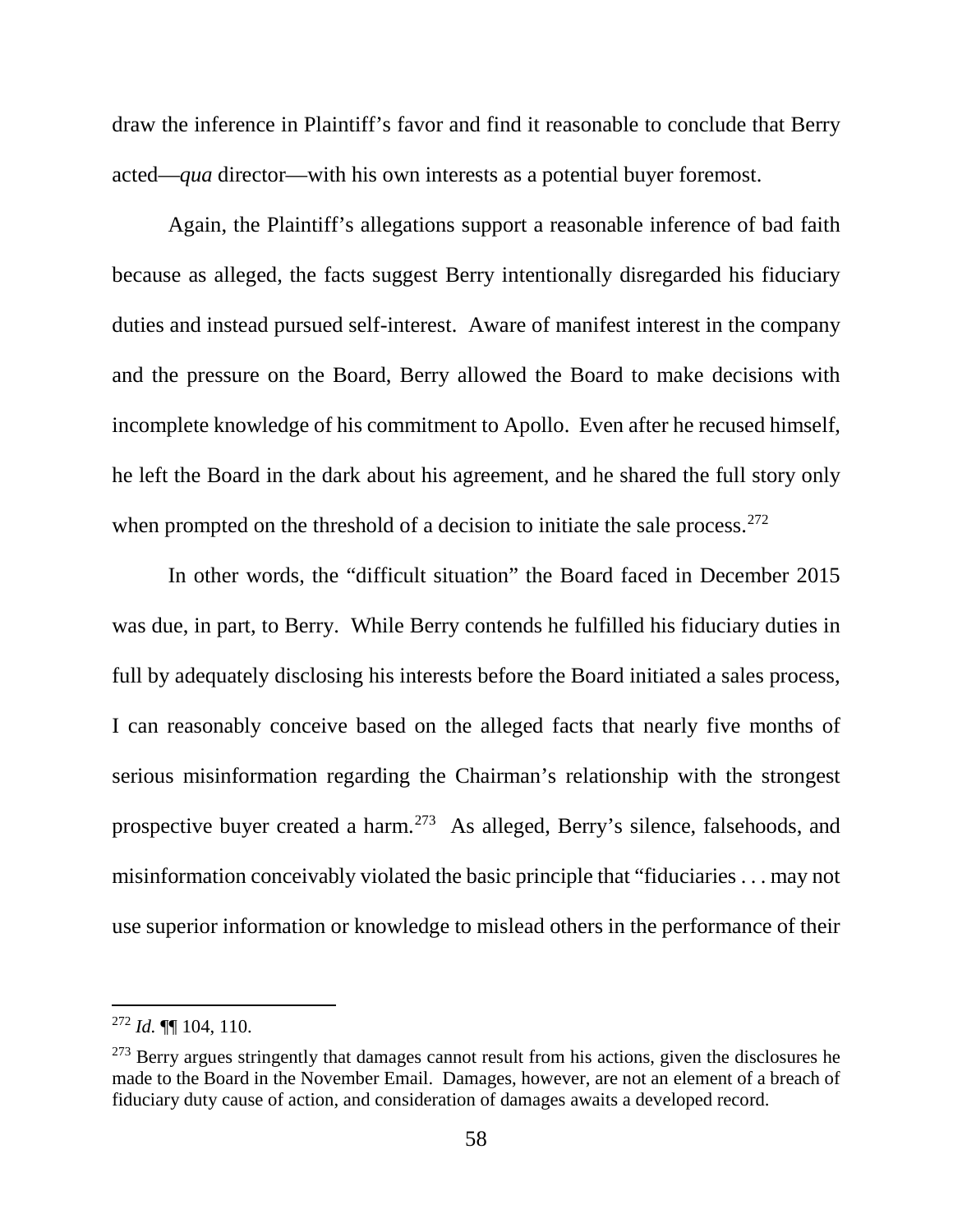own fiduciary obligations."274 The Berrys' Motion to Dismiss, as it regards Ray Berry, therefore, is denied.

# *C. The Plaintiff States a Claim for Breach of Fiduciary Duty against Duggan*

Duggan was Fresh Market's General Counsel.275 As an officer of Fresh Market, Duggan is not exculpated by the Company's 102(b)(7) provision. The Plaintiff may plead either a breach of the duty of care or loyalty to overcome Duggan's Motion to Dismiss. Standards for breaches of the duty of loyalty have been described above. A breach of the duty of care exists if Duggan acted with gross negligence.276 Gross negligence involves more than simple carelessness. To plead gross negligence, a plaintiff must allege "conduct that constitutes reckless indifference or actions that are without the bounds of reason."<sup>277</sup> The Plaintiff must plead sufficient facts to make it reasonable to conclude that Duggan has failed this standard. The Plaintiff's allegations here center on three areas: Duggan's communications with Berry in the fall of 2015, his involvement in the preparation of additional financial projections by J.P. Morgan, and his role in the preparation of

 <sup>274</sup> *Mills Acquisition Co. v. Macmillan, Inc.*, 559 A.2d 1261, 1283 (Del. 1989); *see also Guth v. Loft, Inc.*, 5 A.2d 503, 510 (Del. 1939) ("Corporate officers and directors are not permitted to use their position of trust and confidence to further their private interests.").

 $275$  SAC, ¶ 4.

<sup>276</sup> *See Zucker v. Hassell*, 2016 WL 7011351, at \*7–8 (Del. Ch. Nov. 30, 2016), *aff'd*, 165 A.3d 288 (Del. 2017) (defining a breach of the duty of care as "having committed gross negligence.").

<sup>277</sup> *Zucker*, 2016 WL 7011351, at \*7 (quoting *Ironworkers Dist. Council of Phila. & Vicinity Ret. & Pension Plan v. Andreotti*, 2015 WL 2270673, at \*26 n.254 (Del. Ch. May 8, 2015)).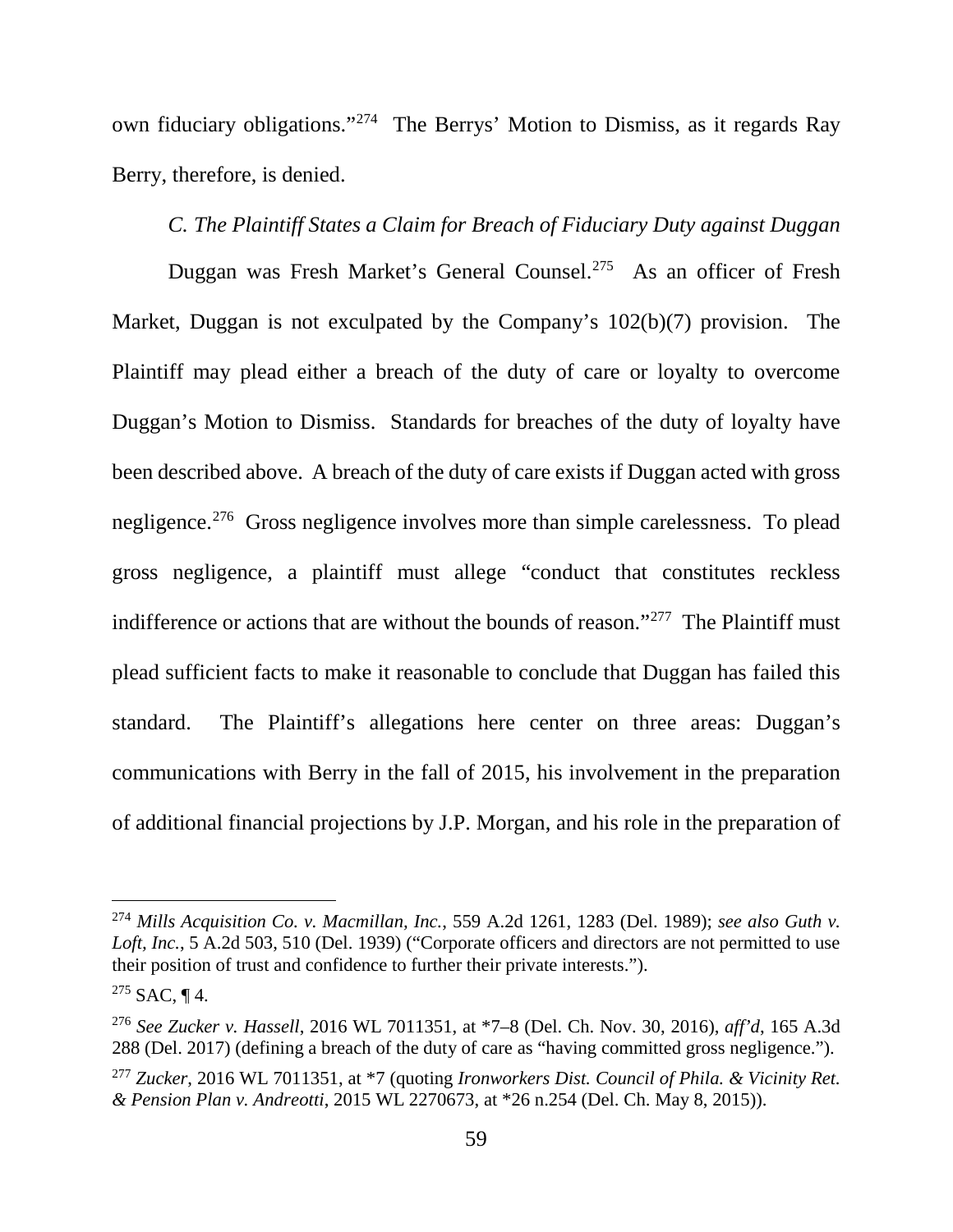the 14D-9. For the reasons explained below, I find that while the allegations against Duggan do not successfully plead a claim for a breach of the duty of loyalty, they adequately allege gross negligence with regard to the disclosures in the 14D-9, and on that ground I deny Duggan's Motion to Dismiss.

First, the Plaintiff alleges Duggan's interests in the transaction improperly motivated him to help complete a sham sale.<sup>278</sup> A change-in-control would bring Duggan \$1.2 million in single-trigger equity-based compensation, with an additional \$1.1 million in double-trigger compensation if he were terminated following the merger.<sup>279</sup> The change-in-control benefit was not exclusive to a purchase by Apollo, I note, and would not predispose Duggan to encourage a sale to Apollo exclusively, nor a sale at an unfair price. Generally, change-in-control benefits arising out of a pre-existing employment contract do not create a conflict,<sup>280</sup> and nothing in the alleged facts suggests Duggan's single-trigger bonus was unique or specially negotiated in anticipation of the Apollo transaction. The fact that Duggan remained with the Company following the transaction suggests his double-trigger compensation was not a motive.

 <sup>278</sup> SAC, ¶ 235.

<sup>279</sup> *Id.* ¶ 10.

<sup>280</sup> *In re Novell, Inc. S'holder Litig.*, 2013 WL 322560, at \*11 (Del. Ch. Jan. 3, 2013) ("[T]he possibility of receiving change-in-control benefits pursuant to pre-existing employment agreements does not create a disqualifying interest as a matter of law" (citing *In re Smurfit-Stone Container Corp. S'holder Litig.*, 2011 WL 2028076, at \*22 (Del. Ch. May 20, 2011), *as rev'd* (May 24, 2011); *Nebenzahl v. Miller*, 1993 WL 488284, at \*3 (Del. Ch. Nov. 8, 1993))).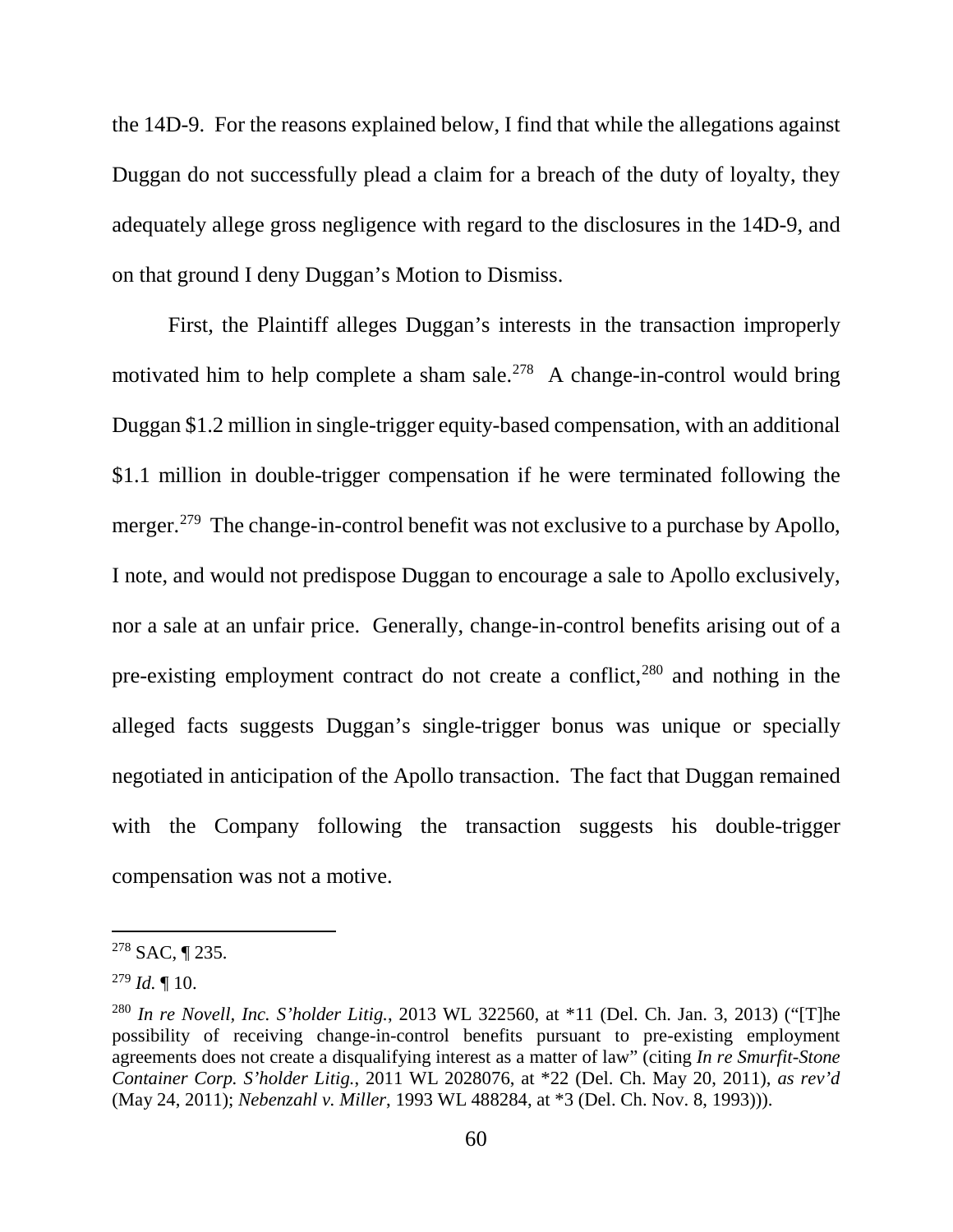The Plaintiff's remaining allegation—that Duggan helped engineer a sham transaction "to ingratiate himself with Ray Berry and Apollo" so he could remain with the company and fulfill a "person goal<sup>[]"</sup> of moving into a business role—is largely conclusory.<sup>281</sup> It is also belied by the fact, as the Plaintiff herself notes, that a double-trigger bonus was available to Duggan upon termination. The fact that sometime after the merger, Duggan received a business role "in addition to General Counsel" does not sufficiently support an inference of a *quid pro quo* with the buyers for improper support of Apollo.<sup>282</sup> The Plaintiff also points to the fact that Berry emailed Duggan following the merger and thanked him for his "smart and caring work" and suggested a glass of wine.<sup>283</sup> This, to my mind, is not the smoking gun that the Plaintiff posits. It is too weak a reed to support a reasonable basis from which to infer Duggan was working for Berry against the interests of the Company. In sum, I cannot infer from the alleged facts that improper motives guided Duggan through the sale process. I note that all the inferences the Plaintiff asks me to draw above are in support of breach of the duty of loyalty; nothing in that part of the pleading supports an inference of gross negligence.

 $281$  SAC, 110.

<sup>282</sup> *Id.*

<sup>283</sup> *Id.* ¶ 194.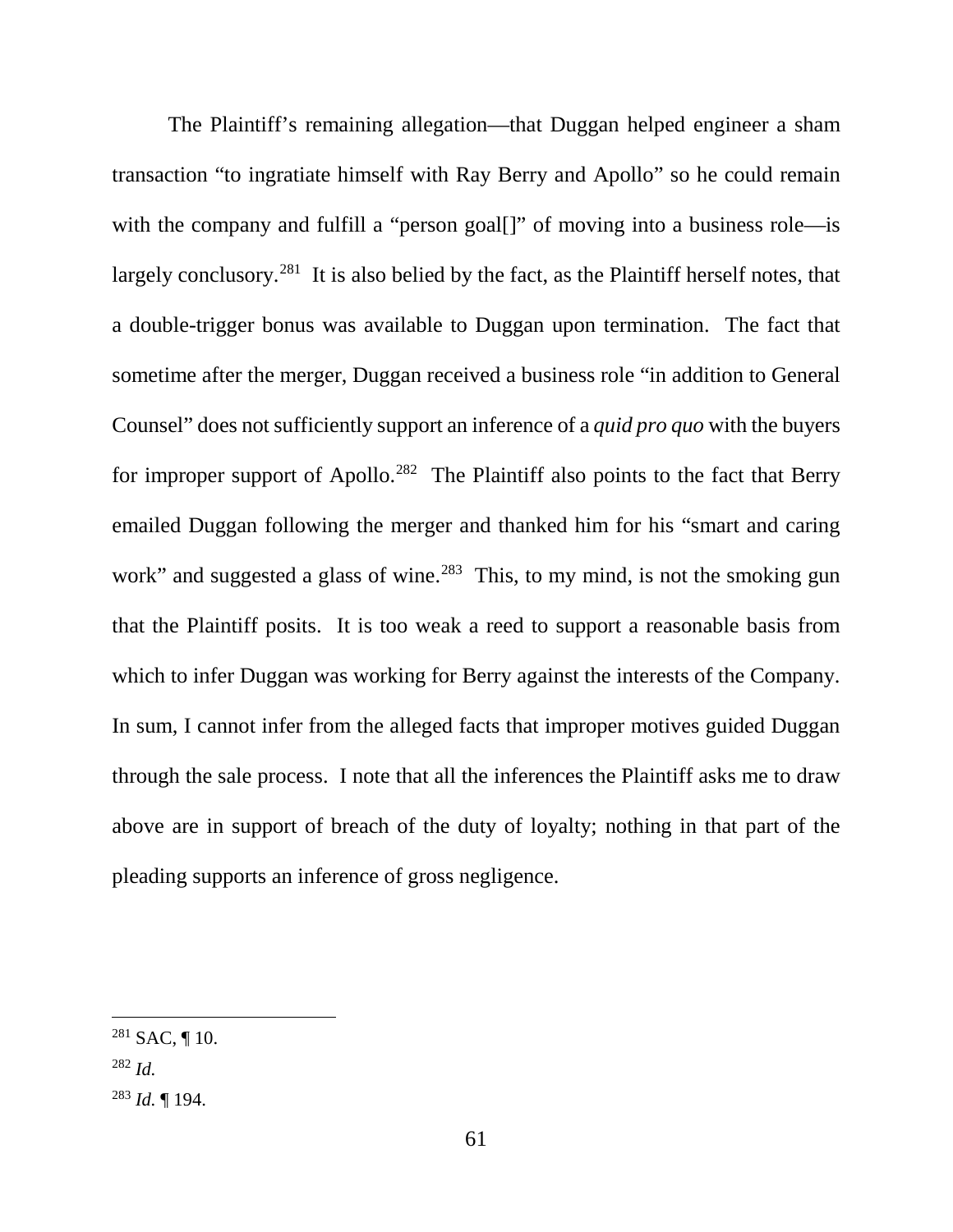The Plaintiff also alleges Duggan's inquiries with Berry in September and October 2015—which the Plaintiff characterizes as insufficiently rigorous breached his fiduciary duty. As a general rule, an officer does not have a duty to probe into wrongdoing unless he has reasonable suspicion that such activity is afoot.284 According to the alleged facts, Duggan first received news of Apollo's interest from Berry on September 25, and then from Jhawar at Apollo on September 28.285 Thus, he knew that Berry and Apollo had communicated and that Apollo's bid was forthcoming.<sup>286</sup> When that bid arrived, it stated as fact that Berry and Apollo were in an exclusive relationship.<sup>287</sup> At that point, Duggan went to Berry and asked him about this purported relationship, and Berry denied it.<sup>288</sup> Duggan reported Berry's version to the Board, which declined further inquiries.<sup>289</sup> When Berry made

 <sup>284</sup> *See In re Caremark Int'l Inc. Derivative Litig.*, 698 A.2d 959, 969 (Del. Ch. 1996) ("[A]bsent grounds to suspect deception, neither corporate boards nor senior officers can be charged with wrongdoing simply for assuming the integrity of employees and the honesty of their dealings on the company's behalf.").

<sup>285</sup> SAC, ¶¶ 77–78.

 $286$  Plaintiff reads Duggan's failure to communicate these communications immediately to the Board as evidence of Duggan's complicity with Berry, but the SAC does not allege Duggan withheld any facts or otherwise failed to inform the Board as it reacted to Apollo's bid over the following weeks.

 $287$  SAC, ¶ 80.

<sup>288</sup> *Id.* ¶¶ 83–84.

<sup>289</sup> *Id.* ¶ 87.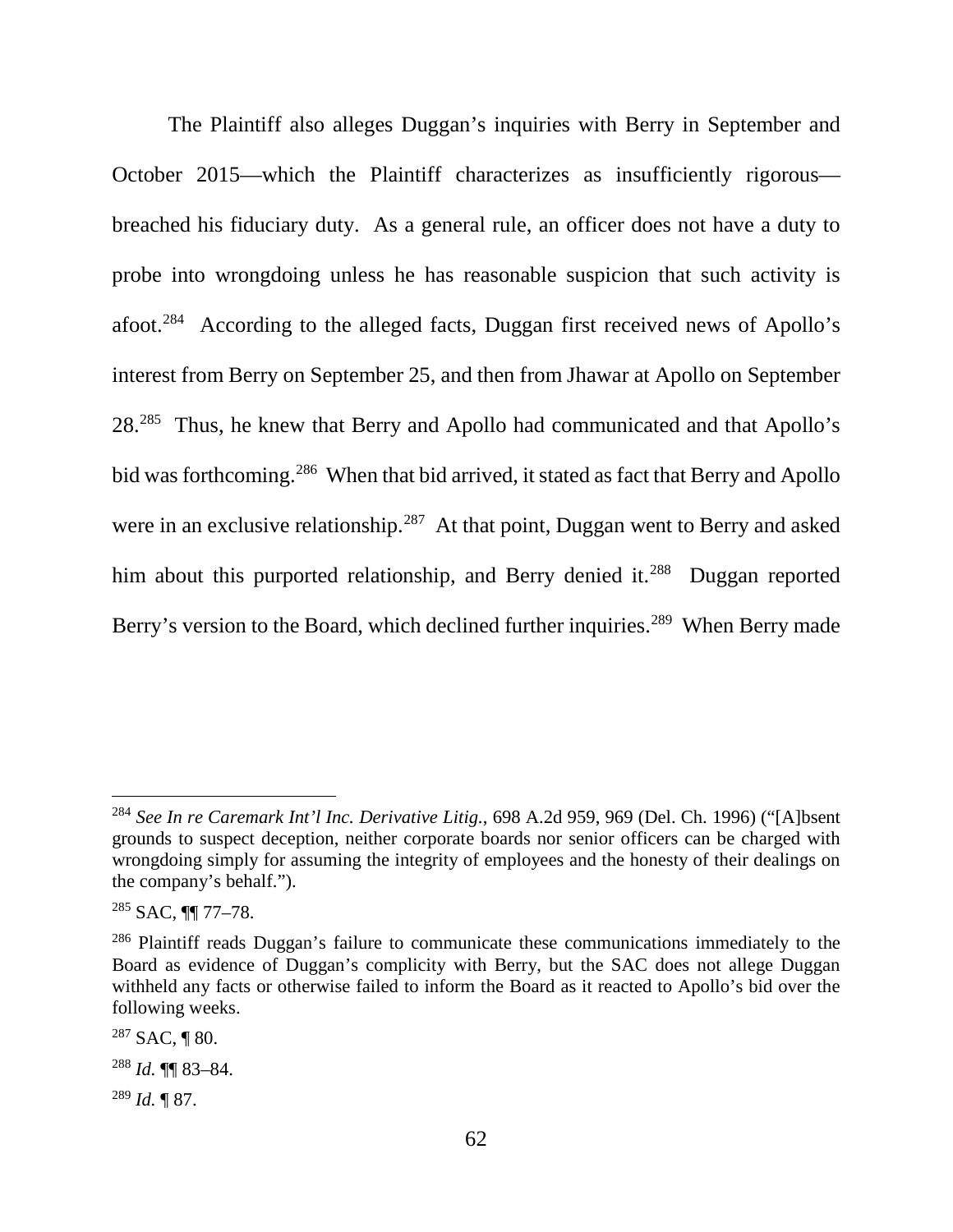his contrary disclosure in the November Email, Duggan reported it in full to the Board.290

As alleged, these facts show that when prompted by Apollo's offer, Duggan investigated by asking Berry about his relationship with Apollo. The Plaintiff offers a list of follow-up questions and forensics she contends Berry's answer should have prompted.291 It may have been wise to explore further. Failure to do so may have been poor lawyering. Given the circumstances and inquires Duggan made, however, I do not find the Plaintiff has pleaded facts supporting gross negligence. Prompted by Apollo's offer, Duggan investigated, received Berry's account, reported it to the Board, and Berry confirmed it.<sup>292</sup>

Plaintiff next alleges Duggan breached his fiduciary duties by organizing a scheme to obtain downward revised projections from J.P. Morgan without allowing Noll's input. Duggan's motive, according to the Plaintiff, was to create a lower price range that would justify the Board's decision to sell, thus completing the sham process.293 In the Plaintiff's scenario, Duggan's behavior is intentional and implicates a breach of loyalty.

<sup>&</sup>lt;sup>290</sup> *Id.* If 110 ("Duggan read the November 28 Email in its entirety to the Board.").

<sup>291</sup> *See* Pl. Sell-Side Br., at 13.

<sup>292</sup> SAC, ¶¶ 83, 87.

<sup>&</sup>lt;sup>293</sup> *Id.* If 158 ("Duggan worked to ... drive the creation of downward sensitivities that could support a Board decision to sell the Company. Duggan executed a Cravath-driven process to facilitate a sale to Apollo in the face of fading bidder interest from anyone else. . .").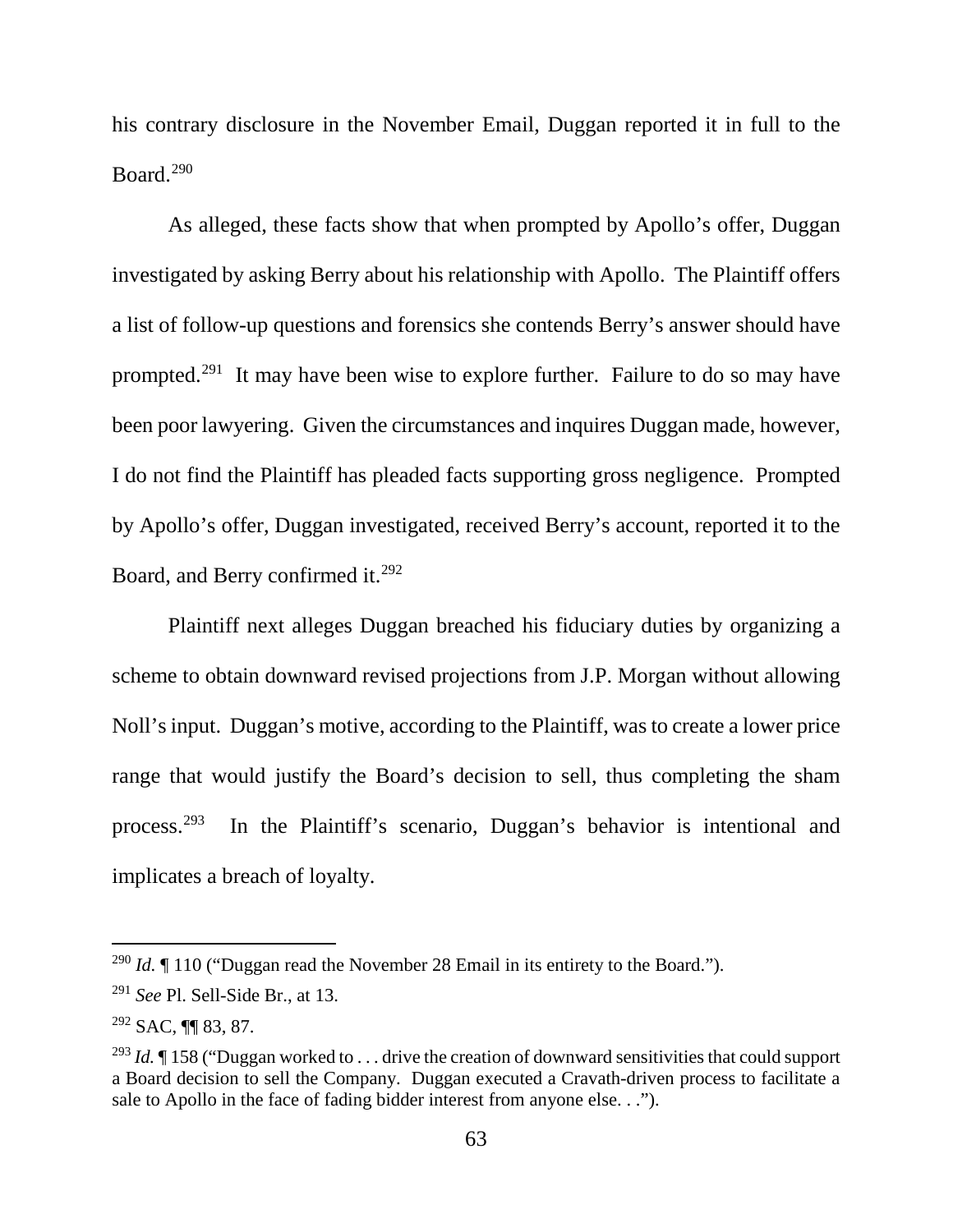I find that the communications on which the Plaintiff relies in the SAC undermine an inference of a scheme to screen Noll. As alleged, Duggan organized a meeting with outside counsel and two members of the Committee—Naylor and Shearer—to discuss "process and legal matters."294 Later, he elaborated that the meeting was to "walk through the type of information that we should expect the Board will receive in the event an offer is presented. . ."295 Duggan included Noll on the emails setting up the meeting.296 The timing of the meeting was dictated by the sales process. Noll, however, was abroad on Company business. At the meeting, the Committee determined to request "additional financial projection scenarios" from management.<sup>297</sup> Afterward, according to the Plaintiff's allegations, Duggan recounted the meeting to Noll but said nothing about the financial scenarios.<sup>298</sup> The communications the Plaintiff incorporates by reference, however, indicate that Duggan intended to share all the materials and plans with Noll after review by the Committee members who had requested the scenarios.<sup>299</sup>

 <sup>294</sup> *Id.* ¶ 159.

 $^{295}$  *Id.* ¶ 161.

<sup>296</sup> *See* Iqbal Aff., Ex. C (including Noll in emails arranging Committee meeting).

 $297$  SAC, ¶ 162.

<sup>298</sup> *Id.* ¶ 163.

<sup>299</sup> *See* Iqbal Aff., Ex. F ("Working with outside counsel, we put together an outline of a Board meeting at which a proposal is considered and that outline is attached . . . Once you take a look, I would plan on sharing with the Committee as a whole.").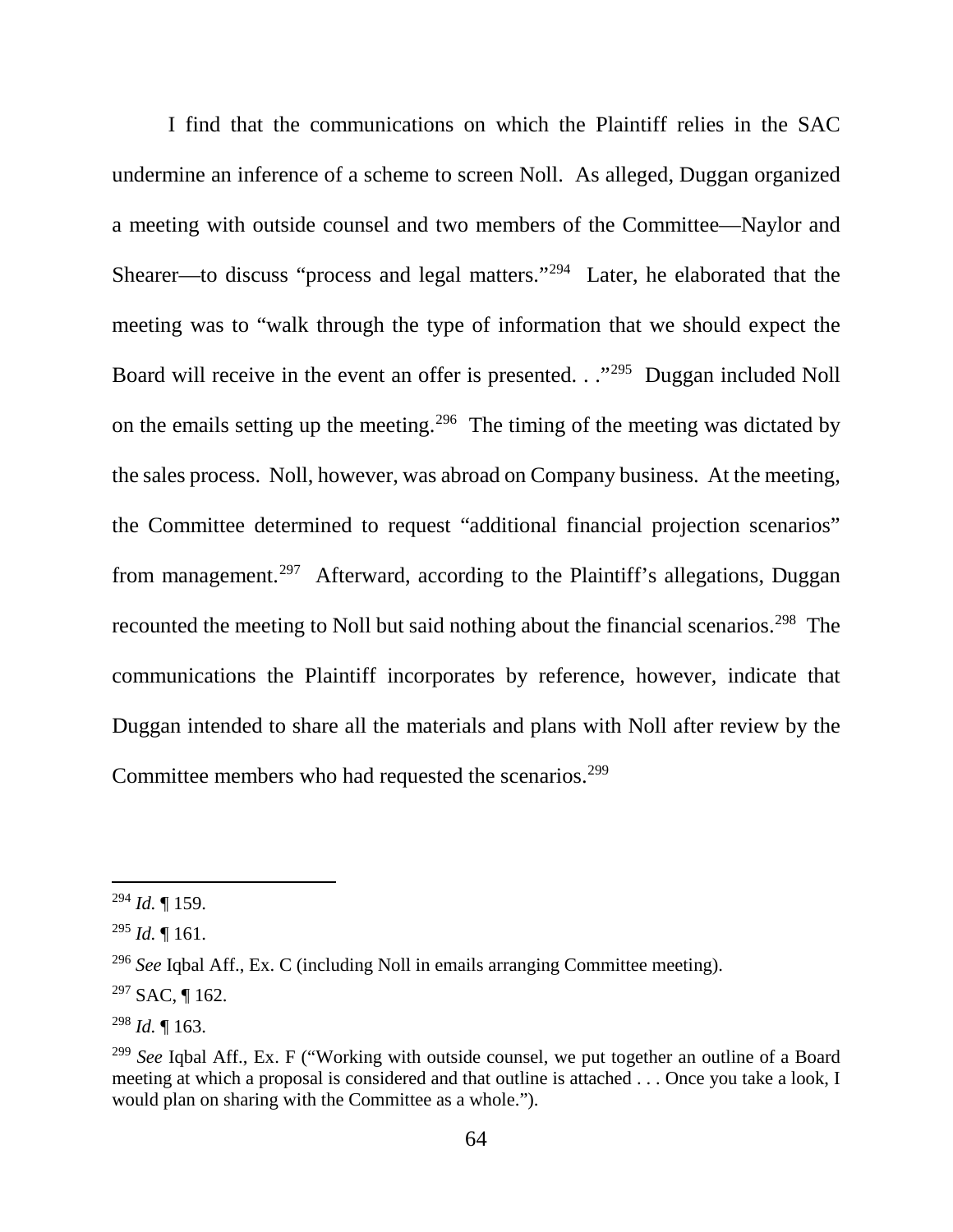I do not find Duggan's process evinces a breach of loyalty or bad faith. Nor do I see sufficient allegations from which to infer gross negligence. Suggesting additional financial scenarios to prepare the Board for bids—particularly when the last projections were three months old—reasonably suggests Duggan was fulfilling his duties on behalf of the Company, not acting outside the bounds of reason. The scheme to keep Noll in the dark is not supported by the facts as alleged. As noted, the emails incorporated into the complaint by reference suggest Duggan in fact shared with Noll the plans to request additional financial scenarios. In support of her argument, the Plaintiff points to the fact that six months before, Noll had said that offers based on "current valuation" were "non-starters" and suggested a value range of approximately \$45-\$70 per share.<sup>300</sup> Noll's view of the Company's value six months before cannot reasonably support an inference that Duggan schemed to keep the financial projections from Noll, particularly when Duggan indicated he intended to share those very projections with Noll.

Finally, the Plaintiff alleges Duggan's role in the 14D-9 demonstrates a breach of his fiduciary duties. The SAC notes that Duggan was "responsible for drafting the 14D-9" and that he "certified the accuracy" of the disclosure.<sup>301</sup> I have already described the omissions present in the 14D-9 earlier and will not repeat them in full

 <sup>300</sup> *Id.* ¶ 70.

<sup>301</sup> *Id.* ¶¶ 22, 199.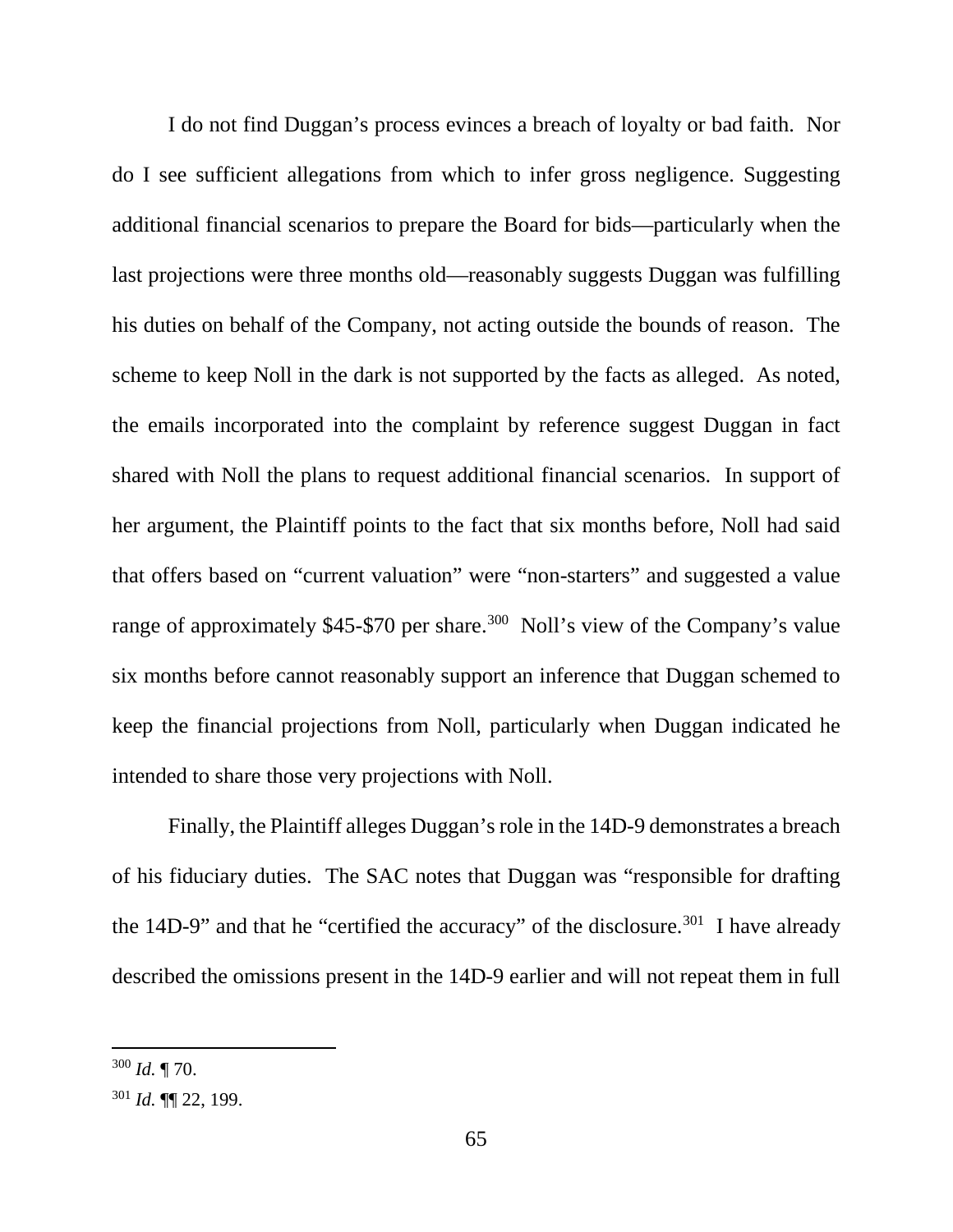here. Importantly, our Supreme Court found four omissions, at least, to be material: The 14D-9 omits (1) that Berry lied to the Board about his agreement with Apollo, (2) his statements suggesting a clear preference for Apollo and unwillingness to consider an equity rollover with other parties, (3) his indication that he might sell his shares if the Company did not embark on a sale, and (4) the "depth and breadth" of current shareholder pressure.<sup>302</sup> As I also discussed, the 14D-9 does disclose that Berry made an agreement with Apollo, that news of his agreement leaked to the press, that Apollo represented its relationship with the Berrys as exclusive, and that the Board was concerned about the prospect of activist pressure. The omissions, while material, do not support an inference of bad faith. The Plaintiff argues that the omissions suggest that Duggan intended to disguise his disloyal actions, but as just recounted, on examination of Duggan's involvement in the sale process, I have already found that it does not adequately plead disloyalty on Duggan's part.

I turn, then, to the allegations of gross negligence. "Because fiduciaries . . . must take risks and make difficult decisions about what is material to disclose, they are exposed to liability for breach of fiduciary duty only if their breach of the duty

 <sup>302</sup> *See Morrison v. Berry*, 191 A.3d 268, 284–288 (Del. 2018), as revised (July 27, 2018). I note that the Plaintiff makes allegations of other deficiencies in addition to those addressed by the Supreme Court. Those allegations are detailed in the background section of this Opinion, but I do not need to consider them for the purposes of this decision.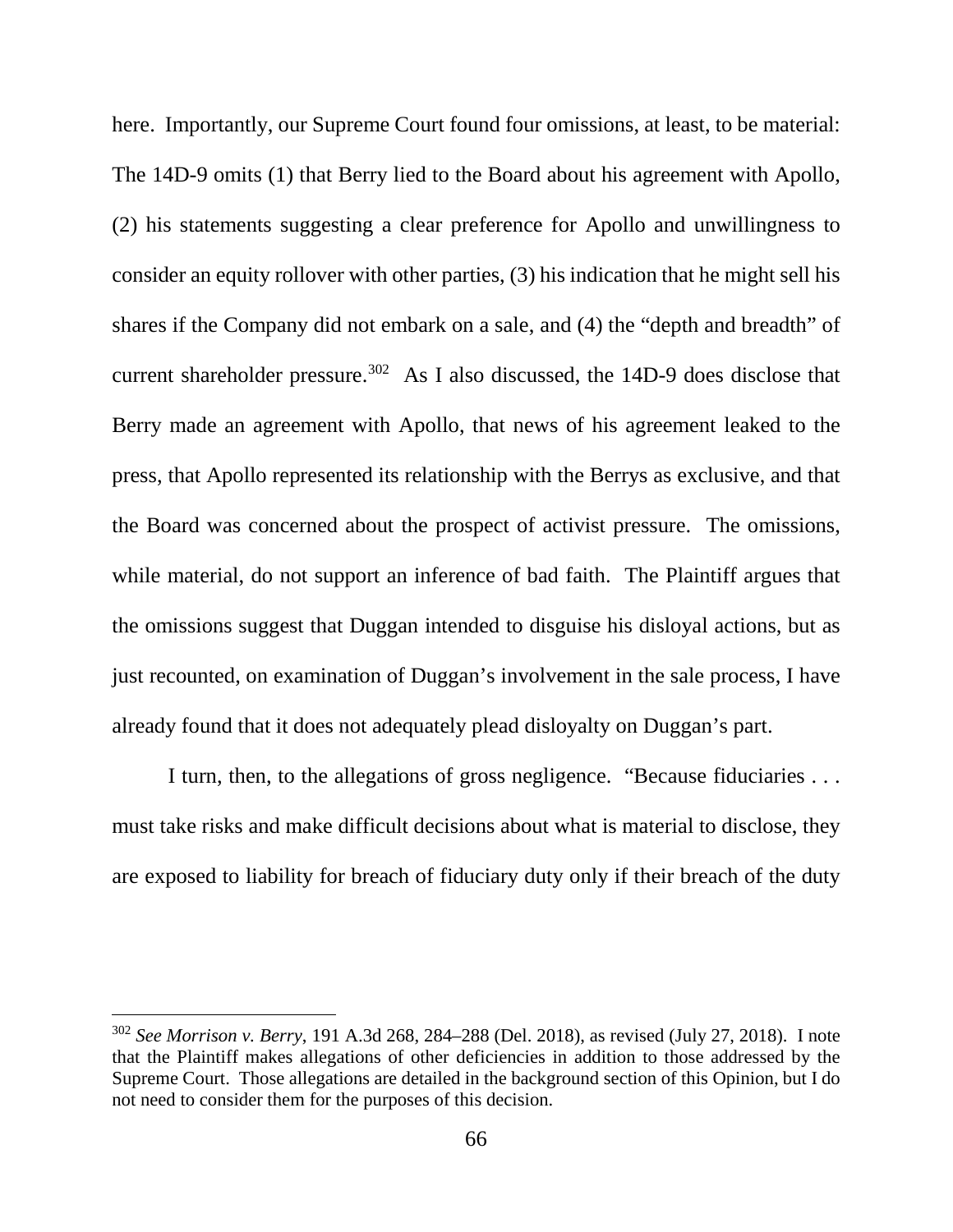of care is extreme."303 Drawing all reasonable inferences for the Plaintiff, I find the allegations conceivably support such a claim here. Our Supreme Court held that as offered, the 14D-9 "presents a distorted narrative."304 For reasons already explained, I do not find that the omissions support an inference of a subsequent concealment of misconduct or a bad faith intent to harm the Company. Given the omissions, however, the 14D-9 offers stockholders a version of events that, as our Supreme Court found, left them lacking information material to a decision. Such a distortion of events creates a reasonable inference for the Plaintiff at this stage that Duggan conceivably acted with gross negligence in his role as Fresh Market's General Counsel with regard to the 14D-9.

Given Duggan's role as General Counsel, and given the sales process as pled, I can infer that the omitted facts were omitted with his knowledge. It is reasonably conceivable that crafting such a narrative to stockholders, while possessed of the information evincing its inadequacy, represents gross negligence on Duggan's part. Stated simply: 1) the 14D-9 disclosures were materially inadequate; 2) Duggan drafted those disclosures; 3) I can infer that Duggan possessed sufficient facts to know they were materially inadequate; 4) I can infer, then, that Duggan knew he was

 <sup>303</sup> *Metro Commc'n Corp. BVI v. Advanced Mobilecomm Techs. Inc.*, 854 A.2d 121, 157 (Del. Ch. 2004). As the Court in *Metro* explains, "a fiduciary in the corporate context cannot be held liable for damages for a failure to disclose a material fact unless that fiduciary acted with at least gross negligence." *Id.* at 157.

<sup>304</sup> *Morrison*, 191 A.3d at 285.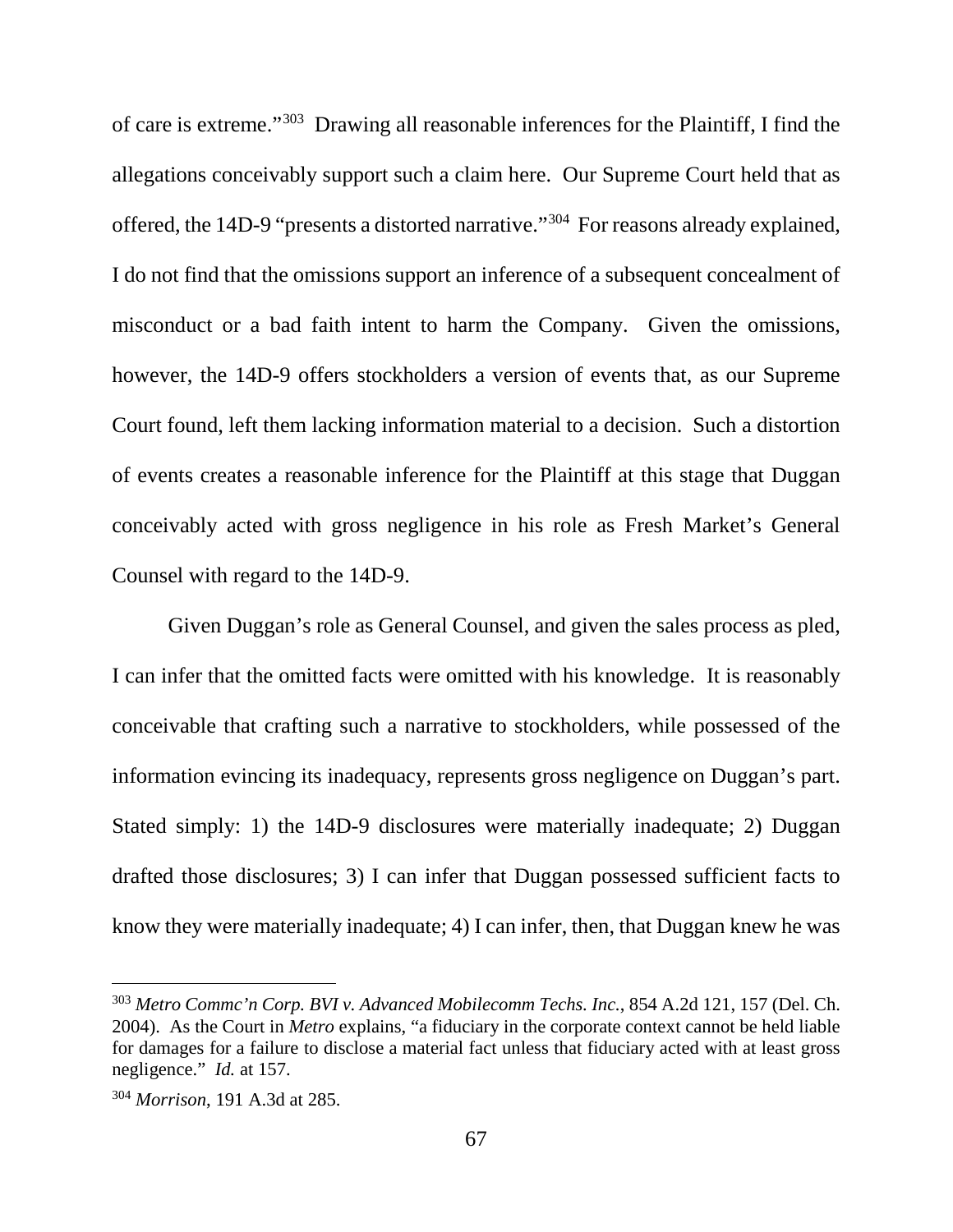creating a misleading proxy, and was at least indifferent to his contrary duty to stockholders; and thus 5) the inadequate proxy was the result of Duggan's gross negligence. Of course, another reasonable interpretation is that the 14D-9 represents a good faith but failed effort to make reasonable disclosures,  $305$  but given the pleading stage, I must choose the inference favoring the Plaintiff. Therefore, his Motion to Dismiss is denied.<sup>306</sup>

# *D. The Plaintiff States a Claim for a Breach of Fiduciary Duty against Anicetti*

The Plaintiff asserts claims against Anicetti for his roles both as an officer and director. Thus, Anicetti is entitled to protection under 102(b)(7) only for actions he took in his capacity as director.<sup>307</sup> Accepting all well-pled facts as true, I do not find the SAC adequately alleges that Anicetti breached his duty of loyalty as a director, but I do find it adequately alleges a breach of the duty of care in his capacity as CEO of Fresh Market.

<sup>&</sup>lt;sup>305</sup> As Duggan points out, I initially and erroneously determined that the omissions in the 14D-9 were not material. *Morrison v. Berry*, 2017 WL 4317252 (Del. Ch. Sept. 28, 2017), *rev'd*, 191 A.3d 268 (Del. 2018), *as rev'd* (July 27, 2018).

<sup>&</sup>lt;sup>306</sup> At this stage, the Plaintiff is not required to show that damages resulted from Duggan's actions.

<sup>307</sup> 1 *R. Franklin Balotti & Jesse A. Finkelstein, Delaware Law of Corporations and Business Organizations* § 4.13 (3d ed. 2017) ("[O]ne who is a director and an officer may be exempted from liability for his or her acts qua director. . ."); *Arnold v. Society for Sav. Bancorp*, Inc. 650 A.2d 1270, 1288 (Del. 1994) ("[O]nly those actions taken solely in the defendant's capacity as an officer are outside the purview of Section 102(b)(7).").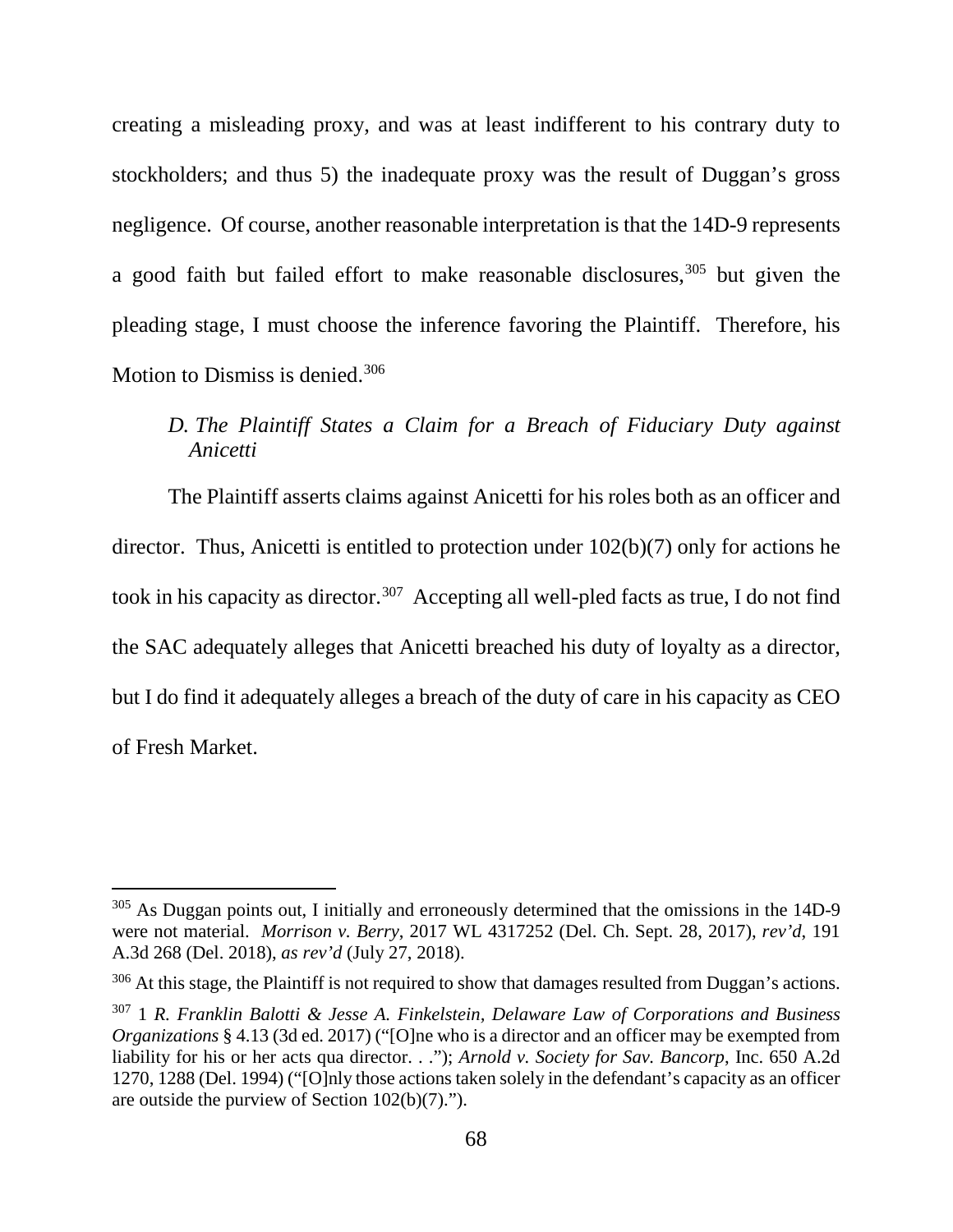First, the Plaintiff contends that Anicetti's employment improperly motivated him to push the merger through for as low a sale price as possible.<sup>308</sup> As noted above, employment agreements not specially negotiated in light of the transaction at issue ordinarily do not make the officer conflicted under Delaware law.<sup>309</sup> Anicetti signed a standard company agreement, in conformance with compensation and severance plans dating back to 2010.<sup>310</sup> His agreement provided for single-trigger bonuses, which could incentivize him regarding a sale, but the Plaintiff does not allege Anicetti specially negotiated or engineered this change-of-control structure. Further, I can infer that this equity-based bonus aligned Anicetti's goals with that of the other stockholders. 311

The Plaintiff asks me to infer a conflict because Apollo advertised that its interests would be aligned with management's because it based compensation on multiples of invested capital.<sup>312</sup> This suggests that a low buyout price would make

<sup>312</sup> SAC, ¶ 184.

 <sup>308</sup> SAC, ¶ 184.

<sup>309</sup> *In re Novell, Inc. S'holder Litig.*, 2013 WL 322560, at \*11 (Del. Ch. Jan. 3, 2013) ("[T]he possibility of receiving change-in-control benefits pursuant to pre-existing employment agreements does not create a disqualifying interest as a matter of law" (internal citations omitted).

<sup>&</sup>lt;sup>310</sup> Transmittal Aff. of Jamie L. Brown in Support of the Op. Br. in Support of Def. Richard Anicetti's Mot. to Dismiss Pl.'s Verified Sec. Am. Compl. ("Brown Aff.") Ex. 2 at ¶ 8; *id.* Ex. 3; *id.* Ex. 1, at 5.

<sup>311</sup> *In re W. Nat. Corp. S'holders Litig.*, 2000 WL 710192, at \*12 (Del. Ch. May 22, 2000) (holding that "significant equity interest in the Company" by an executive "aligned him economically with the public shareholders").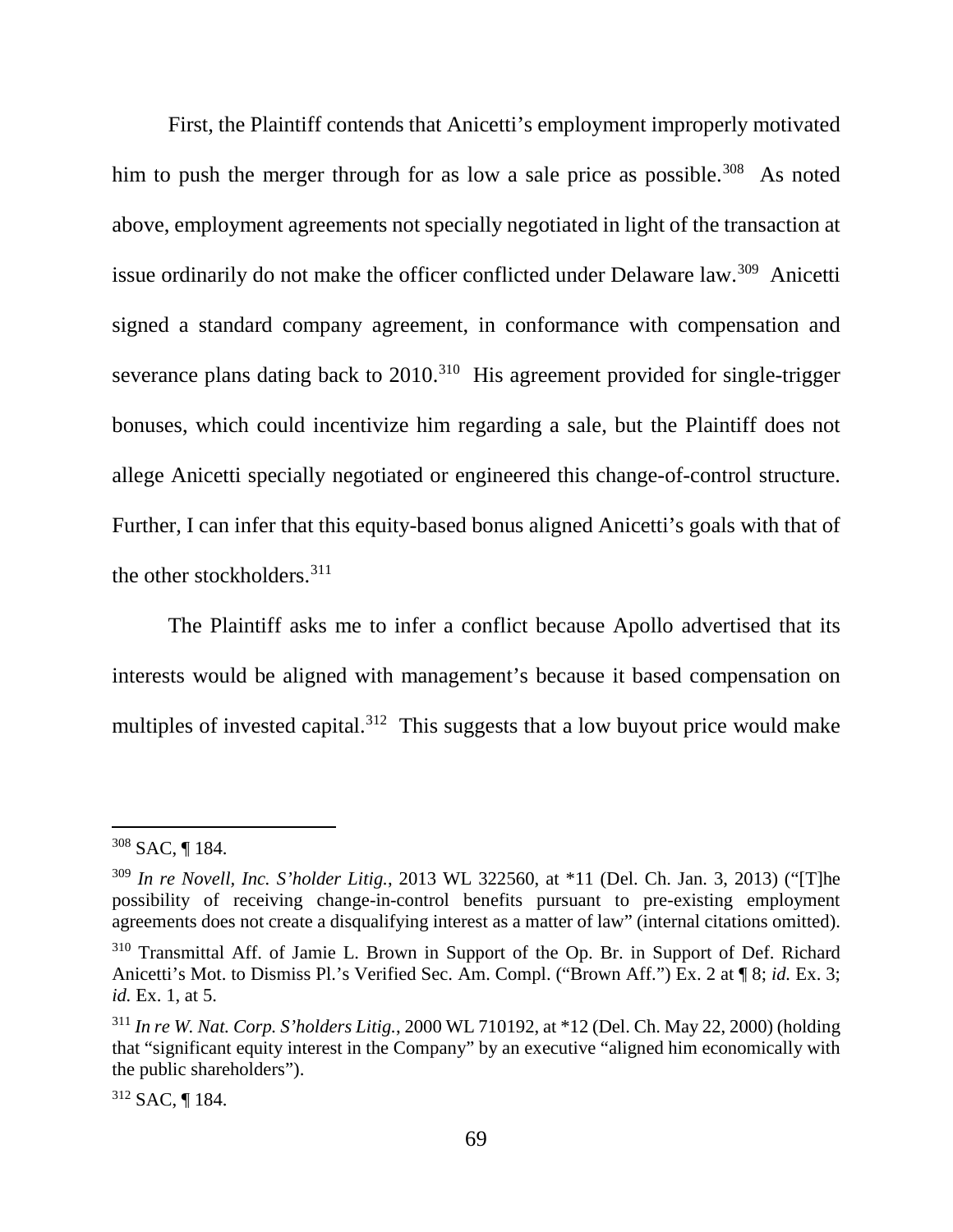hitting high multiples, post-merger, easier. $313$  But I cannot reasonably infer that speculative future performance bonuses would motivate Anicetti to engineer a low price, damaging the present value of his equity vesting. In sum, I do not find that Anicetti's employment agreement or change-in-control bonuses deprived him of independence.<sup>314</sup>

Next, Plaintiff focuses on the Management Projections and the financial sensitivities created toward the auction's close. Anicetti designed the Management Projections, and the Plaintiff does not allege that they were other than his best estimates. The Board was informed of the 15% overall risk adjustment included in those projections.<sup>315</sup> In February, the Board, through the Committee, requested additional financial projections, and Anicetti's role as officer was properly to respond to the Board's request.<sup>316</sup>

Anicetti's breach, according to the Plaintiff, was in making the revised projections more palatable to the Board by characterizing the Management

 <sup>313</sup> *Id.*

 $314$  The SAC does not detail how, even if a low sale price might benefit Anicetti, such benefit would be material to him. *See id.* ¶ 184 (alleging the multiple of invested capital metric "created a conflict of interest for Anicetti and Ackerman, because a lower buyout price of Fresh Market makes it easier for Apollo to hit [multiple of invest capital] multiples.").

<sup>315</sup> *Id.* ¶ 185.

<sup>316</sup> *Amalgamated Bank v. Yahoo! Inc.*, 132 A.3d 752, 781 (Del. Ch. 2016), *abrogated by Tiger v. Boast Apparel, Inc.*, 214 A.3d 933 (Del. 2019) ("[O]fficers have a duty to comply with the board's directives.").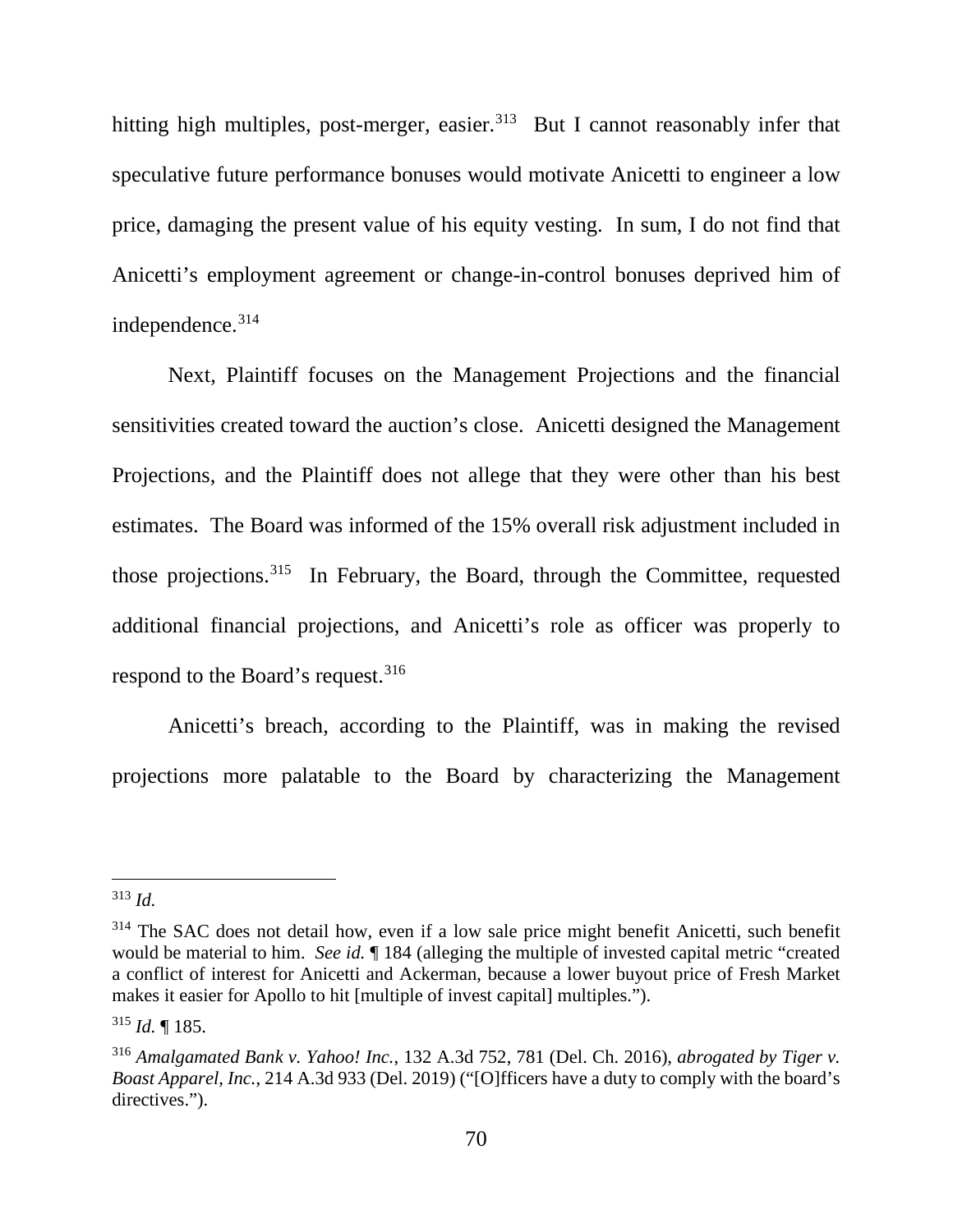Projections as "optimistic."<sup>317</sup> At the March 10 meeting, Anicetti described the December Projections as "more of an 'optimistic' case at this point" and "an optimistic scenario if every element of that plan went according to estimates from both an execution and timetable standpoint."<sup>318</sup> In contrast, as the Plaintiff points out, management had recently reaffirmed these same projections: as late as March 1, CFO Ackerman told J.P. Morgan that management still planned to "execute against" the projections.<sup>319</sup> Additionally, the 2016 operating plan management submitted to the Board tracked the Management Projections.<sup>320</sup>

Anicetti's statements regarding the Management Projections are important because they tended to justify the Board's accepting the revised valuation range provided by J.P. Morgan. To my mind, his statements, if false, would implicate his duty of loyalty, not gross negligence. That is, given Anicetti's intimate knowledge of the Management Projections and his oversight of the Company's performance, if the statements were blatantly false, as Plaintiff contends they were, it is not reasonably conceivable that the Company's CEO made them out of carelessness gross or otherwise—or indifference to duty. I do not find, however, the allegations

- <sup>318</sup> *Id.*
- $319$  *Id.* | 166.
- $320$  *Id.* 154.

 <sup>317</sup> SAC, ¶ 185.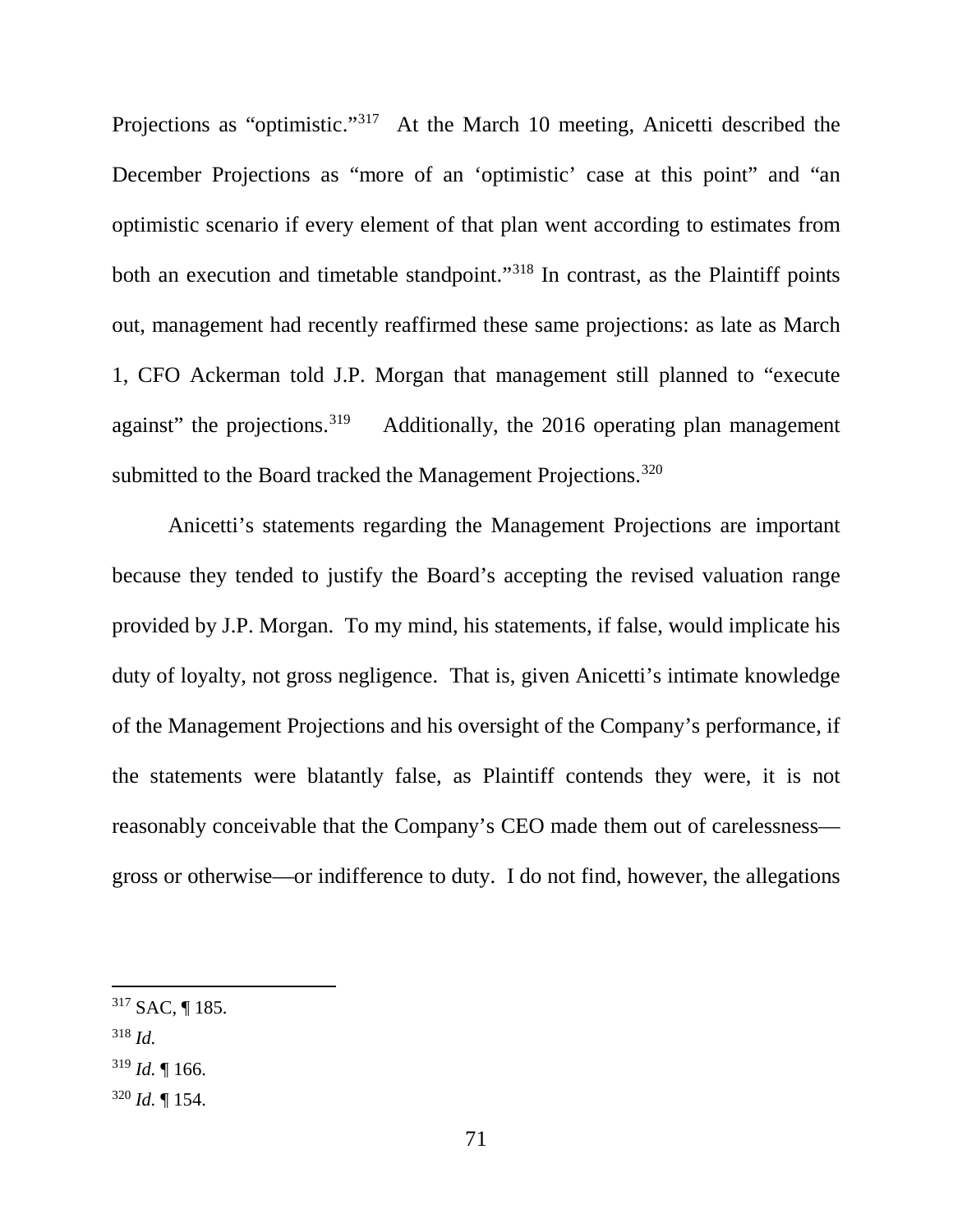in the SAC support a reasonable inference of a breach of the duty of loyalty regarding these statements.

The fact that management intended to continue to "execute against" its projections does not render false any statement that the projections were also optimistic. Anicetti was brought in to turn the Company around, and to do so quickly; it would not be surprising if the projections he designed were optimistic. The Plaintiff also makes much of the 15% risk adjustment already built into the Management Projections. But both the board minutes and the 14D-9 state that the Board, despite the fact that it would have known of the risk adjustment, nonetheless perceived the Management Projections (even so adjusted) as prone to execution risk.321 Regarding actual business prospects related to the Management Projections, the Plaintiff alleges that "[p]reliminary results for the first quarter of 2016 showed that comparable store sales were in line with the plan, while new store sales had underperformed slightly relative to the plan."322 Based on these allegations, I cannot reasonably infer that Anicetti intentionally misled the Board in bad faith or with disloyal motives when making the statements at the March 10 board meeting.

<sup>&</sup>lt;sup>321</sup> See Perri Aff., Ex. L, at 18; 14D-9, at 20. As the Plaintiff notes, Anicetti did not remind the Board of the Management Projection's built-in risk adjustment. SAC, ¶ 192. However, Ackerman told the Board at the December 1, 2015 meeting that "in preparing the projections, management had applied a 15% overall risk adjustment, with different initiatives receiving different risk weighting based on likelihood of achievability." *Id.* at 185. Based on this, it is not reasonable to infer that Anicetti actively concealed this aspect of the projections.

<sup>322</sup> SAC, ¶ 185.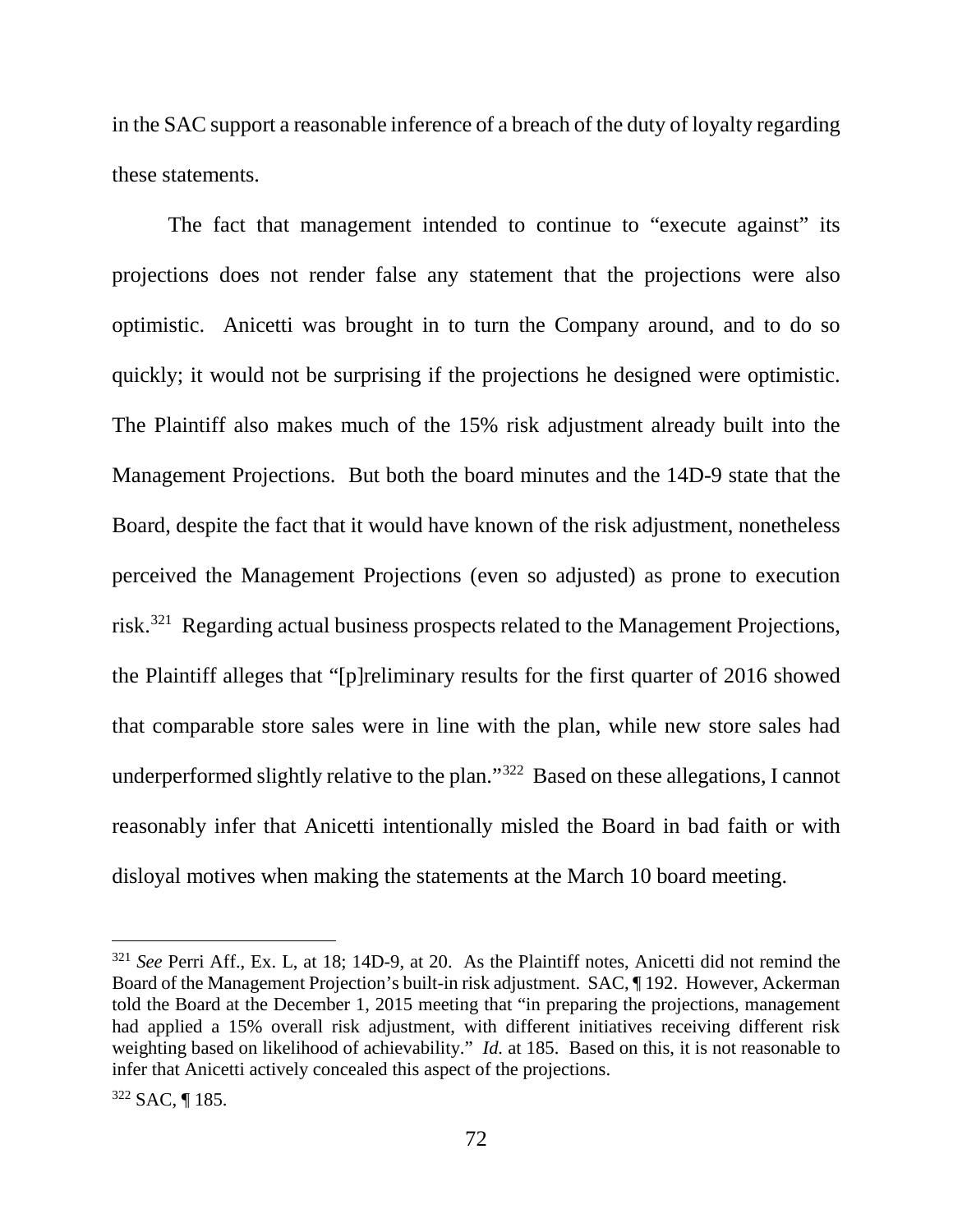Finally, the Plaintiff argues that Anicetti breached his fiduciary duties with regard to the 14D-9. The Plaintiff alleges that Anicetti "participated in the drafting and disseminating" of the  $14D-9.323$  Anicetti argues that his work with the  $14D-9$ was so intertwined with his role as director that he should be given the benefit of the exculpation provision. This may prove true on a more developed record, in which case his actions are exonerated (absent disloyalty). At the pleading stage, however, and in light of the allegation that, in his role as CEO, Anicetti participated in preparing the 14D-9, I infer that Anicetti remains liable in that regard for gross negligence as well as disloyalty in connection with the proxy.

I have already found that the Plaintiff has pled facts that, together with the Plaintiff-friendly inferences at the pleading stage, permit an inference of gross negligence on the part of Duggan in preparing the proxy. While Anicetti, as CEO, may not have been as intimately involved in the drafting as Duggan, given his role as a director, I can infer that he possessed the same knowledge as Duggan of Berry's actions and of the transaction as a whole. Surely, he was aware of the activist pressure on the Board. Therefore, because the Plaintiff alleges that "[i]n his role as CEO," Anicetti participated in "drafting and disseminating" the 14D-9, and because I can infer that, like Duggan, he possessed knowledge of what was being omitted, I

 <sup>323</sup> *Id.* ¶ 222.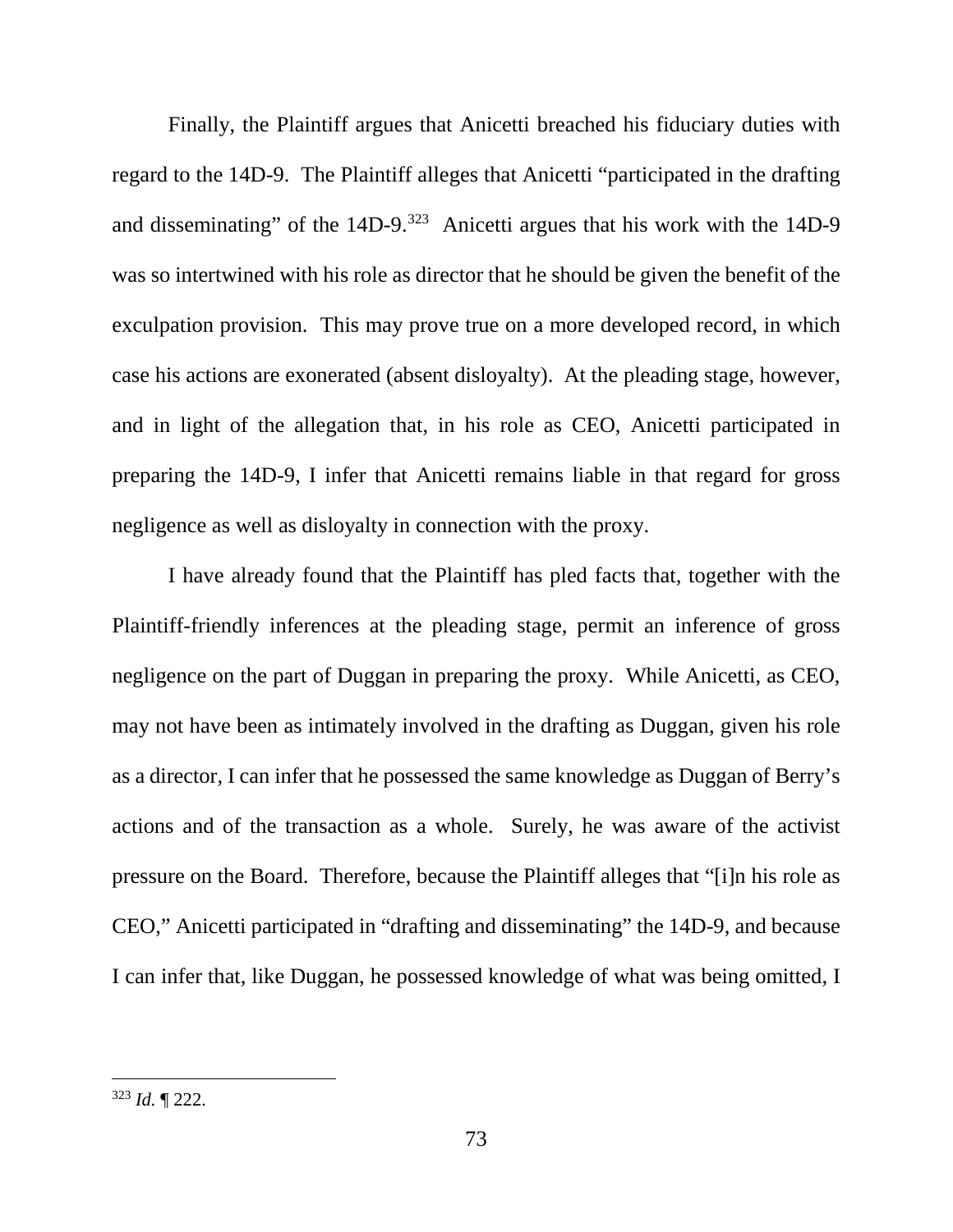find the same analysis that applied to Duggan applies to Anicetti with regard to the 14D-9.

As with Duggan, I can readily infer that Anicetti attempted and failed to create a proper proxy, and breached no duty. Because I can reasonably infer gross negligence as well, at the pleading stage I must do so. As described above, the omissions in the disclosures do not adequately state a claim for a breach of the duty of loyalty. However, the omissions support an inference of gross negligence, and so the Plaintiff states a breach of the duty of care against Anicetti.<sup>324</sup> Therefore, his Motion to Dismiss is denied.

## **III. CONCLUSION**

For the reasons described above, I grant the Director Defendants' Motion to Dismiss, and deny Duggan's Motion to Dismiss, Anicetti's Motions to Dismiss, and Ray Berry's Motion to Dismiss, in part. The parties should supply an appropriate form of order.

As noted, this Opinion addresses the claims of the parties with fiduciary duties to Fresh Market because these claims are primary. The Plaintiff's aiding and abetting claims against J.P. Morgan, Cravath, and Brett Berry may to some extent be contingent upon my decision in this Opinion. For this reason, I reserve decision

<sup>&</sup>lt;sup>324</sup> As I noted regarding the claim against Duggan, at this stage, the Plaintiff is not required to show that damages would result from Anicetti's actions.